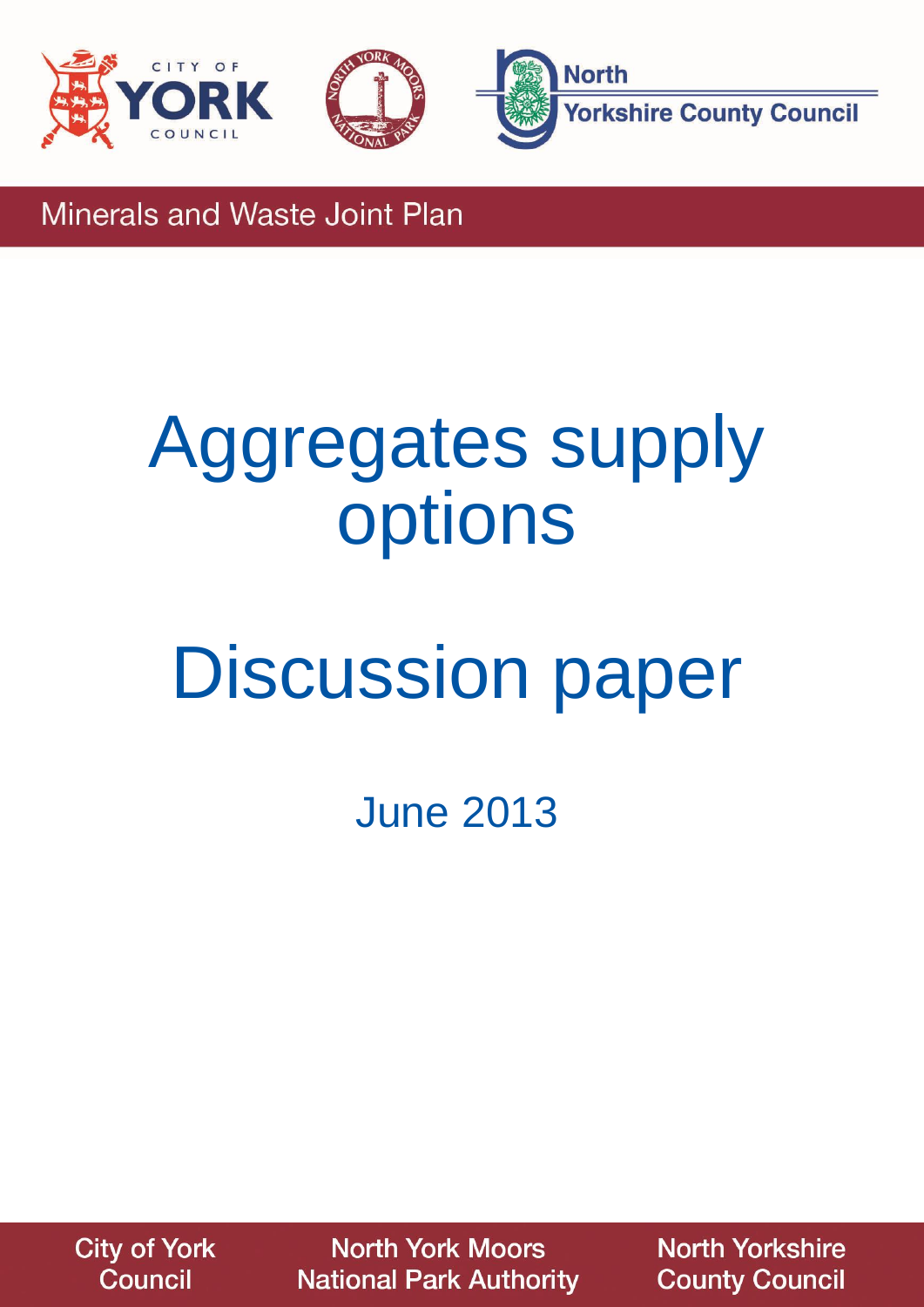#### **Contents**

Page

|  | <b>3Introduction</b> |
|--|----------------------|
|  |                      |

- …..Context to aggregates minerals
- …..Strategic Question 1 Overall strategy for aggregates supply
- …. Strategic Question 2 safeguarding of primary aggregates resources
- …..Strategic Question 3 Safeguarding of aggregates supply infrastructure
- …Strategic Question 4 Supply of alternatives to primary land won aggregate
- …Strategic Question 5 Delivery of secondary and recycled aggregate sites
- …Strategic Question 6 Level of provision of sand and gravel
- …Strategic Question 7 Distribution of sand and gravel provision
- …Strategic Question 8 Maintenance of landbanks for sand and gravel
- …Strategic Question 9 Phasing of sand and gravel provision
- …Strategic Question 10 Level of provision of crushed rock
- …Strategic Question 11 Maintenance of landbanks for crushed rock
- …Strategic Question 12 Delivery of primary aggregates supply locations
- …Strategic Question 13 Delivery of aggregates supply infrastructure
- …Strategic Question 14 Delivery of aggregates transport infrastructure
- …Strategic Question 15 Overall spatial approach to supply of aggregate
- …Appendix 1 Comparison Tables of sand and gravel supply options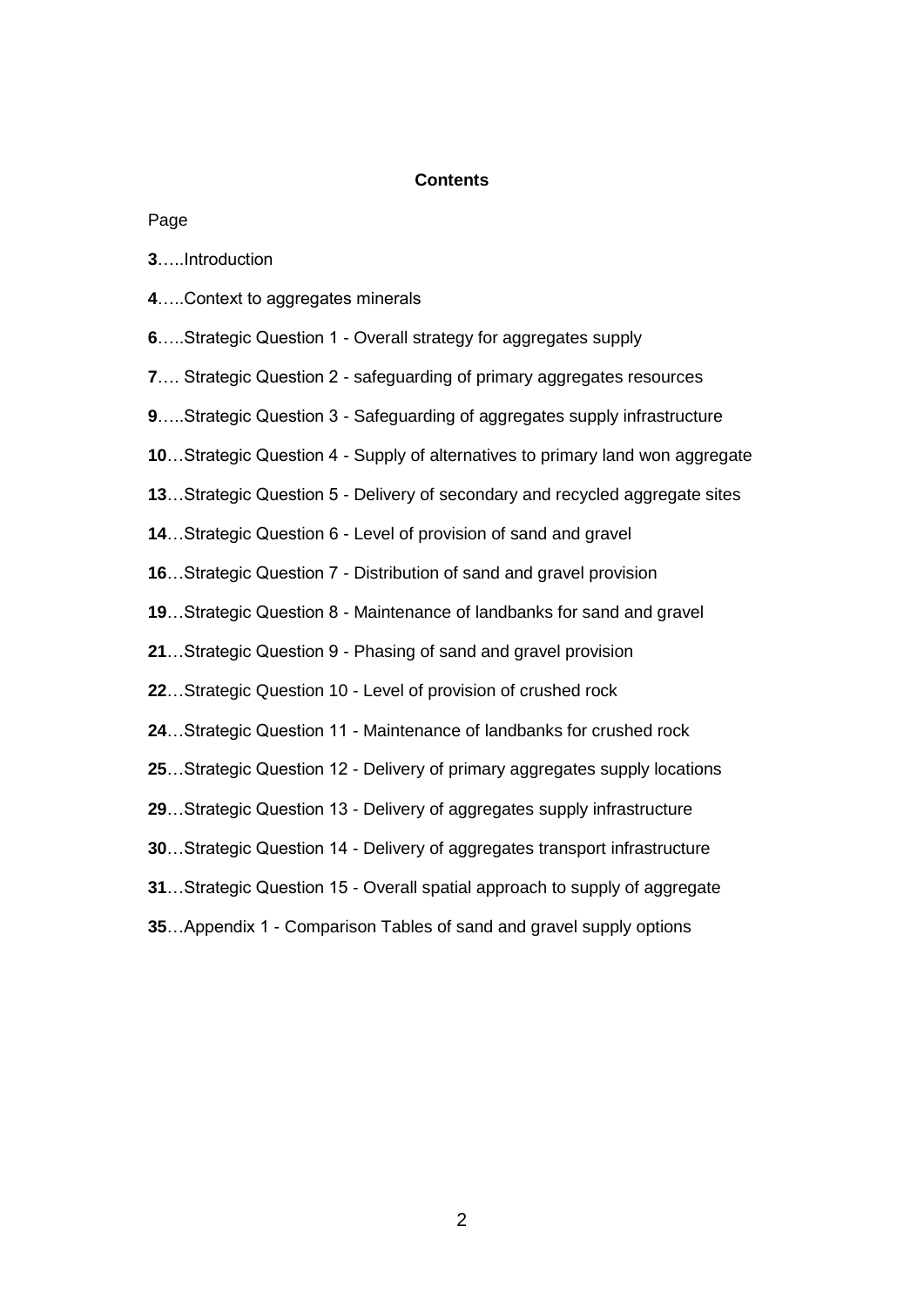# **Background discussion paper for aggregates industry informal options consultation - June 2013**

# **Introduction**

This discussion paper is intended to provide background information to support early consultation with the aggregates industry on the development of options for aggregates supply, to feed into work on the production of a Minerals and Waste Joint Plan for the North Yorkshire County Council (NYCC), City of York Council (CYC) and the North York Moors National Park Authority (NYMNPA) authority areas.

*In particular, this paper identifies some key strategic questions relevant to planning for aggregates as well as, in summary, some possible policy options or approaches that could be followed in the Joint Plan. It also asks a number of initial questions for consultees, on which your input would be appreciated. It is emphasised that any potential options or approaches referred to in this Paper are indicative at this stage to help inform discussion at an early stage of preparation of the Joint Plan. They do not necessarily represent the views of the three Authorities as to those potential options which should go forward for more formal consultation and they have not yet been subject to any form of sustainability appraisal.*

A substantial amount of detailed background evidence and information about aggregates in the North Yorkshire Sub-region is contained in the North Yorkshire Sub-region Local Aggregates Assessment (LAA) (Jan 2013), which is available at <http://www.northyorks.gov.uk/CHttpHandler.ashx?id=21448&p=0>

The key conclusions identified in the LAA are:

- 1. Currently all aggregates produced in the sub-region are from the North Yorkshire County Council and Yorkshire Dales National Park areas, with no production from the City of York and North York Moors National Park areas
- 2. Aggregates supplied from the sub-region are of significance at a regional level and beyond
- 3. Although there has been a decline in production over the past few years, in response to economic conditions, the strategic significance of aggregate supply from the subregion is likely to remain high and may increase
- 4. The sub-region has high overall reserves of crushed rock but reserves of sand and gravel are more limited and there is likely to be a need to identify further resources suitable for working
- 5. Identification of potential future requirements for aggregate based on historic sales over the past 10 years would be appropriate as a starting point for local minerals plans outside the National Park areas
- 6. There is potential for shortfall in supply of sand and gravel and Magnesian Limestone in the mid term in the absence of release of further reserves
- 7. Unless new permissions are granted, and if recent levels of sales are maintained, there is potential for reserves of high PSV aggregate to be significantly reduced in the mid term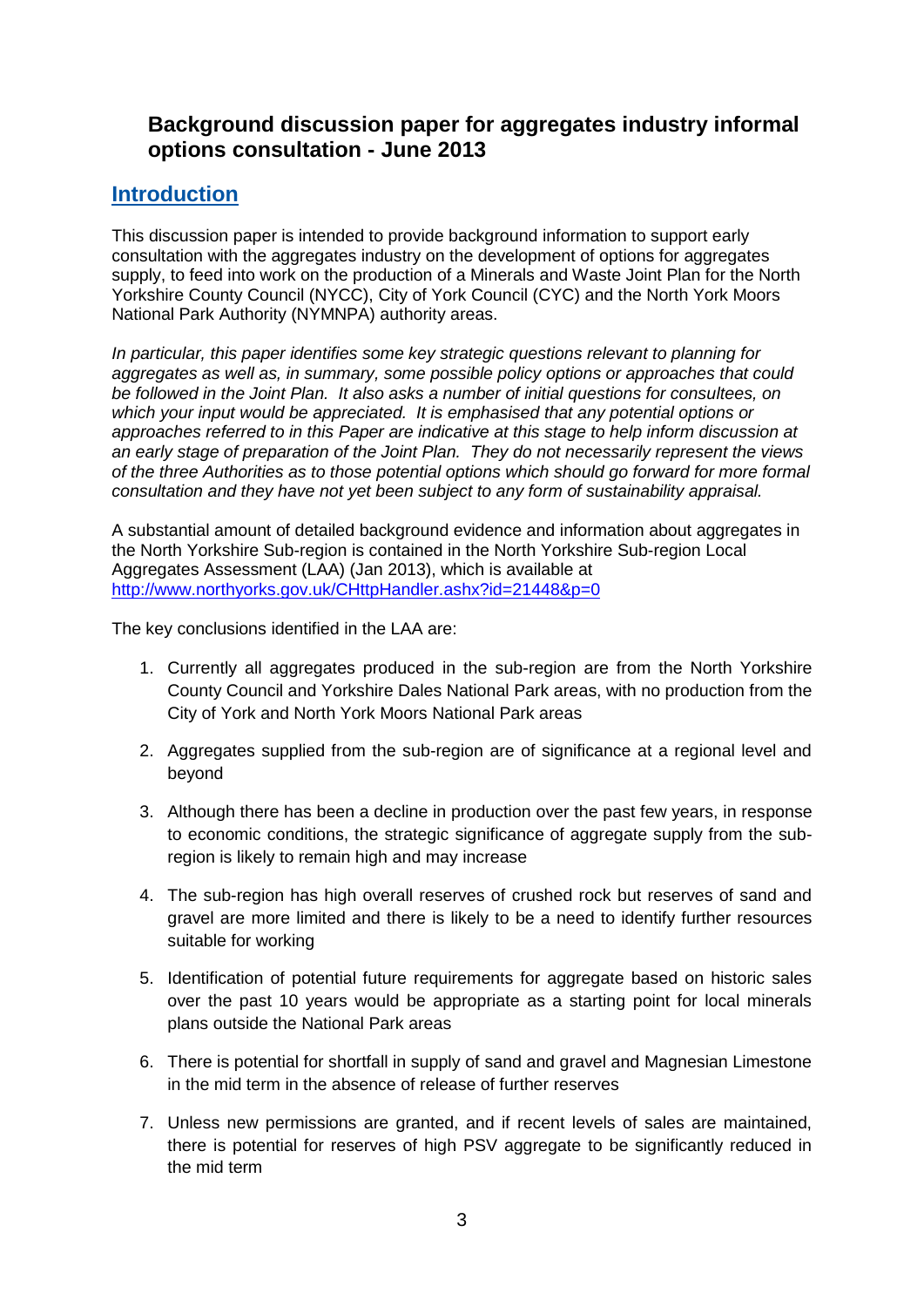- 8. There is no expectation of a substantial near term shift in the overall balance of supply from the main sources of aggregate produced in the sub-region (ie crushed rock, land won sand and gravel and secondary and recycled aggregate) although a number of factors, discussed further in Part C of the LAA, have been identified which could impact on this in the mid to long term
- 9. A range of factors including matters relating to resource distribution and the presence of substantial areas of National Park and other important designations are likely to place increasing constraints on the supply of aggregates in the longer term
- 10. A number of significant cross-boundary movements of aggregate to/from other areas have been identified which should be considered further through preparation of local minerals plans
- 11. A number of matters relating to aggregate supply and demand have been identified which should be kept under review through future updates to this LAA

In addition to the LAA, the content of this paper on aggregates planning issues builds on a number of existing sources of information including;

- Work on the development of evidence to support minerals planning, undertaken by NYCC over the period 2010 to 2012 (including relevant evidence papers) <http://www.northyorks.gov.uk/mwevidence>
- North Yorkshire (NYCC) Sand and Gravel resource re-assessment (BGS 2011) <http://www.northyorks.gov.uk/index.aspx?articleid=20124>
- North Yorkshire (NYCC) Minerals safeguarding report (BGS 2011)
- The output of an aggregates industry workshop held by NYCC in 2012 <http://www.northyorks.gov.uk/CHttpHandler.ashx?id=18074&p=0>

# **Context to aggregates minerals in the Joint Plan area**

Aggregate minerals such as sand and gravel and crushed limestone are vital raw materials for the construction industry and are used in the manufacture of concrete, road building and repair and a wide range of other construction related uses. As with other types of minerals, they can only be quarried where they are found. The Joint Plan area (primarily the NYCC area) is rich in aggregate resources of a variety of types and there is a long history of their exploitation. At present, quarrying of aggregate only takes place within the NYCC area, although small amounts of recycled aggregate are likely to be generated within the City of York and, to a lesser extent in the North York Moors National Park area. National planning policy prioritises the maintenance of a steady and adequate supply of aggregate minerals and indicates that this is an important issue to be addressed in minerals local plans.

Evidence about availability of aggregate resources across the Joint Plan area is variable. Relatively good information is available for sand and gravel (in the NYCC area) following a re-assessment conducted by BGS on behalf of NYCC in 2011. There is less information about crushed rock, and variable information about secondary and recycled aggregate resources. The evidence we do have suggests that there are substantial potential resources of both sand and gravel and crushed rock, as well as significant sources of arisings of materials with potential for use as secondary and recycled aggregate. Resource availability constraints themselves are therefore unlikely to be a fundamental obstacle to maintenance of future supply. However, there are a wide range of matters which may impact on the potential for resources to be actually developed, including matters such as environmental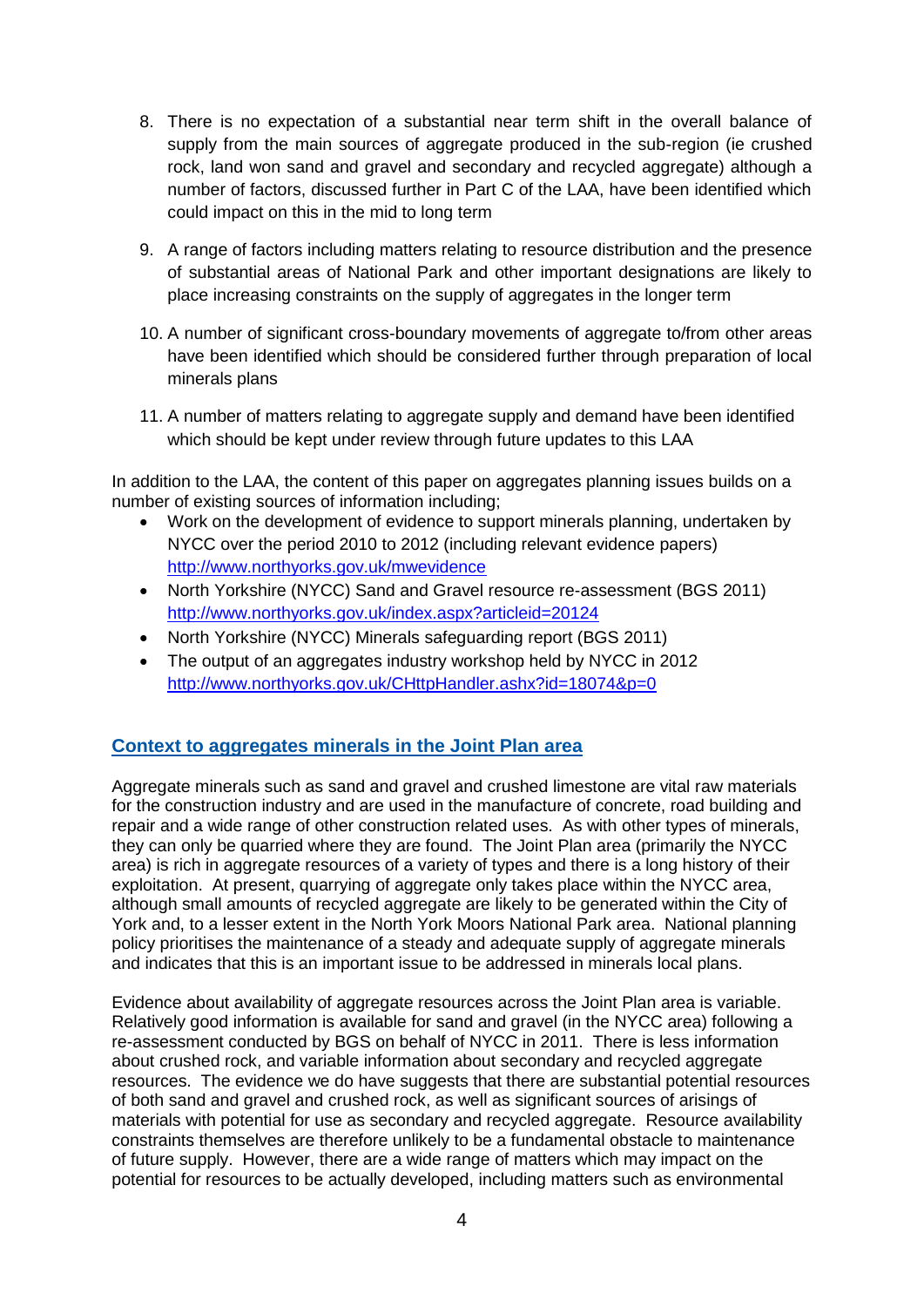constraints, accessibility to markets and transport infrastructure, fragmentation of the resource (eg by surface infrastructure) and more detailed economic viability and resource quality considerations. These factors are likely to pose challenges to the maintenance of future aggregates supply, notwithstanding the scale of theoretical resources which may exist.

Evidence, including that presented in the LAA for the NY Sub-region indicates that aggregates resources, reserves and infrastructure in the Joint Plan area are likely to be of significance at a geographical level wider than that of the Joint Plan area or the NY Subregion. For sand and gravel this is a result of the quality and potential scale of the resource and the established role that sand and gravel quarries in the Joint Plan area have played in supplying markets not just within North Yorkshire but into nearby areas such as the NE region and South and West Yorkshire, where in some cases resources of appropriate quality are not readily available. For crushed rock, although smaller volumes are exported to neighbouring areas than is the case for sand and gravel, reserves, resources and infrastructure in the Joint Plan area are still expected to be of significance in maintaining supplies to key markets, as well as the internal North Yorkshire market, over the foreseeable future.

This is important because national planning policy on minerals requires planning authorities to consider and plan for significant cross-boundary movements of minerals to ensure that adequate overall supply can be maintained. The evidence suggests that the significance of the aggregate resources in the Joint Plan area is likely to remain high, and perhaps increase, over time. This further emphasises the importance of developing a long term planning strategy for the supply of aggregate minerals and addressing this issue is considered to be one of the most important matters we need to deal with in the Minerals and Waste Joint Plan.

National planning policy gives preference to the use of alternatives (such as secondary and recycled materials) to primary aggregate. The LAA for the North Yorkshire Sub-region provides much of the context and evidence underpinning the expected future supply requirements for the range of aggregate minerals available across the Joint Plan area.

The LAA concludes that there is likely to be some potential for an increase in the level of supply met from secondary aggregates (although the LAA also identifies potential factors which could impact adversely on supply). With regard to recycled aggregate, the LAA concludes that the proportion of overall supply from such sources is likely to remain broadly the same as for recent years. These conclusions are reflected in the range of aggregates supply options presented later in this Paper.

For primary land-won aggregates, the LAA concludes that an approach to future provision based on projection forwards of average sales over a ten year period, as referred to in para. 145 of the NPPF, would be appropriate, although the LAA also recognises that an element of flexibility, particularly with regard to sand and gravel provision, may be necessary to take into account a range of uncertainties about the actual scale of future provision that may be needed.

The LAA also provides information on aggregate landbanks in the area. This information indicates that there are currently substantial reserves of crushed rock, so that the overall crushed rock landbank is well in excess of the 10 year minimum required by the NPPF. With regard to concreting sand and gravel, data in the LAA suggests that the landbank is near to the 7 year minimum. This suggests that particular consideration needs to be given in the Joint Plan to the identification of further provision for sand and gravel.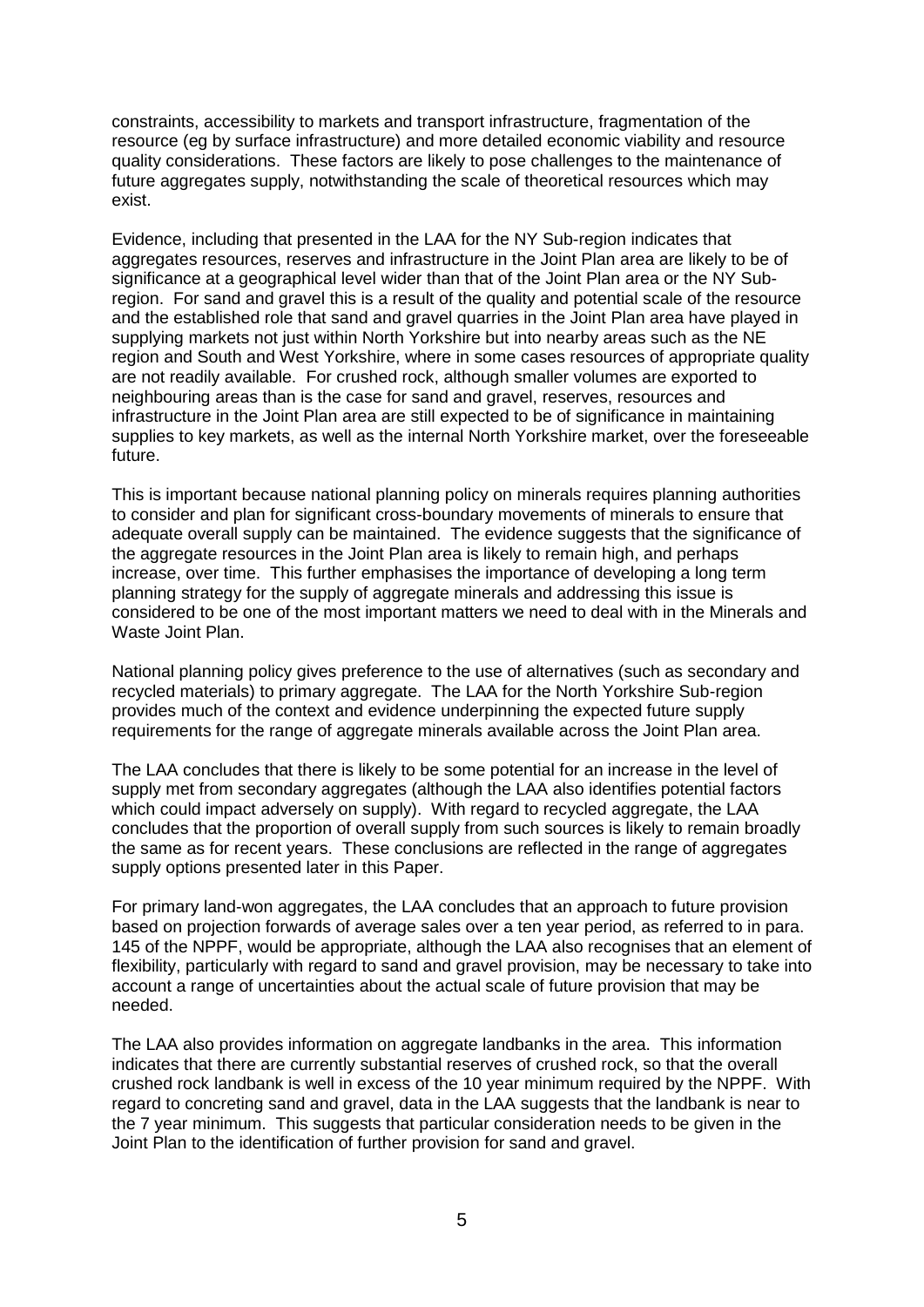The following sections identify what we currently consider to be the key aggregate planning questions we need to address, together with some potential policy options or approaches for helping to deal with those issues. They are presented here only for the purposes of facilitating discussion at an early stage of the plan making process.

In the following sections the term "option" is used to indicate distinct choices as to the direction the Joint Plan could take in response to a particular issue. They are therefore mutually exclusive. The term "approach" is used to indicate the general direction that the plan could take in response to an issue and where there may be more than one approach which may be able to be followed in conjunction with other, related, approaches dealing with broadly similar issues.

Broad spatial approaches, which include further consideration of the overall approach to be followed in those parts of the Joint Plan area designated as National park or Area of Outstanding Natural Beauty (AONB), are addressed towards the end of the Paper, but would also be of relevance to implementation of many of the more specific potential options set out in the earlier parts of the Paper.

# **Strategic Planning Question 1 - what could the overall strategy for aggregates supply be?**

Taking into account available information on the current and likely future significance of the aggregates resources in the Joint Plan area, together with the requirements of national policy which seeks the sustainable use of resources and maintenance of an adequate and steady supply of aggregate, it is appropriate to consider the intended overall role and approach of the Joint Plan with respect to aggregate supply.

Key elements of the overall strategy for supply of aggregate could be to:

- 1. Support the safeguarding of aggregate resources and aggregates supply infrastructure to ensure their future availability
- 2. Support the efficient and sustainable use of aggregate including through the design and construction of built development
- 3. Support the maintenance and where practicable increased supply of secondary and recycled aggregate from sources within the Joint Plan area as alternatives to primary aggregate
- 4. Support the continued supply of primary aggregate available in the Joint Plan area, in order to maintain the role of the area as an important supplier of aggregate within the North Yorkshire Sub-region and within adjoining established market areas
- 5. Meet the likely future supply requirements for aggregate, as identified in the Local Aggregates Assessment for the North Yorkshire sub-region, over the period to 2030 and to maintain a landbank of at least 7 years for sand and gravel and 10 years for crushed rock
- 6. To provide for the supply of aggregate in a way which protects communities and important environmental, landscape, heritage and other assets, and in particular in accordance with the principles of a spatial approach which provides for the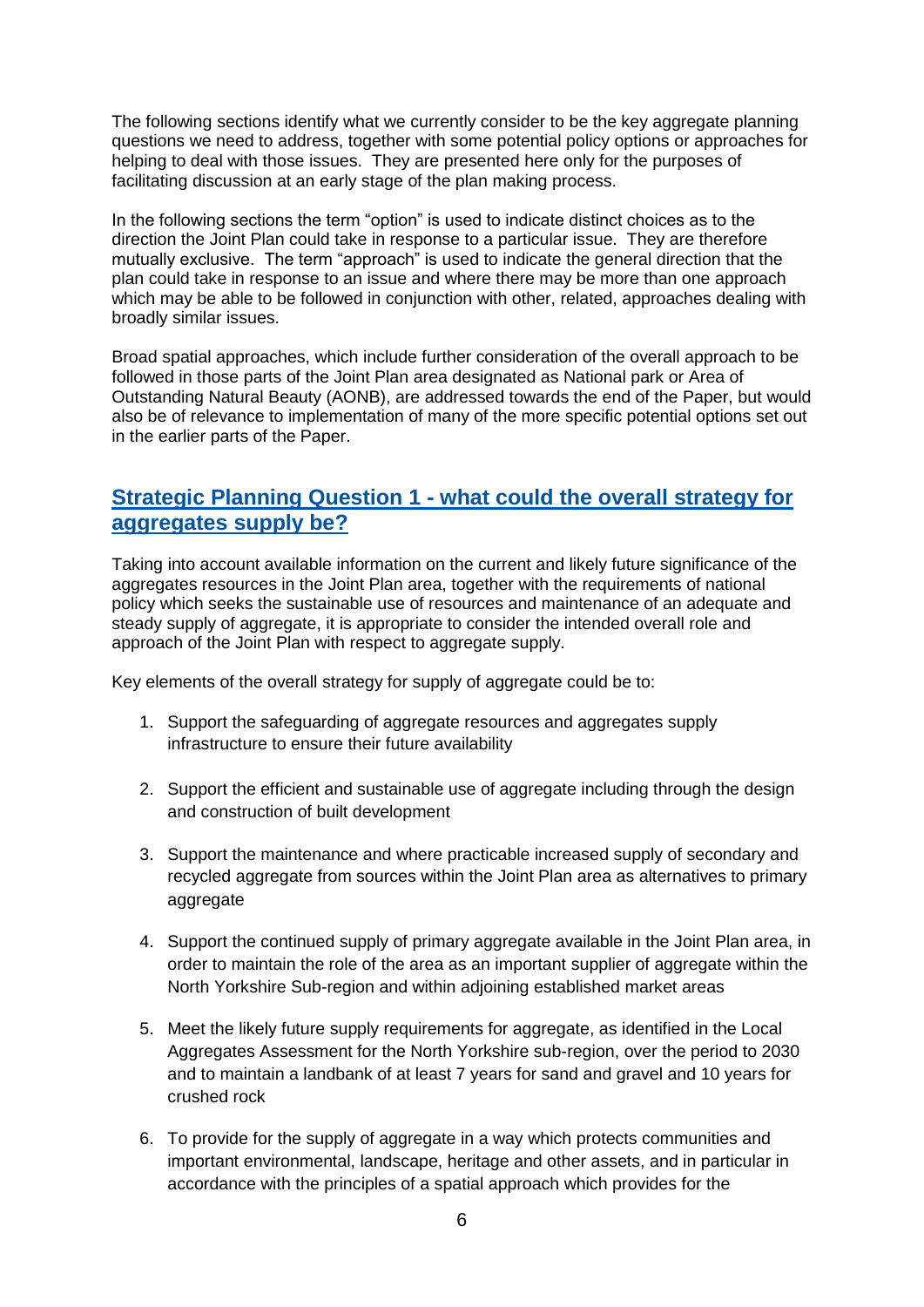maintenance of landbanks of aggregates outside those parts of the Joint Plan area designated as National park and Areas of Outstanding Natural Beauty.

# **Key questions for consultees:**

*Do you agree with these broad principles?*

*What other/alternative priorities for aggregates supply should we consider?*

# **Strategic Planning Question 2: What broad approach could we follow to ensure the adequate safeguarding of primary aggregates resources?**

National planning policy requires Mineral Planning Authorities (MPAs) to define Minerals Safeguarding Areas (MSAs) and adopt appropriate policies in order that known locations of specific minerals resources of local and national importance are not needlessly sterilised by non-mineral development; and to define Minerals Consultation Areas based on these MSAs. The NPPF also requires MPAs to safeguard a range of existing, planned and potential minerals supply related infrastructure such as railheads and wharfs used for the bulk transport of minerals, as well as existing, planned and potential sites for concrete batching, manufacture of coated materials, other concrete products and the handling, processing and distribution of substitute, secondary and recycled aggregate material. MPAs need to set out policies to encourage the prior extraction of minerals, where practicable and environmentally feasible, if it is necessary for non-mineral development to take place.

In order to help determine an approach to Safeguarding minerals, NYCC commissioned the British Geological Survey (BGS) to identify an approach to safeguarding of minerals resources in the NYCC area, based on best practice guidance. The report of the study is available to view at [http://www.northyorks.gov.uk/index.aspx?articleid=20124.](http://www.northyorks.gov.uk/index.aspx?articleid=20124) Consultation with the minerals industry took place during the project and views received were incorporated into the output. This work is being supplemented by comparable studies by BGS for the CYC and NYMNPA areas. The three authorities have also undertaken an audit of minerals supply infrastructure in the Joint Plan area in order to provide a basis for aggregates infrastructure safeguarding.

The key recommendations of the BGS work for the NYCC area, in respect of the safeguarding of aggregates, are to safeguard the overall resource of Jurassic, Permian and Carboniferous limestones, Carboniferous sandstone and chalk. The report also recommends, following consultation with industry, provision of a 500m buffer consultation zone around crushed rock resources to enable consideration of potential sterilisation through development taking place close to the resource boundary. For sand and gravel BGS recommend a similar approach but with provision of a 250m buffer consultation zone.

## Potential primary aggregates safeguarding options

Option 1)

Aggregates resources safeguarding option 1 could safeguard all identified crushed rock and sand and gravel aggregate resources in line with the approach identified in the BGS Safeguarding report (2011), including use of a 500m buffer zone for crushed rock and a 250m buffer zone for sand and gravel.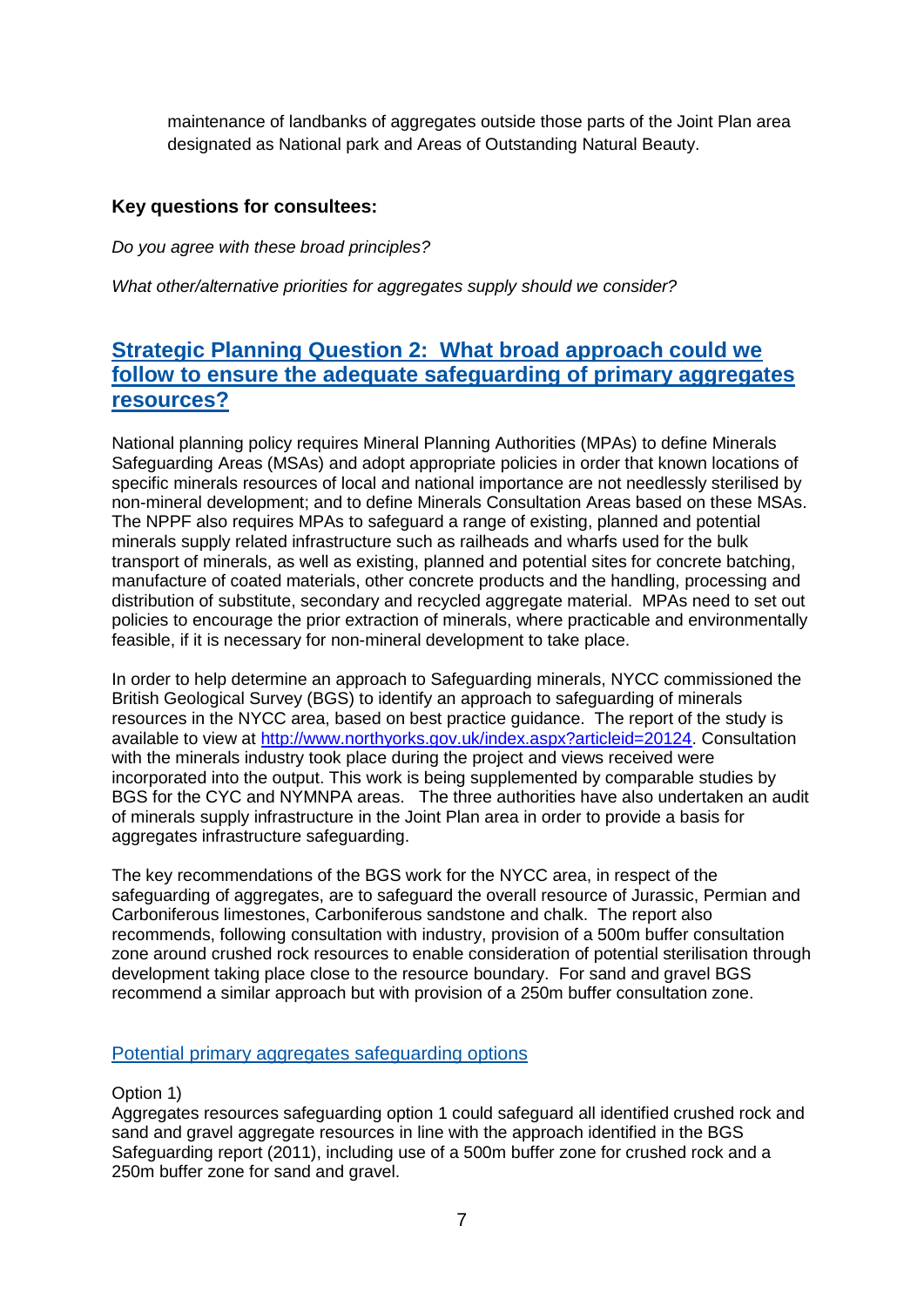# Option 2)

This option could safeguard all identified crushed rock and sand and gravel aggregate resources in line with the approach identified in the BGS Safeguarding report (2011), but utilise a smaller 200m buffer zone for crushed rock and a 100m buffer zone for sand and gravel following the generic advice in the national *Mineral safeguarding in England: good practice advice* (2011).

## Option 3)

This option could follow an approach of only safeguarding aggregates resources (together with an appropriate buffer zone) for those parts of the Joint Plan area outside urban areas and the North York Moors National Park and AoNBs, as these are either highly constrained by surface development or are areas of national policy restraint towards working of aggregate.

## Sub-option a)

This sub-option could operate in parallel with other options and would only safeguard sand and gravel resource areas with an identified tonnage (based on the 2011 BGS sand and gravel assessment) of 0.75mt or more, as resources with a lesser tonnage would be less likely to be viable for development. An equivalent approach could not be followed for crushed rock as resource data is less robust.

#### Sub-option b)

This sub-option could, in addition to safeguarding aggregates resources identified in the BGS safeguarding report 2011, safeguard resources identified in any proposed sand and gravel and crushed rock site allocations or preferred areas which fall outside resource areas identified in the BGS safeguarding report 2011, provided there is other adequate evidence for the existence of a potentially viable resource of aggregate

|               | Option summary: Primary aggregates resources safeguarding              |
|---------------|------------------------------------------------------------------------|
| Option 1      | This option could safeguard all known crushed rock and sand and        |
|               | gravel resources, with 500m and 250m buffer zones respectively         |
| Option 2      | This option could safeguard all known crushed rock and sand and        |
|               | gravel resources, with 200m and 100m buffer zones respectively         |
| Option 3      | This option would only safeguard crushed rock and sand and gravel      |
|               | resources outside urban areas and National Park and AoNB               |
|               | designations                                                           |
|               |                                                                        |
| Sub-option a) | This sub-option could operate in parallel with other options and would |
|               | only safeguard sand and gravel resource areas with an identified       |
|               | tonnage of 0.75mt or more                                              |
| Sub-option b) | This sub-option could operate in parallel with other options and would |
|               | safeguard any additional resources proposed in site allocations and    |
|               | preferred areas where supported by adequate resource information       |

# **Key questions for consultees:**

*Are there any alternative options for aggregates resource safeguarding you think the Authorities should consider?*

*Do you have any initial preferences for any of the options presented above?*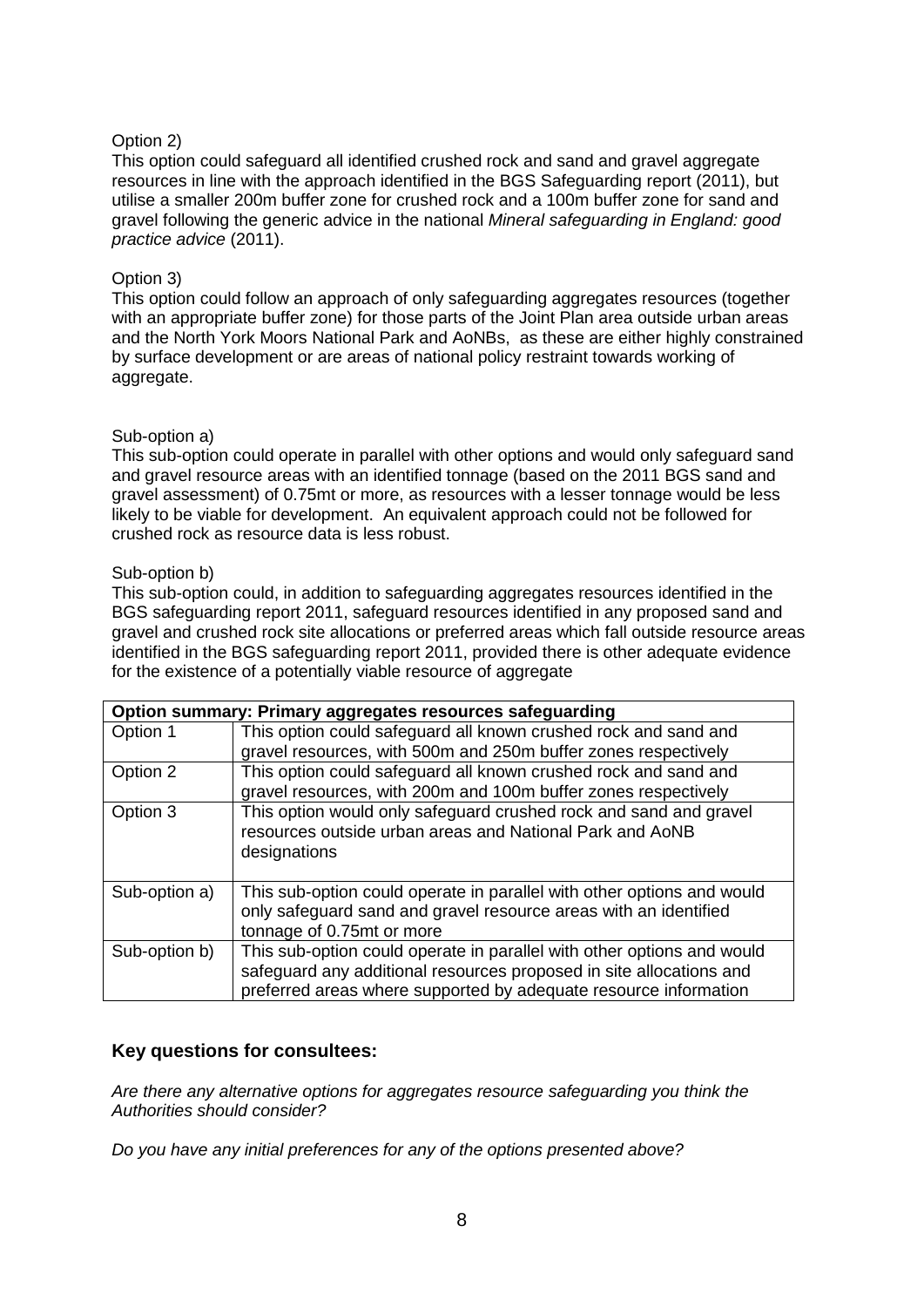# **Strategic Planning Question 3: What could our approach to safeguarding of aggregates supply Infrastructure be?**

Supply of aggregate may involve use of a range of infrastructure. This includes:

- Aggregates extraction sites and related infrastructure such as primary processing plant
- Associated ancilliary infrastructure (which may be at extraction sites or located independently eg. on industrial estates) such as concreting plants, coating plants, aggregates bagging facilities, facilities processing and blending recycled aggregate materials
- Aggregates transport facilities such as rail heads and wharfs
- Secondary and recycled aggregate supply facilities

This range of infrastructure all contributes to the overall capability of the Joint Plan area to produce and deliver aggregate in the forms needed to serve the market and therefore plays an essential role in maintaining supply. In order to help ensure on-going availability of relevant infrastructure, and to ensure consistency with national planning policy on safeguarding, it will be necessary to establish an approach to minerals infrastructure safeguarding in the Joint Plan. This will complement the intended safeguarding of the minerals resource itself, referred to above. The Authorities have identified the known infrastructure in the Joint Plan area which it is considered could be subject of safeguarding and further details of these are available on the Joint Plan web pages.

# Potential aggregates supply infrastructure safeguarding options

## Option 1)

Aggregates supply infrastructure safeguarding option 1 could safeguard all known aggregates supply and transport infrastructure, including infrastructure located at active mineral extraction sites for the duration of mineral extraction activity at the associated site. This approach would help ensure the safeguarding of all relevant infrastructure regardless of whether or not it is also protected under the terms of an associated permission for mineral working, but could lead to a need for consultation on safeguarding matters at sites where the infrastructure already has a degree of protection via an existing permission for mineral development.

## Option 2)

Aggregates supply infrastructure safeguarding option 2 could safeguard aggregates supply and transport infrastructure where located at a "freestanding" site (ie not within the boundary of an associated permission for mineral working). This approach would minimise the need for consultation on safeguarding matters where infrastructure already has the benefit of protection from encroaching development, or other safeguarding issues, due to its location within an area permitted for mineral development.

## Option 3)

Aggregates supply infrastructure safeguarding option 3 would only seek to safeguard strategically important aggregates supply and transport infrastructure, for example infrastructure expected to supply or transfer over a certain annual output or transfer threshold to be determined eg 100,000tpa.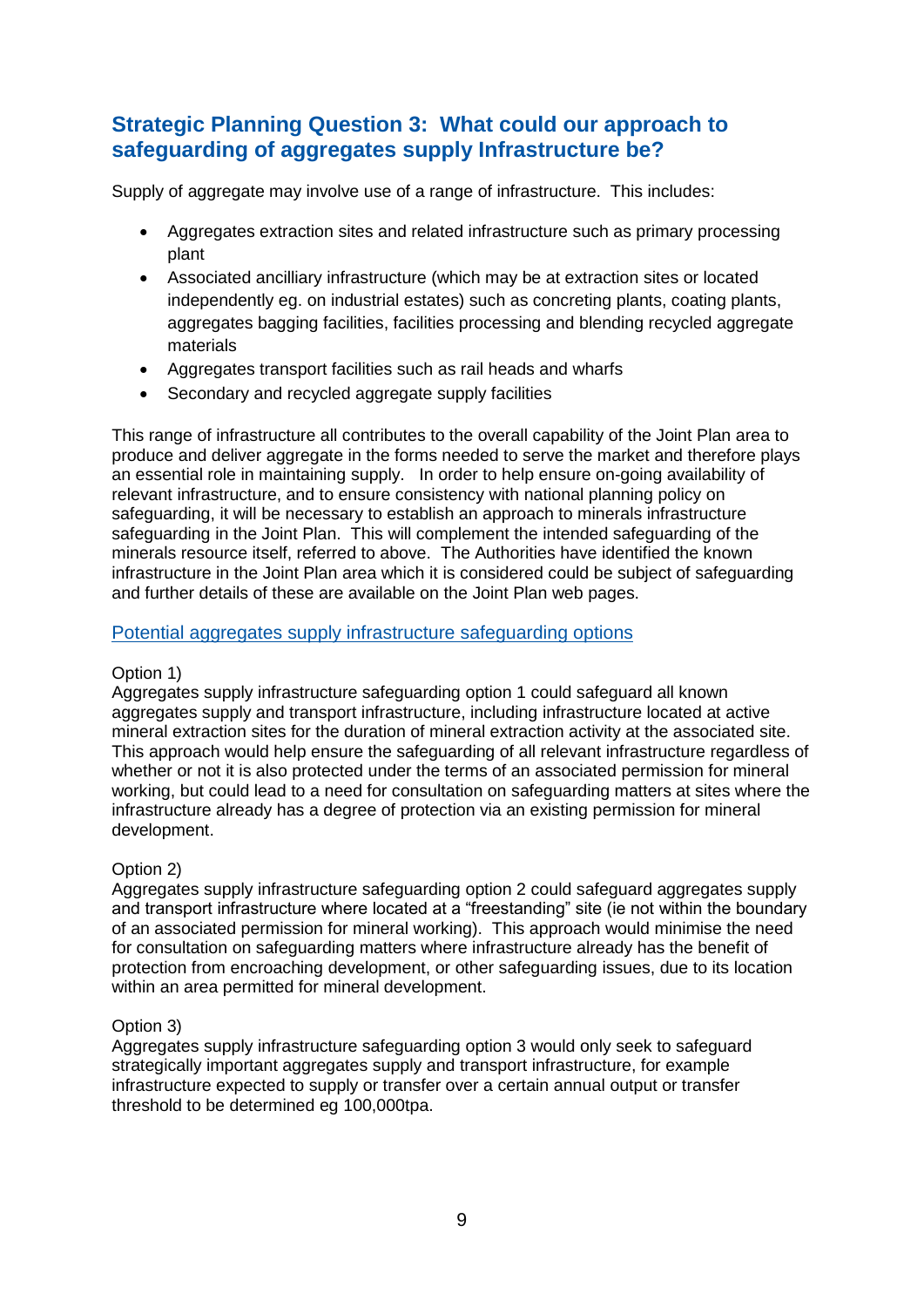|          | Option summary: Aggregates supply infrastructure safeguarding                 |  |  |
|----------|-------------------------------------------------------------------------------|--|--|
| Option 1 | This option could safeguard all known aggregates supply and transport         |  |  |
|          | infrastructure, including infrastructure located at active mineral extraction |  |  |
|          | sites for the duration of mineral extraction activity at the associated site  |  |  |
| Option 2 | This option could safeguard aggregates supply and transport                   |  |  |
|          | infrastructure where located at a "freestanding" site (ie not within the      |  |  |
|          | boundary of a permission for mineral development)                             |  |  |
| Option 3 | This option would only seek to safeguard strategically important              |  |  |
|          | aggregates supply and transport infrastructure                                |  |  |
|          |                                                                               |  |  |

## **Key questions for consultees:**

*Are there any alternative options for aggregates supply infrastructure safeguarding the Authorities should consider?*

*Do you have any views on what scale/type of infrastructure could be considered to be of strategic significance?*

*Do you have any initial preferences for any of the options presented above?*

# **Strategic Planning Question 4: What could our approach be to delivery of supply of alternatives to landwon primary aggregate?**

The National Planning Policy Framework requires MPAs, so far as practicable, to take account of the contribution that substitute or secondary and recycled materials and minerals waste would make to the supply of materials, before considering extraction of primary materials, whilst aiming to source supplies of minerals indigenously.

The NY Sub-region LAA identifies available data on secondary and recycled aggregates and also acknowledges deficiencies in the availability of data, particularly in respect of recycled aggregates. It identifies a number of matters relevant to considering the potential future contribution that secondary and recycled materials may make toward future supply from the Joint Plan area.

Overall the LAA concludes that, with regard to secondary aggregates (principally colliery spoil and combustion ash), it would be reasonable to assume capability to maintain supply at levels similar to those prevailing in recent years, at least in the near term (the LAA defines near term as 0-5 years). The LAA also notes that it is likely that levels of supply of some secondary aggregates, particularly Pulverised Fuel Ash (PFA) and colliery spoil) could be increased if suitable markets could be identified and that there are potential sources of secondary aggregates contained in existing disposal facilities such as at Barlow and Gale Common ash disposal sites and the Womersley colliery spoil disposal facility. During consultation on preparation of the LAA, the operator of the Gale Common ash disposal site commented that upward revision of the current limit on export of ash from the site could help increase supply from this source.

On the other hand, the LAA notes that availability of supply of secondary aggregate in the Sub-region is also directly linked to the future success of those industries which give rise to them. This means that the unforeseen closure of a major producer could impact significantly on the ongoing availability of secondary aggregate, and that changes in the structure of industry (such as the conversion of power generation capacity from coal to biomass firing)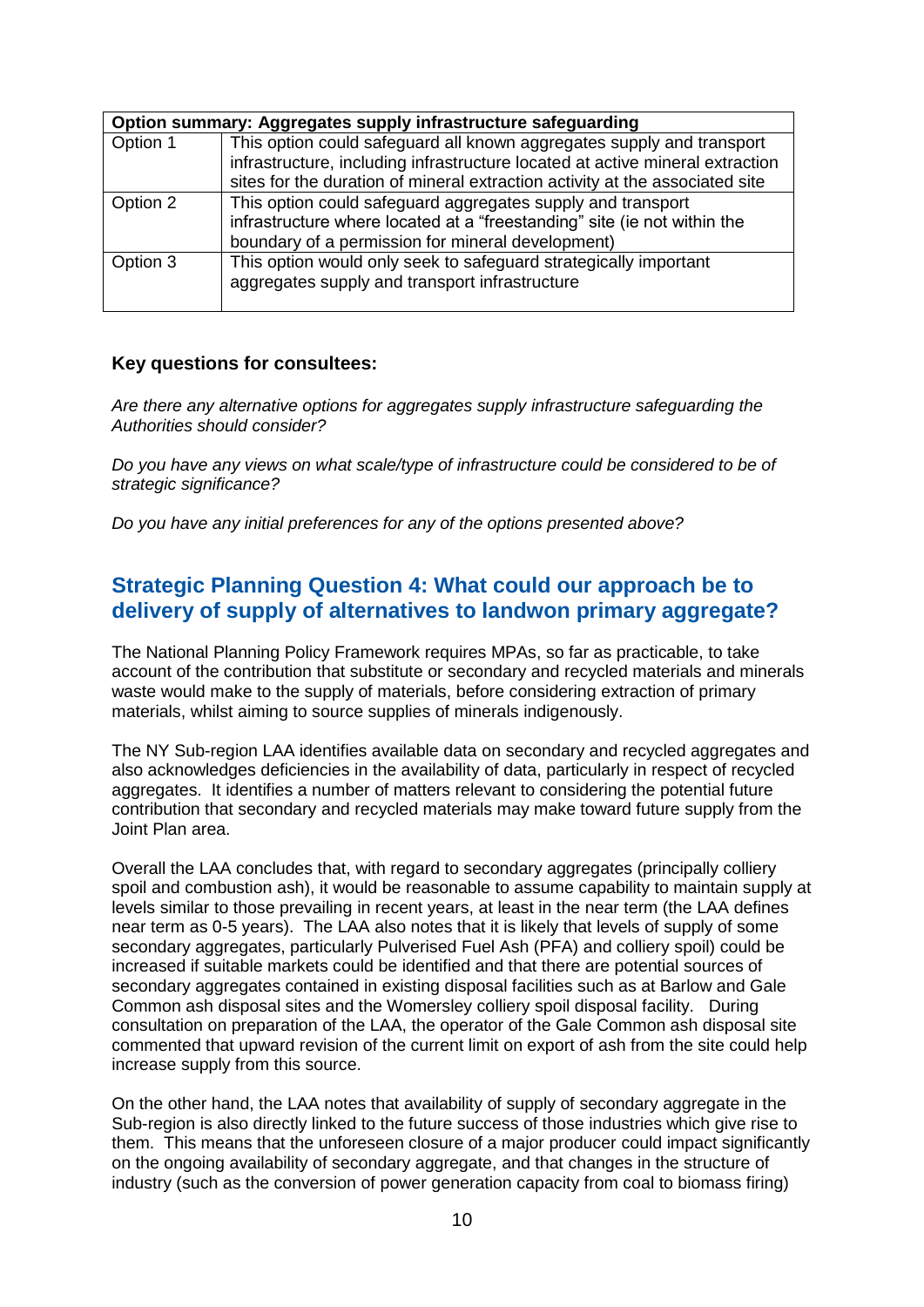could impact on the quality of secondary aggregate. Overall therefore, it is considered that it would be reasonable to assume that the scale of contribution from secondary aggregates sources is likely to remain broadly the same or perhaps increase slightly in response to policy pressures and increased marketing activity by producers. The LAA acknowledges that this is a matter which will need to be kept under review. The potential for a small increase in the proportion of supply from secondary sources is reflected later in this Paper in Strategic Planning Question 10 *Crushed rock - Level of overall provision to be made in the plan* (Option 2a), which identifies a corresponding small decrease (0.1mtpa) to be made in the amount of supply from land won crushed rock sources.

Notwithstanding the above issues, it is considered important that the Joint Plan should support the principal of maximising provision of supply of alternative aggregates, in order to help safeguard primary resources and to ensure consistency with national planning policy.

## Potential approaches to supply of alternatives to land won primary aggregate

#### Approach 1)

In order to support provision of supply from secondary aggregate sources, *Alternatives to supply of primary landwon aggregate - Approach 1* could seek to encourage the maximum use of such materials through one or more supporting measures which could include;

- Supporting the principle of development of new infrastructure, such as downstream manufacturing facilities utilising secondary aggregate as the primary raw material, at sites where secondary aggregates are produced
- Supporting the principal of limited re-working secondary aggregate materials already deposited in current or former disposal facilities, where consistent with environmental and amenity objectives of the Joint Plan. These would principally include ash disposal sites and current and former colliery spoil disposal facilities. This could also include supporting the principle of an upward revision to the current annual tonnage export limit for secondary aggregate from the Gale Common ash disposal facility
- Supporting the use of secondary aggregate materials as part of a broader policy approach to the sustainable use of materials in the design and construction of development

Recycled aggregates mainly comprise materials such as concrete, brick and other construction materials which can be processed (usually through relatively simple processes such as crushing and screening) and re-used as aggregate. They are often produced and re-used at construction sites and therefore it can be more difficult to capture reliable data about the actual extent to which such materials contribute to overall supply of aggregate. In some cases recycled aggregate may be produced at waste management facilities such as waste transfer and recycling sites, for onward sale as recycled aggregate. Sometimes this activity may occur at sites exempt from environmental permitting so that again there is a lack of data about the quantities involved. In other instances, materials with potential for use as recycled aggregate may be imported to locations (such as existing aggregates quarries or depots) for sale alongside, or blending with, primary aggregate.

Although there is limited data, it is generally understood that a large proportion of the material capable of being used as recycled aggregate is already being put to beneficial use, and the LAA indicates that this is the position likely to prevail in the Joint Plan area. The LAA therefore concludes that it is likely that the proportionate contribution to overall supply from recycled aggregate is likely to remain broadly the same over the foreseeable future. However, in view of the national policy requirement to encourage the provision of such materials before considering extraction of primary aggregates, it is considered appropriate to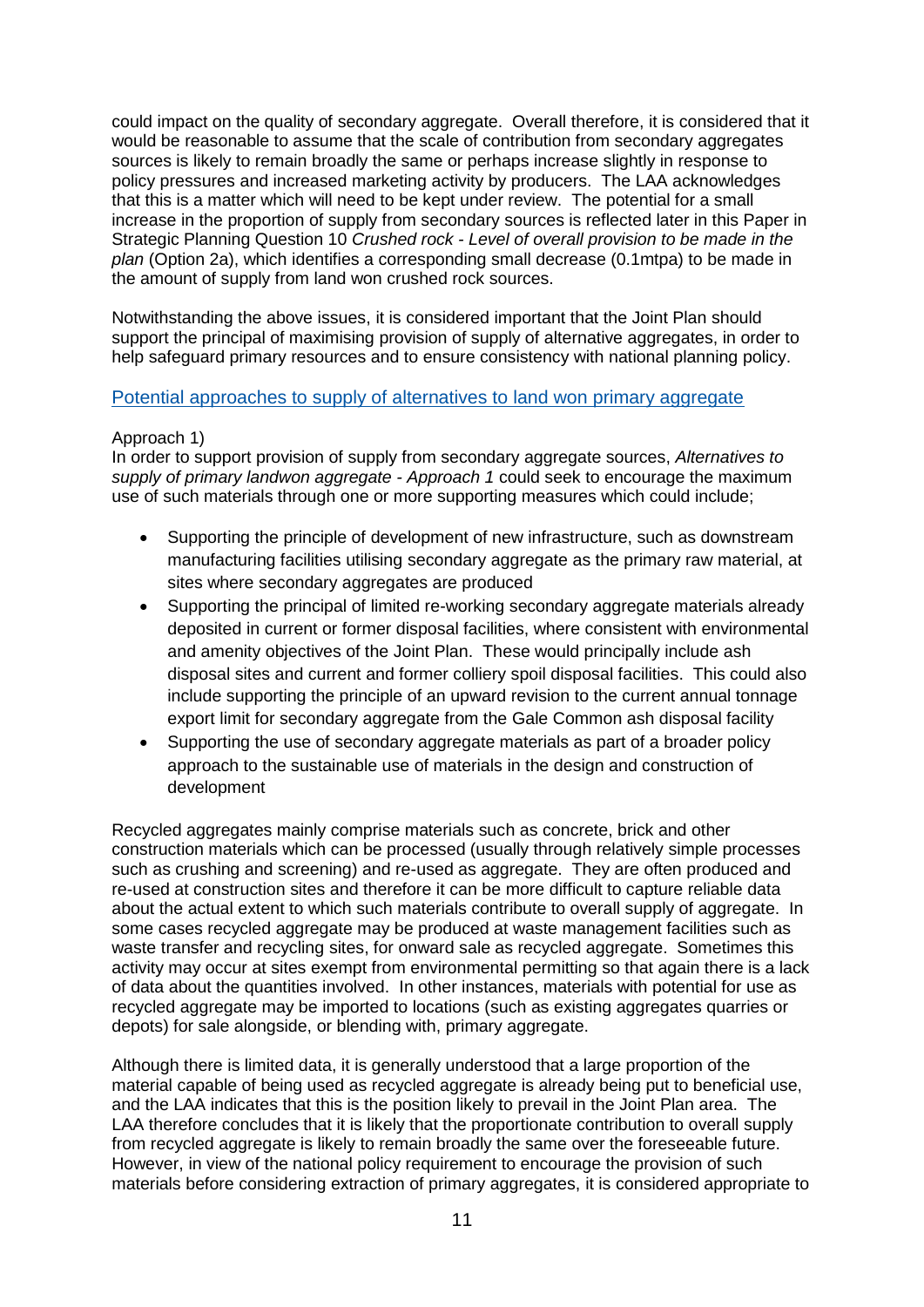provide support in the Joint Plan for the continued, and where practicable increased, utilisation of recycled aggregate. This could be delivered through a number of measures.

# Approach 2)

This approach could promote the use (including the potential for increased use) of recycled aggregate though a range of measures including;

- Encouraging the use of recycled aggregate in the design and specification of construction projects
- Encouraging the maximum recovery of recycled aggregate during demolition activity
- Encouraging the separation of materials with potential for use as recycled aggregate during waste management processes
- Encouraging the use of existing minerals extraction sites as locations for the reception, processing and onward sale of recycled aggregate during their period of operation
- Making adequate provision for any new facilities needed for the management of construction and demolition waste identified through any waste needs assessment undertaken during preparation of the Joint Plan.

It should be noted that Approaches 1 and 2 are not mutually exclusive. It should also be noted that the NYCC part of the Joint Plan area comprises part of a two tier system of planning authorities, with some planning functions being administered by the relevant District and Borough Councils. This is in contrast to the areas covered by the City of York and North York Moors National Park Authority areas, which are unitary authorities responsible for the full range of planning functions. Some of the initiatives referred to above would need to be implemented by lower tier authorities in the NYCC area.

No alternatives are presented for *Alternatives to supply of primary landwon aggregate - Approaches 1 and 2* owing to the requirements of national policy. However, views are invited on the specific range of measures which could be utilised to support the use of secondary and recycled aggregate, including whether the measures proposed above are suitable and whether there are any alternative or additional measures the Authorities should consider. Marine aggregates may also play a role in providing an alternative to primary landwon aggregate. The potential role of marine aggregate is addressed in Strategic Question 6 *Sand and Gravel - level of overall provision to be made in the Plan* (option 3).

| Option summary: Alternatives to supply of landwon primary aggregate |                                                                    |  |
|---------------------------------------------------------------------|--------------------------------------------------------------------|--|
| Approach 1                                                          | This approach could support the maximum use of secondary aggregate |  |
|                                                                     | through a range of measures as set out above                       |  |
| Approach 2                                                          | This approach could support the maximum use of recycled aggregate  |  |
|                                                                     | through a range of measures as set out above                       |  |

# **Key questions for consultees:**

*Do you have any views on the range of measures that should be supported in the Joint Plan in order to help increase supply of secondary and recycled aggregate?*

*Do you have any views on the potential scale of change in the supply of secondary and recycled aggregate that may be expected over the period to 2030?*

*Do you have any initial preferences for any of the approaches presented above?*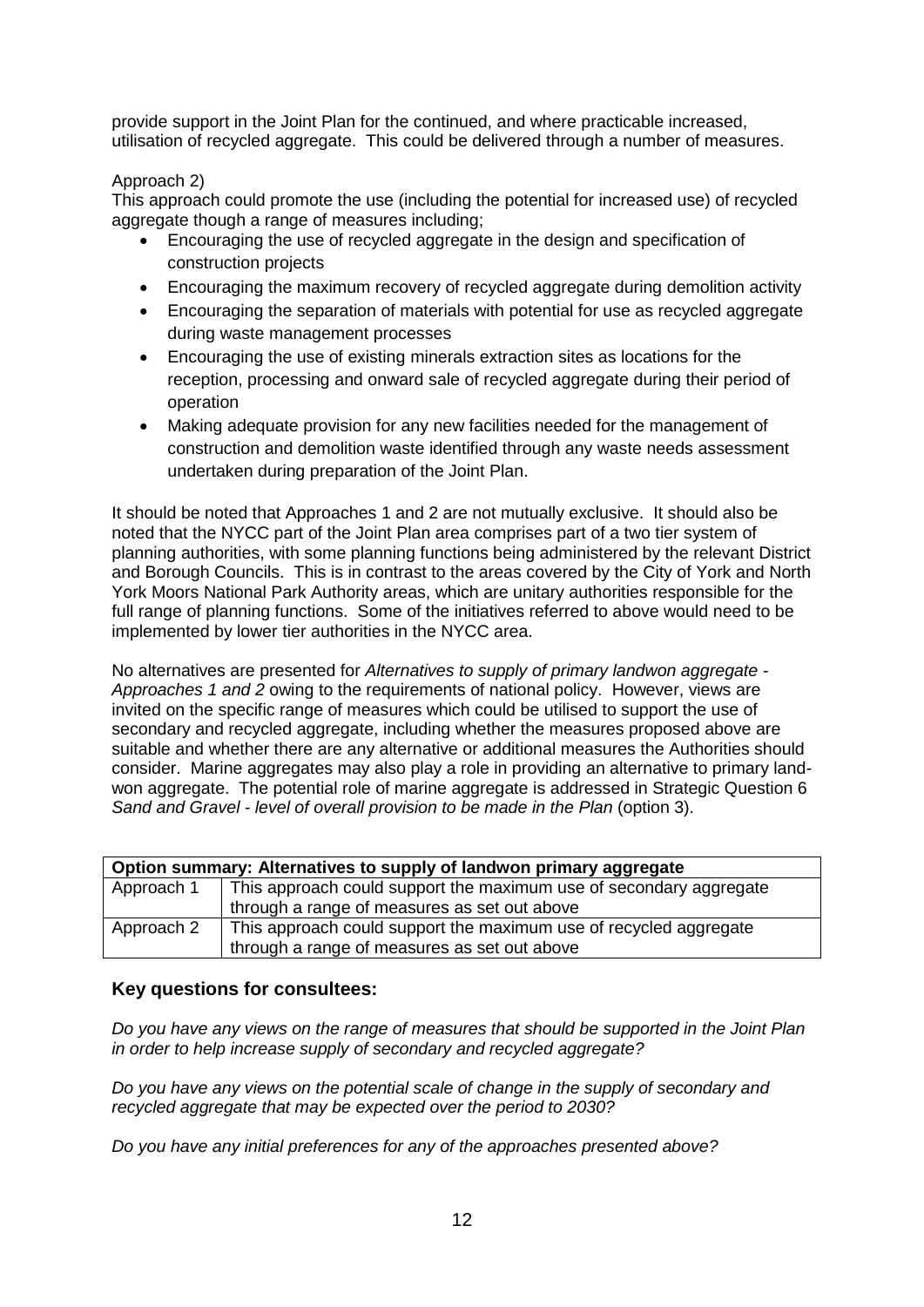# **Strategic Planning Question 5: What could our approach to delivery of sites for secondary and recycled aggregates supply be?**

Delivery of secondary and recycled aggregate supply is important to help reduce the requirement for primary aggregate. Secondary aggregate production in the Joint Plan area is concentrated at a relatively small number of locations, principally comprising power stations and their associated ash disposal sites, together with Kellingley Colliery. It is not expected that large scale new sources of secondary aggregate will be developed during the Plan period.

#### Potential options for delivery of secondary aggregates supply

## Option 1)

This option could identify current known main supply sites for secondary aggregate as strategic sites for the supply of secondary aggregate and as locations where further development and infrastructure for the supply of secondary aggregate would be supported in principle, in addition to any policy support provided under Strategic Planning Question 4 *Alternatives to the supply of landwon primary aggregate* (Approach 1)

#### Option 2)

This option would not identify known sources of supply of secondary aggregate as strategic sites. General support for the further development of secondary aggregate would be provided under *Alternatives to the supply of landwon primary aggregate Approach 1*

|          | <b>Options summary: Secondary aggregate delivery</b>                                                                                                                                                                   |  |  |
|----------|------------------------------------------------------------------------------------------------------------------------------------------------------------------------------------------------------------------------|--|--|
| Option 1 | This option could seek to deliver supply of secondary aggregate through<br>the identification of strategic sites, based on current main supply locations,<br>where further development would be supported in principle |  |  |
| Option 2 | This option would not identify strategic sites for the supply of secondary<br>aggregate but would provide general policy support for supply and supply<br>infrastructure from appropriate locations                    |  |  |

Recycled aggregates may be produced at a wide range of sometimes transitory sites and facilities. The scale of production at any individual site is often relatively small, and there are no known large scale producers of recycled aggregate in the Joint Plan area. It is not therefore considered that there is likely to be justification to identify any particular supply locations as strategic sites. Support for supply of recycled materials could continue to be provided under the approaches dealing with Strategic Question 4 on *Supply of alternatives to landwon primary aggregate.*

## **Key questions for consultees**:

*Are there any alternative options for secondary aggregate delivery you think the Authorities should consider?*

*Do you have any initial preferences for any of the options presented above?*

*Do you have any views on the potential to identify strategic sites for supply of recycled aggregate?*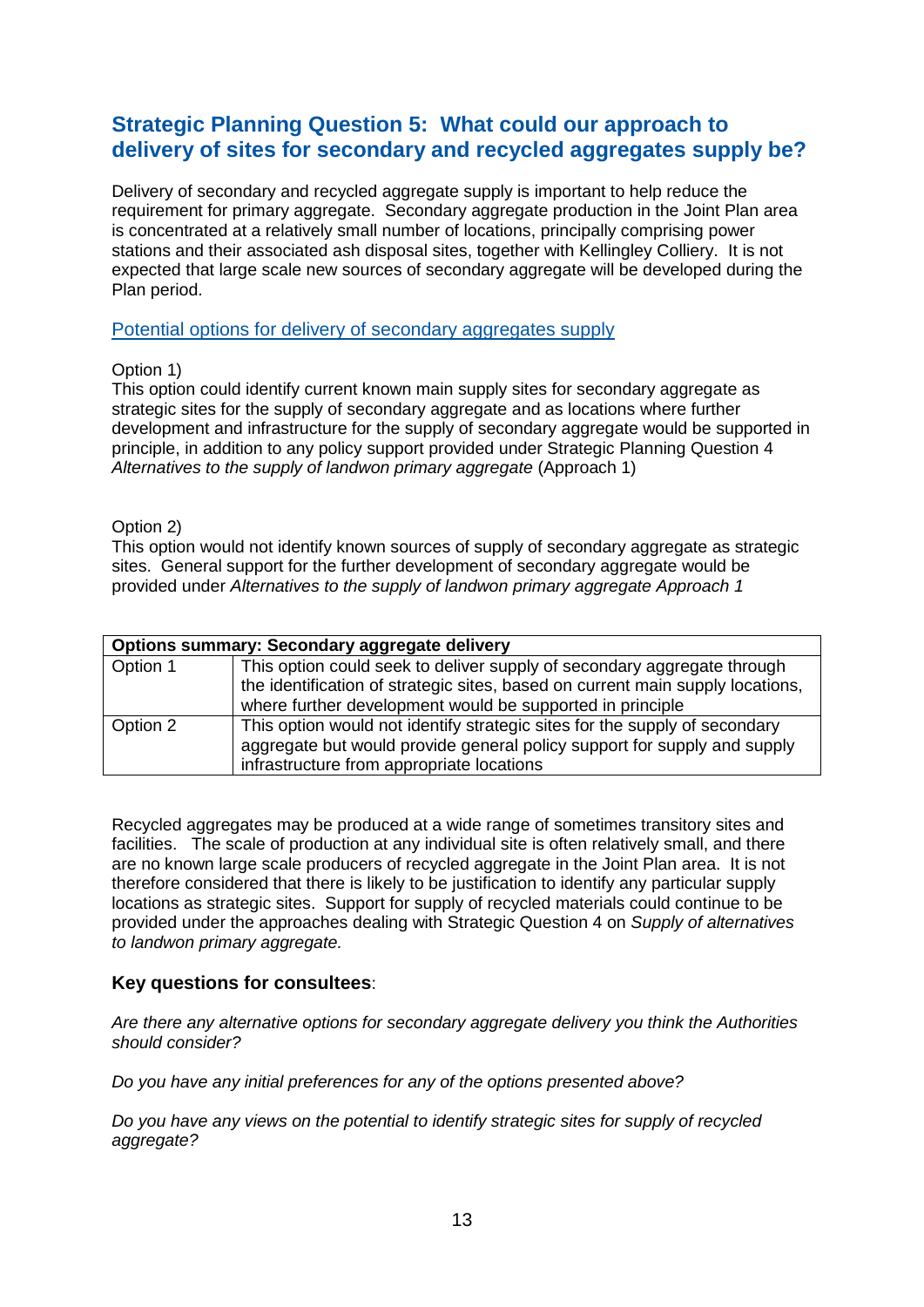# **Strategic Planning Question 6: What level of overall provision for sand and gravel should be made in the Joint Plan?**

The options below relate to figures for past sand and gravel production from the NYCC area only. As there has been no recent history of sand and gravel extraction in the NYMNP or CYC areas these figures are equally relevant when considering supply from the Joint Plan area as a whole.

The options also reflect the conclusions in the LAA that the overall significance of sand and gravel supply from the North Yorkshire area is likely to remain high and therefore no option is presented at this stage to reflect a scenario of a substantial reduction in overall supply of sand and gravel from the Joint Plan area. However, further work and consultation during the development and consideration of options for the Joint Plan may lead to the development of such options as the work progresses. For example, it may be that in the longer term significant increases in indigenous supply from the adjacent North East Region, particularly the Tees Valley, (one of the principle export markets for NYCC sand and gravel) may be able to offset the exports that currently take place from within NYCC, enabling a reduction in overall provision from the Joint Plan area. Options relating to the distribution of overall sand and gravel supplied from the Joint Plan area are considered under Strategic Planning Question 7 later in this Paper.

## Potential options for the overall level of sand and gravel provision

#### Option 1)

This option could follow the approach identified in the LAA and make future provision for sand and gravel utilising the most recent 10 year average sales figure available at the time of production of the Joint Plan. This would involve projecting forward 10 year annual average sales over the period to 2030 to provide an indication of the overall scale of provision required, after allowing for the level of reserves already with planning permission. Based on data published in the LAA this would mean making future provision for a total of 43.7mt of sand and gravel over the period 2012 to 2030. Taking into account estimated reserves (at end 2011) of 16.2mt**, this would lead to a need to make provision for a further 27.5mt of sand and gravel in the Joint Plan.** These figures may need to be adjusted slightly as further annual sales data becomes available during production of the Joint Plan.

## Option 2)

Consultation with the minerals industry during preparation of the LAA led to the view being expressed that, prior to the recent economic downturn, sales of aggregate were relatively stable over a significant period of time and that this background level of sales is likely to be more representative of future sales, as the industry expects a relatively quick 'bounce back' due to repressed demand in the system. Industry would therefore like to see some flexibility incorporated in future provision. This point was acknowledged in the LAA, which recognised that there may need to be some flexibility in sand and gravel provision, taking into account the current and likely future strategic significance of concreting sand and gravel resources in North Yorkshire. Option 2 would therefore seek to introduce an element of flexibility, which could be provided in a number of ways via the following sub-options;

a) By basing future requirements on an assumed annual average requirement higher than that generated by taking an annual average of 10 years sales at the time of plan preparation (ie 2.3mtpa), for example by carrying forward the annual average requirement incorporated in the sub-regional apportionment contained in the RSS for Yorkshire and Humber (now revoked) of 2.63mt pa. The Mineral Products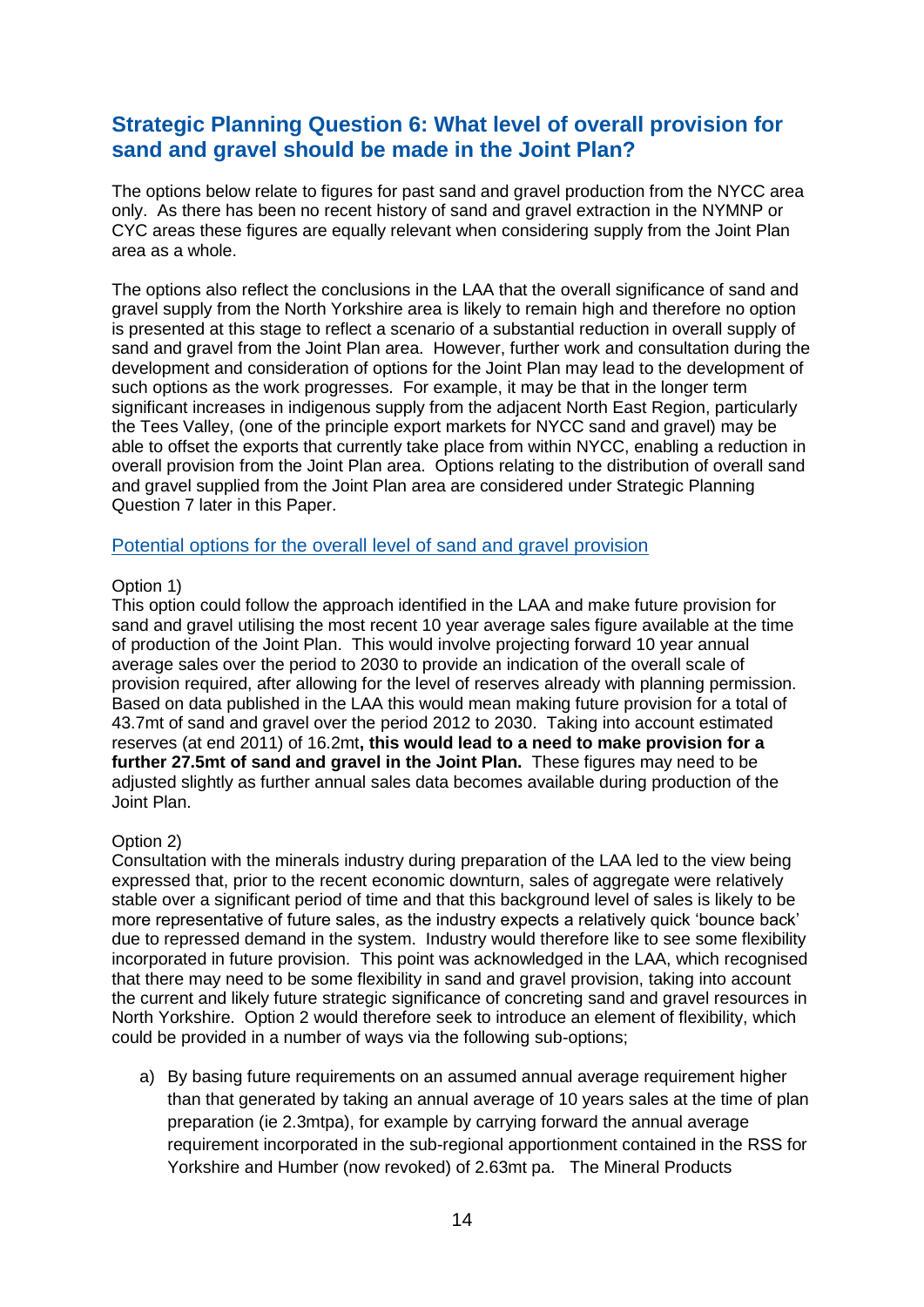Association, during consultation on preparation of the LAA, indicated that provision should be based on the level of (pre-recession) sales in 2007 of 2.7mt. Use of these approaches would result in a need to make provision for an additional (ie above the 43.7mt referred to in option 1 above) 6.3mt or 7.6mt respectively over the 19 year period 2012-2030. For the purposes of this sub-option it is assumed that this approach would involve making an additional 7.0mt of provision (ie an approximate mid-point between the two values) resulting in a total provision of 50.7mt. Taking into account estimated reserves (at end 2011) of 16.2mt**, this would lead to a need to make provision for a further 34.5mt of sand and gravel in the Joint Plan.**

- b) By making an additional assumed allowance over the amount of provision required on the basis of projecting forward 10 year historic sales, for example by adding a "contingency" allowance of 10%. This would lead to a need to make provision for an additional 4.4mt over the period 2012-2030, resulting in a total provision of 48.1mt. Taking into account estimated reserves (at end 2011) of 16.2mt, **this would lead to a need to make provision for a further 31.9mt of sand and gravel in the Plan.**
- c) By identifying an additional assumed allowance which would be provided in the latter part of the Joint Plan period (eg beyond 2020) in the event that sales of sand and gravel recover to a level such that short term average sales (as measured over a three year averaging period for the years 2017, 2018 and 2019) exceed the 10 year average sales figure used to define provision at the time of plan preparation by an amount exceeding 10%. The level of additional provision to be made could be equivalent to that needed to bring the total amount of provision made over the whole Joint Plan period in line with that referred to in sub-option b) above, ie provision of a further 4.4mt leading to **a need to make provision for a further 31.9mt of sand and gravel in the Joint Plan.**

#### Option 3)

This option assumes that, in the latter part of the Joint Plan period, increased importation of marine aggregate into markets currently served by concreting sand and gravel quarries in North Yorkshire will reduce the need for supply from land won sand and gravel sources in North Yorkshire. This option reflects current interest (for example as acknowledged in the adopted Leeds Waste and Natural Resources DPD) in increasing supply of marine aggregate into the West and South Yorkshire areas, where significant constraints in landwon supply exist. Research into the potential deliverability of this has been commissioned by MPAs in the Region, in conjunction with the Crown Estate and with involvement of the minerals industry and it is not yet clear what, if any, assumed contribution from marine sources may be realistic. For present purposes it is considered that the proportion of supply from marine sources would be likely to see only a modest increase and therefore would be only likely to offset supply from North Yorkshire to a small extent. This option is therefore based on an assumption that the total required provision of 43.7mt (based on the 10 year average sales method – option 1 above) would be reduced by 1mt (ie an assumed offsetting of 0.1mtpa of NY sales over the last 10 years of the Plan period (2020-2030) due to increased supply from marine sources, leading to a total requirement of 42.7mt. Taking into account estimated reserves (at end 2011) of 16.2mt, **this would lead to a need to make provision for a further 26.5mt in the Joint Plan.** These figures may need to be adjusted slightly as further annual sales data becomes available during production of the Plan.

With regard to the various options for overall sand and gravel provision presented above it should be noted that, at the time of preparation of this document, a number of planning applications for sand and gravel working are under consideration by NYCC and which, in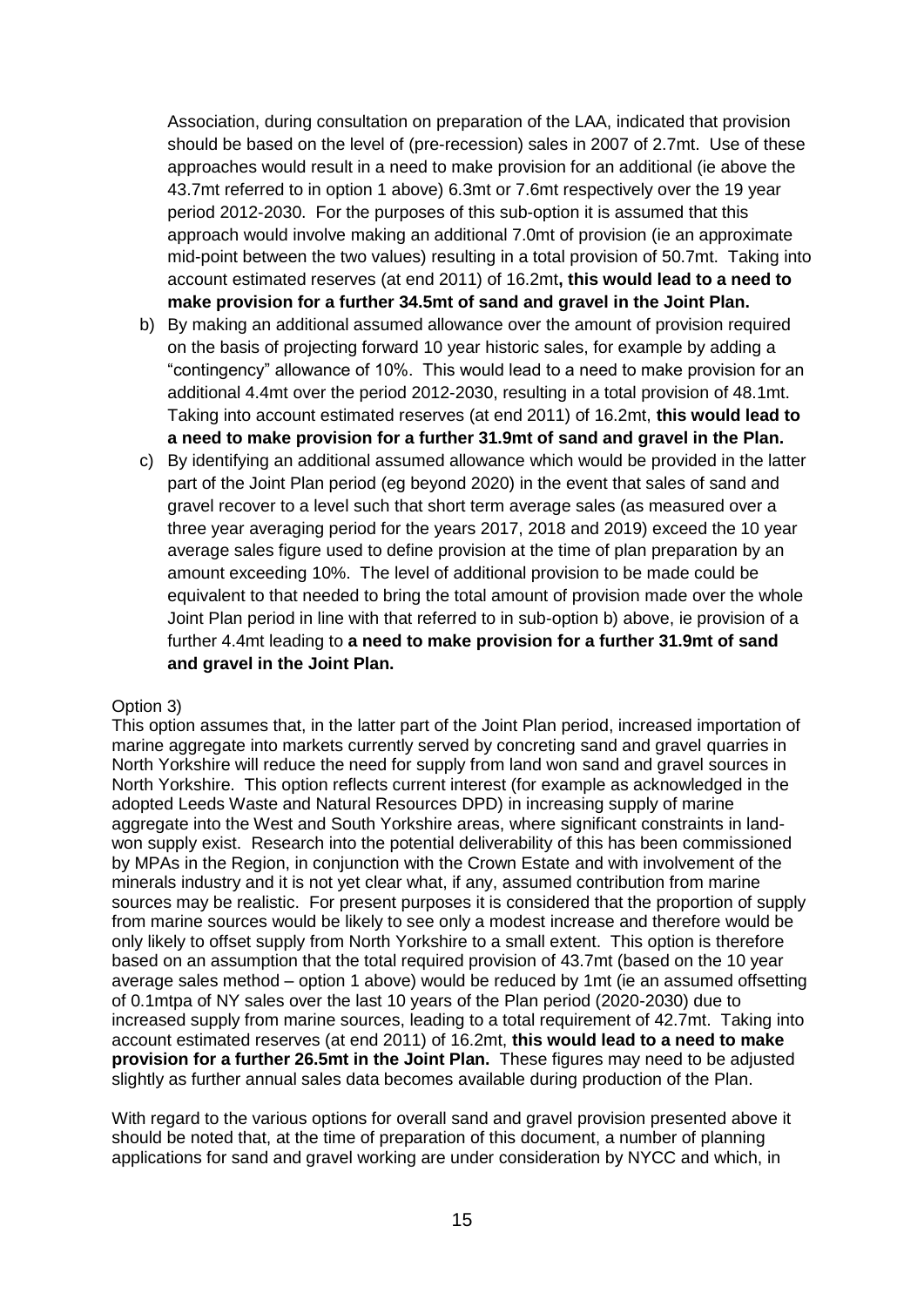combination, contain an estimated 25.3mt of reserves<sup>1</sup>. The outcome of these applications will have a significant bearing on the actual level of additional provision that may need to be made in the Joint Plan and will need to be kept under review during preparation of the Plan.

| Options summary: Sand and gravel - Level of overall provision to be made in the<br><b>Joint Plan</b> |                           |                                  |  |
|------------------------------------------------------------------------------------------------------|---------------------------|----------------------------------|--|
|                                                                                                      | Total provision 2012-2030 | Additional provision required to |  |
|                                                                                                      |                           | be made in the Plan (ie total    |  |
|                                                                                                      |                           | provision minus permitted        |  |
|                                                                                                      |                           | reserves at end 2011)            |  |
| Option 1                                                                                             | 43.7mt                    | 27.5mt                           |  |
| Option 2a                                                                                            | 50.7mt                    | 34.5mt                           |  |
| Option 2b                                                                                            | 48.1mt                    | 31.9mt                           |  |
| Option 2c                                                                                            | 48.1mt*                   | 31.9mt*                          |  |
| Option 3                                                                                             | 42.7mt                    | 26.5mt                           |  |

\* If trigger threshold reached - see text above

#### **Key questions for consultees:**

1

*Are there any alternative options we should consider in order to determine the level of sand and gravel provision to be made in the Joint Plan?*

*Do you have any initial preference for any of the options presented above?*

# **Strategic Planning Question 7 - How could sand and gravel provision be distributed across the Joint Plan area?**

Strategic Planning Question 15 later in this Paper, dealing with the *Overall spatial approach to aggregates supply*, considers how provision could be distributed spatially across the 3 planning authority areas represented in the Joint Plan. The options below consider more detailed matters relating to sand and gravel supply from established supply sources in the NYCC area, which is the only part of the Joint Plan area with a recent history of active production of sand and gravel.

The LAA and other evidence available suggests that supply of concreting sand and gravel from North Yorkshire serves two main market areas; northwards into the adjacent North East Region, expected to include exports mainly to the Tees Valley area and County Durham, and; an internal and southwards distribution market area, which includes exports primarily to the West and South Yorkshire Sub-regions as well as markets internal to the North Yorkshire Sub-region. This subdivision has been recognised for a substantial period of time and has formed the basis for reporting of some sand and gravel data in previous reports of the Yorkshire and Humber Regional Aggregates Working Party, as well as the approach to provision of sand and gravel supply in the North Yorkshire Minerals Local Plan 1997. The Minerals Products Association, during consultation on preparation of the LAA, indicated that they support the subdivision of the landbank in this way and that the market is likely to operate in this way for years to come.

 $<sup>1</sup>$  Since preparation of this paper permission has been granted for an extension to Wykeham Quarry containing</sup> an estimated 4.5mt of concreting sand and gravel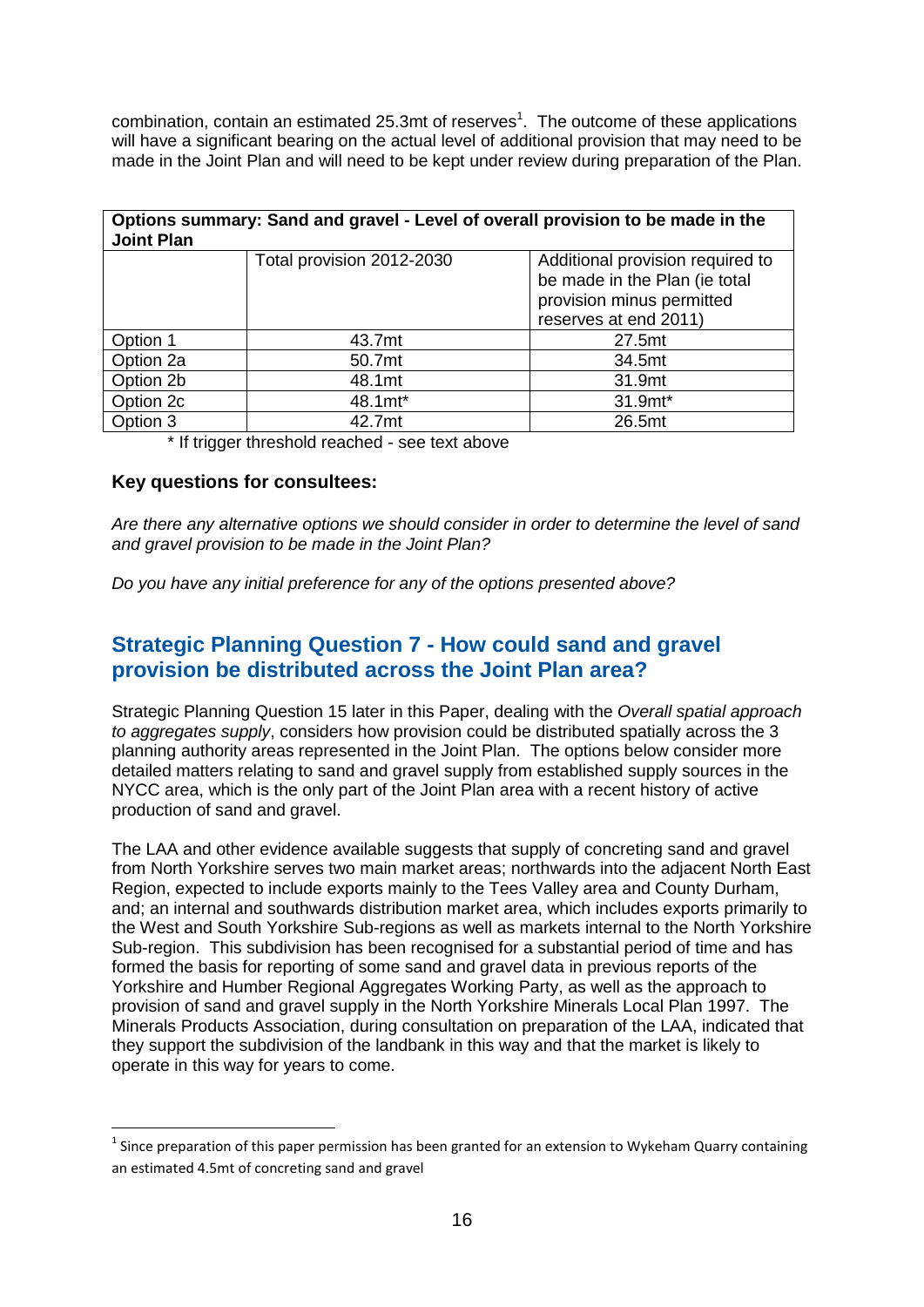Building sand supply and provision has, for previous reporting and forward planning purposes, been addressed separately as it is a different product serving differing end uses from concreting sand and gravel. There is no general substitutability of building sand and concreting sand and gravel and it is considered that maintaining this distinction is likely to remain appropriate.

Some data is available on the proportion of overall sales of sand and gravel that each subdivision represents, based on NYCC survey data for 2009, 2010 and 2011. This indicates that average sales took place at a ratio of 50:45:5 southwards : northwards : building sand. There is no specific data available on the extent to which any shift in the balance of supply from the northwards and southwards distribution areas may change over time. Given known limitations on resources and availability of indigenous supply in both the Tees valley and South and West Yorkshire areas, it is considered likely that there will be an on-going call on concreting sand and gravel resources in both the northwards and southwards distribution areas for the foreseeable future, a point also made by the Mineral Products Association during preparation of the LAA. It may therefore be reasonable to assume that future provision should be made on the basis of carrying forward the proportionate share of total sand and gravel sales for the three year period 2009-2011 that each subdivision represents.

## Potential options for the overall distribution of sand and gravel provision

#### Option 1)

This option could make future provision for sand and gravel on the basis of separate provision for the southwards and northwards distribution areas (concreting sand and gravel) and for building sand, at a ratio of 50:45:5 (ie retaining the proportionate split based on three year sales data for the period 2009-2011). This would result in a need to make total provision, based on the overall requirement generated through use of the 10 year average sales method (see Level of overall provision - option 1 above), of 21.9mt, 19.6mt and 2.3mt respectively. Utilisation of one of the alternative options to determine the overall level of sand and gravel provision to be made would lead to a need to adjust the subdivided figures accordingly (see Appendix 1).

#### Option 2)

This option could make future provision for sand and gravel on the basis of separate provision for the southwards and northwards distribution areas (concreting sand and gravel) and for building sand, with an increased emphasis on provision for the southwards distribution area. This could assume provision based on a ratio of 55:40:5 southwards : northwards : building sand and would reflect an assumption that on-going supply constraints in West and South Yorkshire, combined with growth pressures in the Leeds City Region area and potential longer term infrastructure projects such as HS2 could lead to a relative increase in demand in the southwards distribution market area. It could also assume that there may be some potential for a limited increase in indigenous supply in the NE region (eg from the Durham and Tees Valley areas) in the medium to longer term, thus reducing reliance on imports from northern North Yorkshire. Following this approach would result in a need to make total provision, based on the overall requirement generated through use of the 10 year average sales method (see Level of overall provision – option 1 above) of 24.0mt (southwards), 17.5 (northwards) and 2.3mt (building sand). Utilisation of one of the alternative options to determine the overall level of sand and gravel provision to be made would lead to a need to adjust the subdivided figures accordingly (see Appendix 1).

#### Option 3)

This option could make future provision for sand and gravel on the basis of separate provision for the northwards and southwards distribution areas (concreting sand and gravel)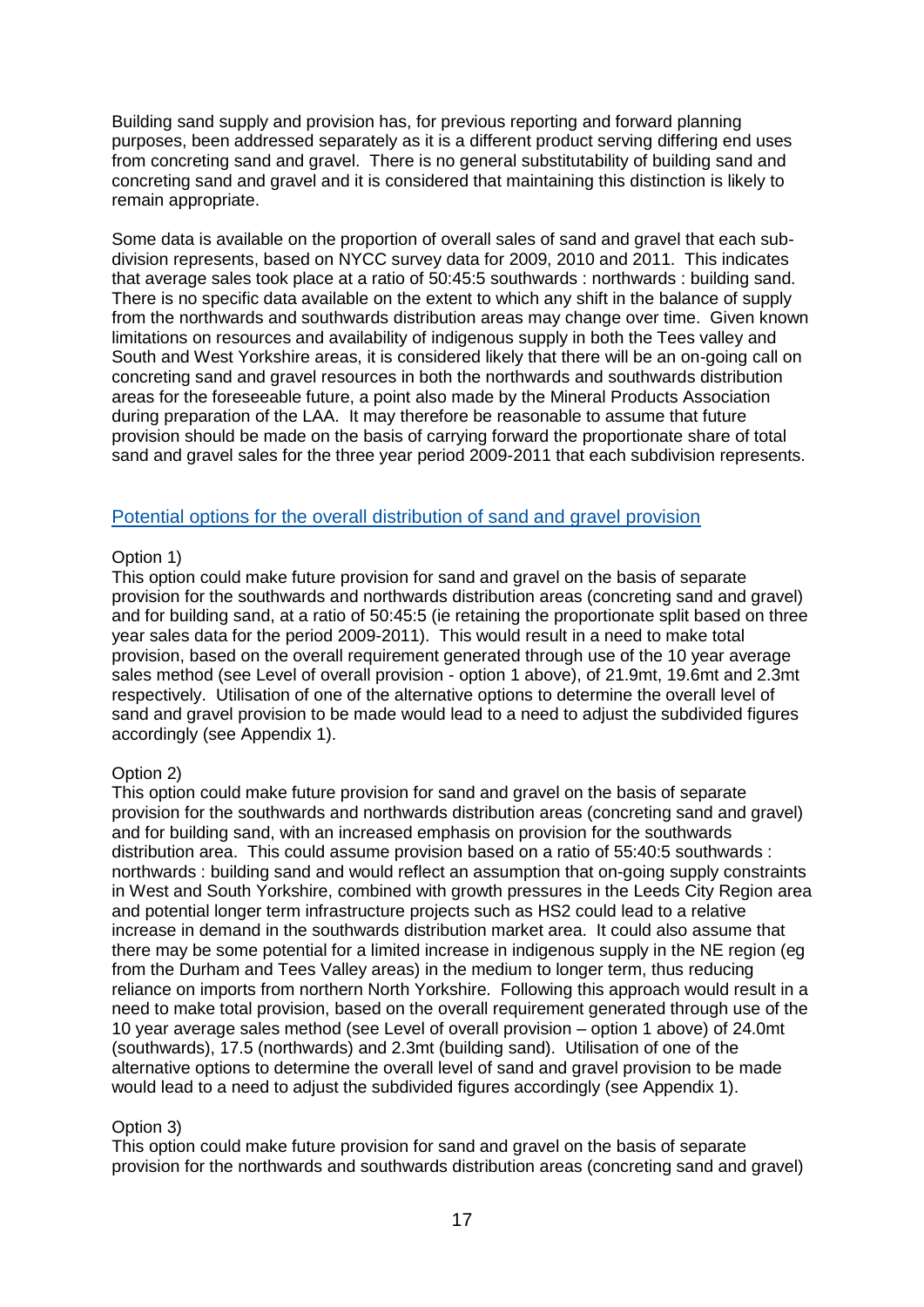and for building sand, with an increased emphasis on provision from the northwards distribution area. This could assume provision on the basis of a ratio of 45:50:5 southwards : northwards : building sand and would reflect an assumption that demand in the Tees Valley area and other adjacent parts of the NE region is likely to be sustained and the fact that a greater proportion of North Yorkshire sand and gravel sales were exported to the NE region in 2009 than in 2005. It could also reflect an assumed greater potential for supply of aggregate to West and South Yorkshire from crushed rock sources in Derbyshire, resulting in reduced demand on North Yorkshire southwards distribution sources relative to northwards. Following this approach would result in a need to make total provision, based on the overall requirement generated through use of the 10 year average sales method (see Level of overall provision – option 1 above) of 19.7mt (southwards), 21.9mt (northwards) and 2.3mt (building sand). Utilisation of one of the alternative options to determine the overall level of sand and gravel provision to be made would lead to a need to adjust the subdivided figures accordingly (see Appendix 1).

## Option 4)

1

This option could make provision for sand and gravel on the basis of a single subdivision into concreting sand and gravel and building sand, in effect combining concreting sand and gravel provision across the northwards and southwards distribution areas. This approach could reflect an assumed increased variability in supply patterns in the longer term in response to emerging or unforeseen constraints in supply or demand elsewhere leading to significant changes in the overall pattern of supply of concreting sand and gravel worked in North Yorkshire. Following this approach would result in a need to make total provision, based on the overall requirement generated through use of the 10 year average sales method (see Level of overall provision – option 1 above) of 41.5mt (concreting sand and gravel) and 2.3mt (building sand). Utilisation of one of the alternative options to determine the overall level of sand and gravel provision to be made would lead to a need to adjust the subdivided figures accordingly (see Appendix 1).

| Options summary: Sand and gravel Distribution of provision |                        |                                                                                   |            |                 |                   |                      |                   |
|------------------------------------------------------------|------------------------|-----------------------------------------------------------------------------------|------------|-----------------|-------------------|----------------------|-------------------|
|                                                            | Total                  | Sand and gravel                                                                   |            | Sand and gravel |                   | <b>Building sand</b> |                   |
|                                                            | provision <sup>2</sup> | southwards                                                                        |            | northwards      |                   |                      |                   |
|                                                            |                        | Total                                                                             | Additional | Total           | Additional        | Total                | Additional        |
|                                                            |                        | provision                                                                         | provision  | provision       | provision         | provision            | provision         |
|                                                            |                        |                                                                                   | required   |                 | required          |                      | required          |
|                                                            |                        |                                                                                   | to be      |                 | to be             |                      | to be             |
|                                                            |                        |                                                                                   | made in    |                 | made in           |                      | made in           |
|                                                            |                        |                                                                                   | the Plan   |                 | the Plan          |                      | the Plan          |
| Option 1                                                   | 43.7mt                 | 21.9mt                                                                            | 14.9mt     | 19.6mt          | 11.8mt            | 2.3 <sub>mt</sub>    | 0.8 <sub>mt</sub> |
| Option 2                                                   | 43.7mt                 | 24.0mt                                                                            | 17.0mt     | 17.5mt          | 9.7 <sub>mt</sub> | 2.3 <sub>mt</sub>    | 0.8 <sub>mt</sub> |
| Option 3                                                   | 43.7mt                 | 19.7mt                                                                            | 12.7mt     | 21.9mt          | 14.1mt            | 2.3 <sub>mt</sub>    | 0.8 <sub>mt</sub> |
| Option 4                                                   | 43.7mt                 | 41.5 (total plan area) 26.7 (additional<br>2.3 <sub>mt</sub><br>0.8 <sub>mt</sub> |            |                 |                   |                      |                   |
|                                                            |                        | provision)                                                                        |            |                 |                   |                      |                   |

 $2^{2}$  For the purposes of this set of options it is assumed that total provision would be in line with sand and gravel level of overall provision option 1. Use of an alternative overall level of provision would lead to proportionate changes in the figures presented in this set of options. Tables showing the implications of this are contained in Appendix 1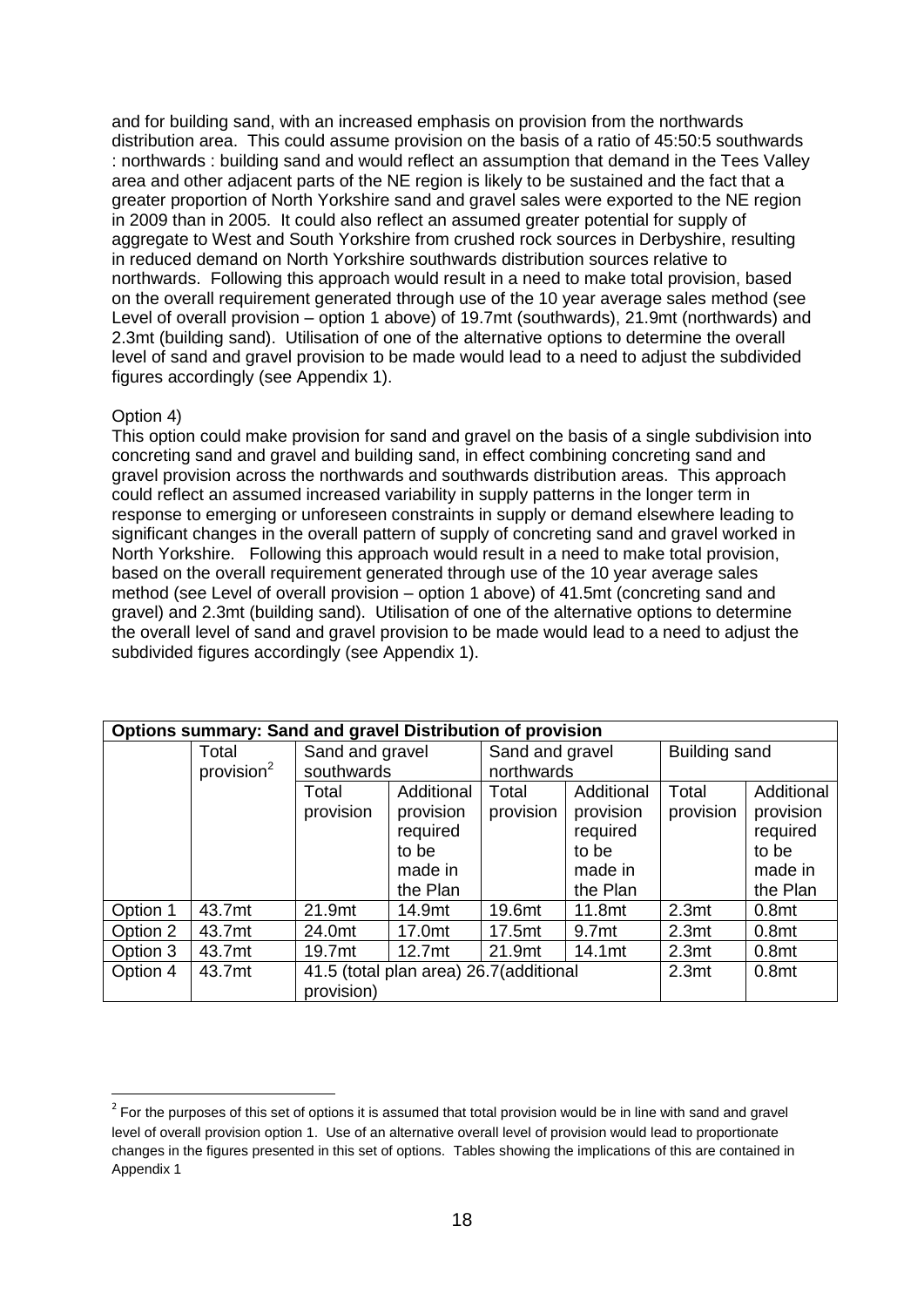# **Key questions for consultees:**

*Are there any alternative options we should consider relevant to the distribution of sand and gravel provision to be made in the Joint Plan?*

*Do you have any initial preference for any of the options presented above?*

# **Strategic Planning Question 8: What could our approach be to maintenance of landbanks for sand and gravel?**

a) Landbanks during the Plan period

#### Option 1)

Taking into account the distribution of sand and gravel resources within the Joint Plan area and the existence of a significant number of production sites at a range of scales, as well as their relatively wide geographical distribution, it is not considered that there is likely to be a case for setting a minimum landbank period for sand and gravel of more than 7 years. Subdividing provision into northwards and southwards distribution areas for concreting sand and gravel, with separate provision for building sand, alongside calculating separate landbanks for these subdivisons, would help address the NPPF requirement to calculate and maintain separate landbanks for any aggregate materials of a specific type or quality which have a distinct and separate market. Maintenance of Landbanks Option 1 would therefore operate in association with Strategic Planning Question 7 *Sand and Gravel Distribution of Provision* (options 1, 2 or 3) to provide for the calculation of separate landbanks for the northward and southwards distribution areas and for building sand and would seek to maintain a minimum landbank of 7 years for each of these subdivisions over the Joint Plan period.

Available evidence (presented in the LAA) indicates that there are a number of sand and gravel sites in the Joint Plan area, subject of time limited permissions, where current permissions are likely to become time-expired during the Plan period and prior to the exhaustion of current permitted reserves. This option could also provide support in principle for the extension of the time period for completion of working at such sites in order to help maintain landbanks and productive capacity for sand and gravel.

## Option 2)

This option could operate in association with Strategic Planning Question 7 *Sand and Gravel Distribution of Provision (*Option 4) and would provide for the calculation of a concreting sand and gravel landbank for the whole of the Joint Plan area, with calculation of a separate landbank for building sand and would seek to maintain a minimum landbank of 7 years for each of these subdivisions over the Plan period.

As with Option 1, available evidence indicates that there are a number of sand and gravel sites in the Joint Plan area, subject of time limited permissions, where current permissions are likely to become time-expired during the Plan period and prior to the exhaustion of current permitted reserves. This option could also provide support in principle for the extension of the time period for completion of working at such sites in order to help maintain landbanks and productive capacity for sand and gravel

An option of not seeking to maintain a landbank is not presented as this would be contrary to national policy.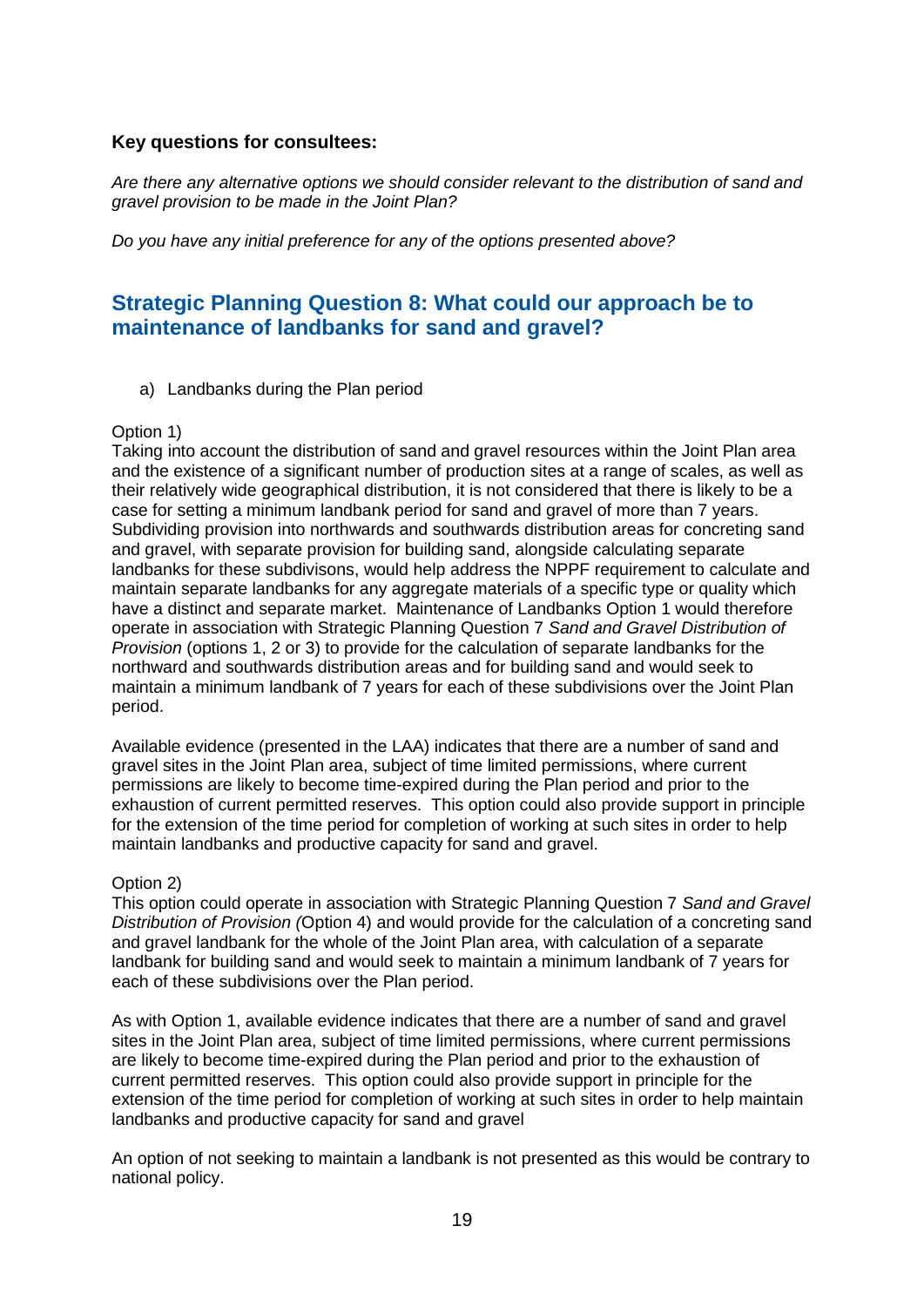|          | Option summary: Sand and gravel - maintenance of landbanks over the plan period                                                                                                                                                                                                                                                                     |
|----------|-----------------------------------------------------------------------------------------------------------------------------------------------------------------------------------------------------------------------------------------------------------------------------------------------------------------------------------------------------|
| Option 1 | Provide for separate 7 year landbanks for concreting sand and gravel for<br>southwards and northwards distribution areas and for building sand (would<br>operate in conjunction with Distribution of provision options 1, 2 or 3) and<br>support the principle of time extensions where necessary to allow full<br>extraction of permitted reserves |
| Option 2 | Provide for a separate 7 year landbank for concreting sand and gravel over<br>the whole Plan area and a separate 7 year landbank for building sand<br>(would operate in conjunction with Distribution of provision option 4) and<br>support the principle of time extensions where necessary to allow full<br>extraction of permitted reserves      |

b) Landbanks at the end of the Plan period

National policy in the NPPF requires that mineral planning authorities should seek to maintain throughout the plan period (ie to 2030 in this case) a minimum landbank of at least 7 years for sand and gravel. Government guidance on the Managed Aggregates Supply System indicates that this should be based on the level of provision, expressed on an annual basis, incorporated in the minerals local plan, or where there is no up to date plan, on the basis of the past 10 years average sales.

The supply options presented above indicate that a total level of provision over the Joint Plan period of 43.7mt would be required (based on *Strategic Planning Question 6 Level of overall provision of sand and gravel* (Option 1) above) in order to maintain supply up to 2030. However, in order to maintain a landbank of 7 years at 2030 a further 16.1mt of sand and gravel reserves would be required (2.3mt annual average sales multiplied by 7). In practice it is likely that "windfall" permissions for extensions to existing sites will contribute to overall reserves, in addition to any specific further provision made in the Joint Plan, so that the actual scale of additional provision needed to maintain a 7 year landbank at 2030 may be less than 16mt.

# Option 1)

However, in order to demonstrate how further reserves could be made available if necessary to maintain the sand and gravel landbank towards the end of the Plan period, it may be appropriate to identify one or more Areas of Search for sand and gravel, within which the principle of development of further sites would be supported if needed to maintain the landbank at the end of the Plan period (ie to meet expected requirements over the period 2030 to 2037) and to demonstrate that further resources could be brought forward if necessary.

# Option 2)

An alternative approach could be to seek to make specific provision, in the form of preferred areas or specific allocations, to meet additional expected requirements over the period 2030 to 2037, in order to demonstrate that a landbank can be maintained. This would be dependent on an ability to identify sufficient specific allocations.

|          | Option summary: Sand and gravel - maintenance of landbank at end of plan period |  |  |
|----------|---------------------------------------------------------------------------------|--|--|
| Option 1 | Demonstrate how a 7 year landbank could be maintained at 2030 through           |  |  |
|          | the identification of one or more Areas of Search to meet longer term sand      |  |  |
|          | and gravel requirements                                                         |  |  |
| Option 2 | Demonstrate how a 7 year landbank could be maintained at 2030 through           |  |  |
|          | the identification of preferred areas or specific allocations to meet longer    |  |  |
|          | term sand and gravel requirements                                               |  |  |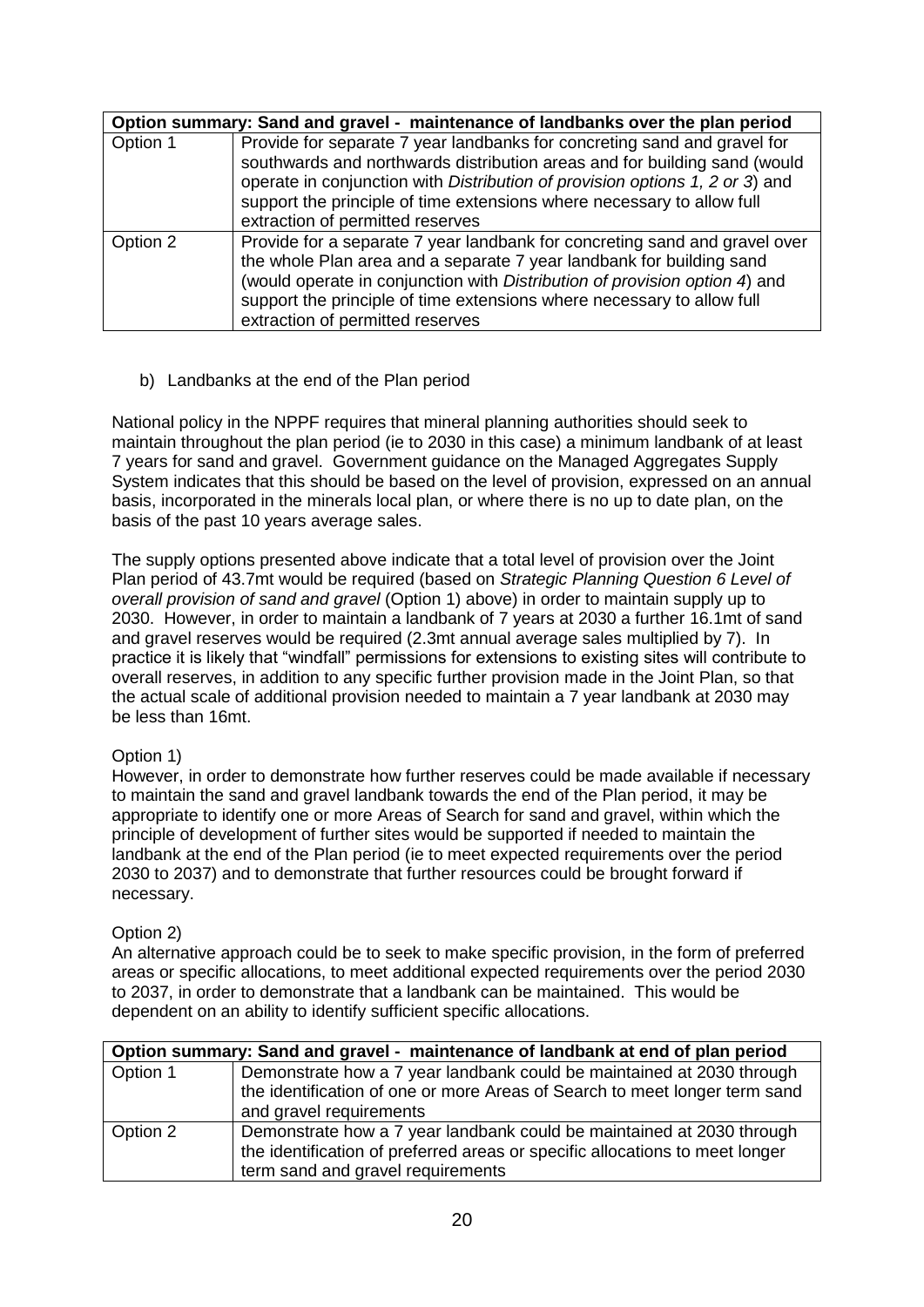# **Key questions for consultees:**

*Are there any other options that the Authorities should consider relating to maintenance of landbanks for sand and gravel?*

*Do you have any initial preference for any of the options presented above?*

# **Strategic Planning Question 9: Should phasing of sand and gravel provision be considered?**

Given the relatively low level of concreting sand and gravel landbanks there may be a need for further reserves to be brought forward early in the Joint Plan period in order to ensure that the landbank level can be maintained above the 7 year minimum period required by the NPPF. The outcome of current planning applications (which fall within both the sand and gravel northwards and southwards distribution areas) will be likely to have an important bearing on the landbank level for concreting sand and gravel reserves in the relatively near term. In the event that significant new reserves are not permitted via planning applications under consideration at the time of preparation of this Paper, such that the landbanks for concreting sand and gravel remain relatively low (for the purposes of this consultation this is assumed to be a landbank of 12 years or less - this would include the level in any subdivided landbank in the event that this is the approach followed in the Joint Plan) then it may be appropriate to encourage the release of further reserves early in the Plan period.

## Potential options for phasing of sand and gravel provision

## Option 1)

This option could therefore, in the event that sand and gravel landbanks are below a level of 12 years at the end of 2015, support the early release of new resources in the relevant landbank area in order to help maintain the relevant landbank. For the purposes of this option "early release" is considered to refer to the period 2016 to 2018. Under this option provision would otherwise be expected to come forward during the period 2019 to 2030.

## Option 2)

Under this option, release of reserves would not be subject to any phasing provision, although any policy seeking the maintenance of a minimum landbank of 7 years would continue to apply and would act as an indicator that new reserves were needed. The timing of the bringing forward of proposals for the release of new reserves would be determined wholly by industry.

| Option summary: Sand and gravel - phasing of provision |                                                                     |  |
|--------------------------------------------------------|---------------------------------------------------------------------|--|
| Option 1                                               | Include phasing for sand and gravel provision to help support early |  |
|                                                        | release of reserves where needed to maintain landbank               |  |
| Option 2                                               | No specific provision for phasing                                   |  |

## **Key questions for consultees:**

*Do you have any views on the need for phasing of future sand and gravel provision?*

*Do you have any initial preference for any of the options presented above?*

*Are there any other options the Authorities should consider relevant to phasing of sand and gravel provision?*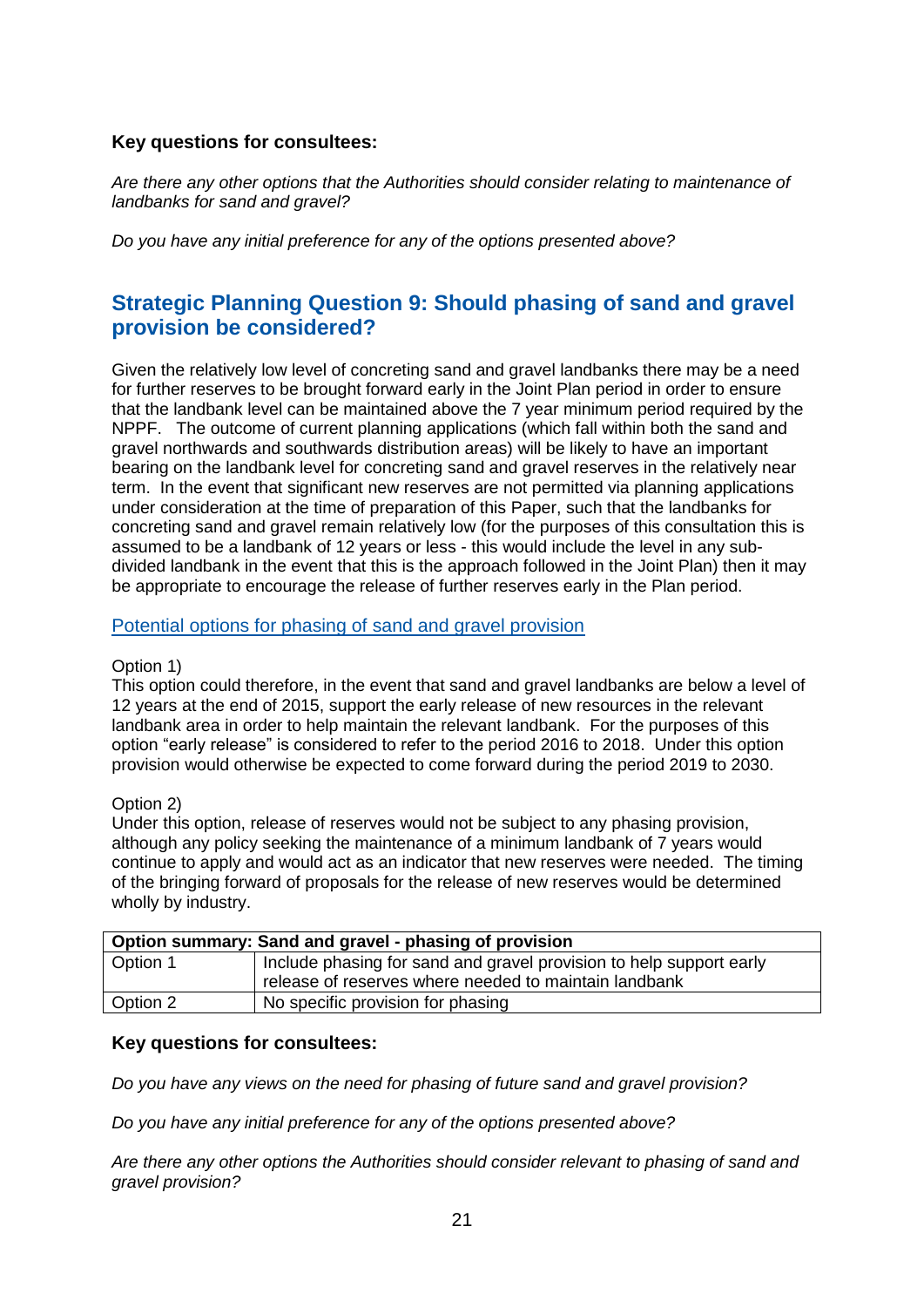# **Strategic Planning Question 10: What level of overall provision for crushed rock could be made in the Joint Plan?**

The options below relate to figures for past crushed rock production from the NYCC area only. As there has been no recent history of crushed rock extraction in the NYMNP or CYC areas, with extraction in the NYMNP ceasing on 2007 and no future assumed extraction requirement for the NYMNP in the LAA, these figures are equally relevant when considering supply from the Joint Plan area as a whole.

#### Potential options for the overall level of provision of crushed rock

#### Option 1)

This option could identify future provision for crushed rock utilising the most recent 10 year average sales figure available at the time of production of the Joint Plan. This would involve projecting forward 10 year annual average sales over the period to 2030 to provide an indication of the overall scale of provision required, after allowing for the level of reserves already with planning permission. Based on data published in the LAA this would mean making future provision for a total of 66.5mt of crushed rock over the period 2012 to 2030. Taking into account estimated reserves (at end 2011) of 97.7mt, this would not lead to a need to make any further provision in the Joint Plan. These figures may need to be adjusted slightly as further annual sales data becomes available during production of the Plan. Unlike sand and gravel, at the time of preparation of this paper there are only relatively limited reserves of crushed rock in undetermined planning applications (0.5mt of Magnesian Limestone), although there are also potentially significant resources of Carboniferous Limestone in dormant sites which could potentially make a contribution to supply during the Plan period.

Consultation with the minerals industry during preparation of the LAA led to the view being expressed by the Mineral Products Association that, in the case of crushed rock and with the local exceptions of high specification aggregate in the Yorkshire Dales National Park and Magnesian Limestone in NYCC, there are large reserves and changing the apportionment methodology is not going to make a great deal of difference to landbanks. Options based on utilisation of alternative approaches to overall future provision, such as carrying forward the previous apportionment, or applying an additional allowance for flexibility, are not presented here taking into account the scale of permitted reserves of crushed rock relative to likely future overall requirements. The situation in relation to Magnesian Limestone is addressed in Option 2 below. The Joint Plan area does not contain resources of high specification aggregate and therefore cannot help address potential shortfalls in this material.

#### Option 2)

The LAA acknowledges that, when the specific types of crushed rock worked in the Joint Plan area are considered and taking into account the differing end use capabilities of the differing types of rock, there is the potential for a shortfall in availability of Magnesian Limestone and that this is an issue which should be considered in the preparation of local plans. The data also indicates that, if a separate landbank were to be calculated for Magnesian Limestone, the landbank at the end of 2011 would be around 9 years (based on three year average sales over the period 2009-2011). The geographical distribution of Magnesian Limestone resources, which are present in the southern part of the Joint Plan area, relatively remote from other sources of crushed rock, may also be a factor which increases the significance of Magnesian Limestone as a resource, as the availability of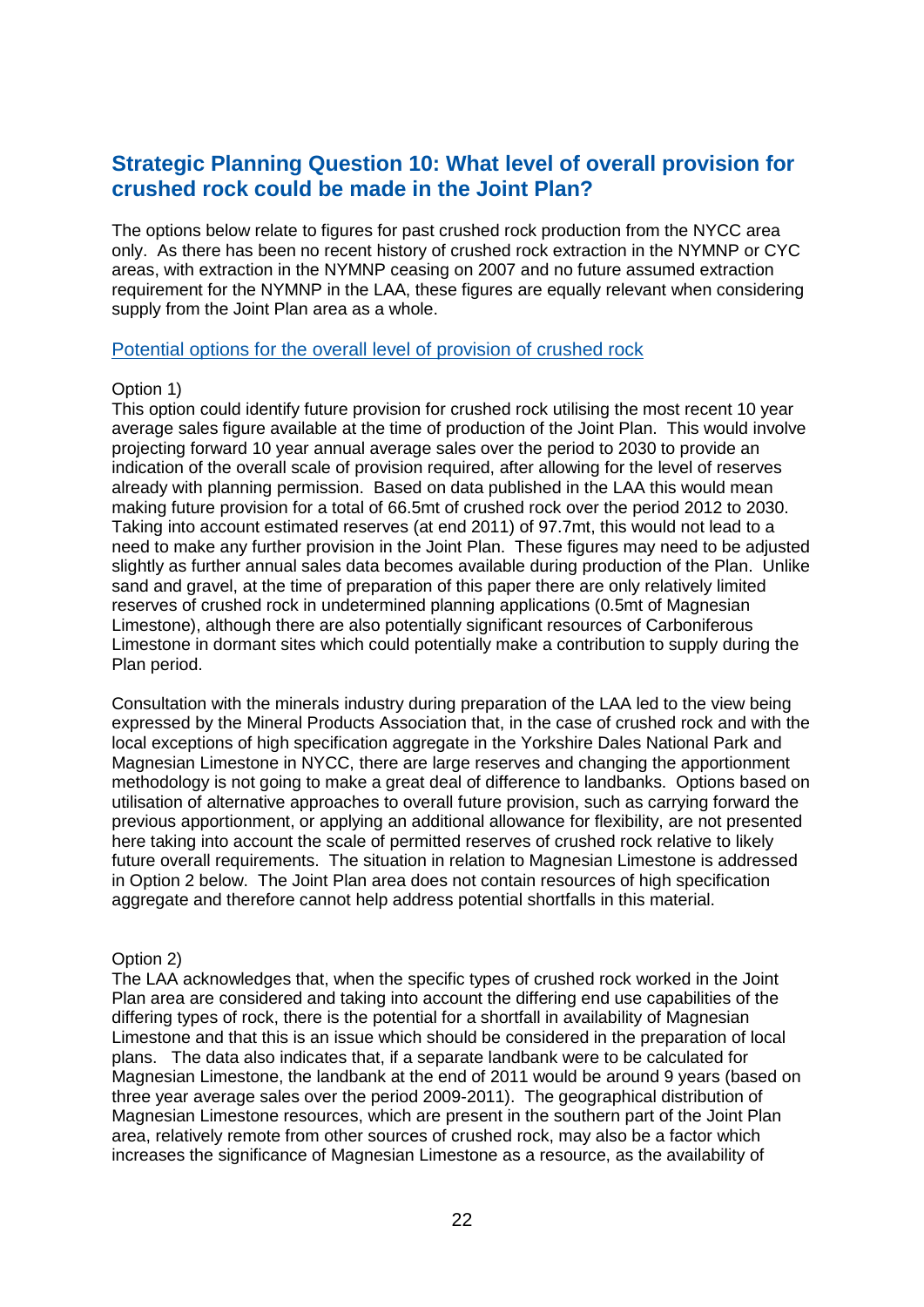supply from this part of the Joint Plan area could help to reduce the need to transport aggregate from other, more distant, sources in order to serve local markets.

This option could therefore identify separate provision for Magnesian Limestone in order to help address any potential shortfall. The LAA indicates that, based on applying the average percentage share of total crushed rock sales taken up by sales of Magnesian Limestone over the period 2009-2011 to the total crushed rock requirement, total provision of Magnesian Limestone over the Plan period of 23.9mt would be required. Taking into account permitted reserves at the end of 2011 of 7.9mt, this would lead to a need to make provision in the Joint Plan for a further 16.0mt of Magnesian Limestone (this figure may be reduced slightly depending on the outcome of a current planning application). However, it is likely that there is some substitutability of the different types of crushed rock for some end uses and, taking into account the overall scale of permitted reserves of crushed rock, it may not be necessary or appropriate to make full provision for this hypothetical shortfall in this particular element of crushed rock provision. **This option therefore would make provision for a further 8.0mt of Magnesian Limestone** (ie 50% of the theoretical shortfall). The relatively low hypothetical landbank of Magnesian Limestone suggests that it would be appropriate for any further provision of Magnesian Limestone to come forward during the early part of the Plan period (ie by 2020).

## Option 2a)

This option assumes that an increase in the proportion of supply from secondary and recycled sources, as a result of the effect of national and local policy drivers to support increased use of such materials, will offset demand for crushed rock to a limited degree over the latter part of the Plan period. The LAA recognises that there is likely to be some potential for increased use of secondary and recycled materials, although this is difficult to quantify. It is therefore assumed that the effect of any such increase would be to reduce the requirement for crushed rock over the Plan period by an amount equivalent to 0.1mt per annum over the period 2015-2030 so that the overall total requirement is reduced from 66.5mt to 65mt. As further crushed rock provision would only be made under Option 2 above, **this option could be implemented as an alternative to crushed rock option 2 by reducing any additional provision of Magnesian Limestone from 8.0mt to 6.5mt.**

| Option summary: Crushed rock - total provision to be made in the Plan |                    |                                          |
|-----------------------------------------------------------------------|--------------------|------------------------------------------|
|                                                                       | Crushed rock total | Additional provision required to be made |
|                                                                       | provision          | in the Plan                              |
| Option 1                                                              | 66.5mt             | nil                                      |
| Option 2                                                              | 66.5mt             | 8.0mt Magnesian Limestone                |
| Option 2a                                                             | 65.0mt             | 6.5mt Magnesian Limestone                |

## **Key questions for consultees:**

*Are there any alternative options we should consider in order to determine the level of crushed rock provision to be made in the Joint Plan?*

*Do you have any initial preference for any of the options presented above?*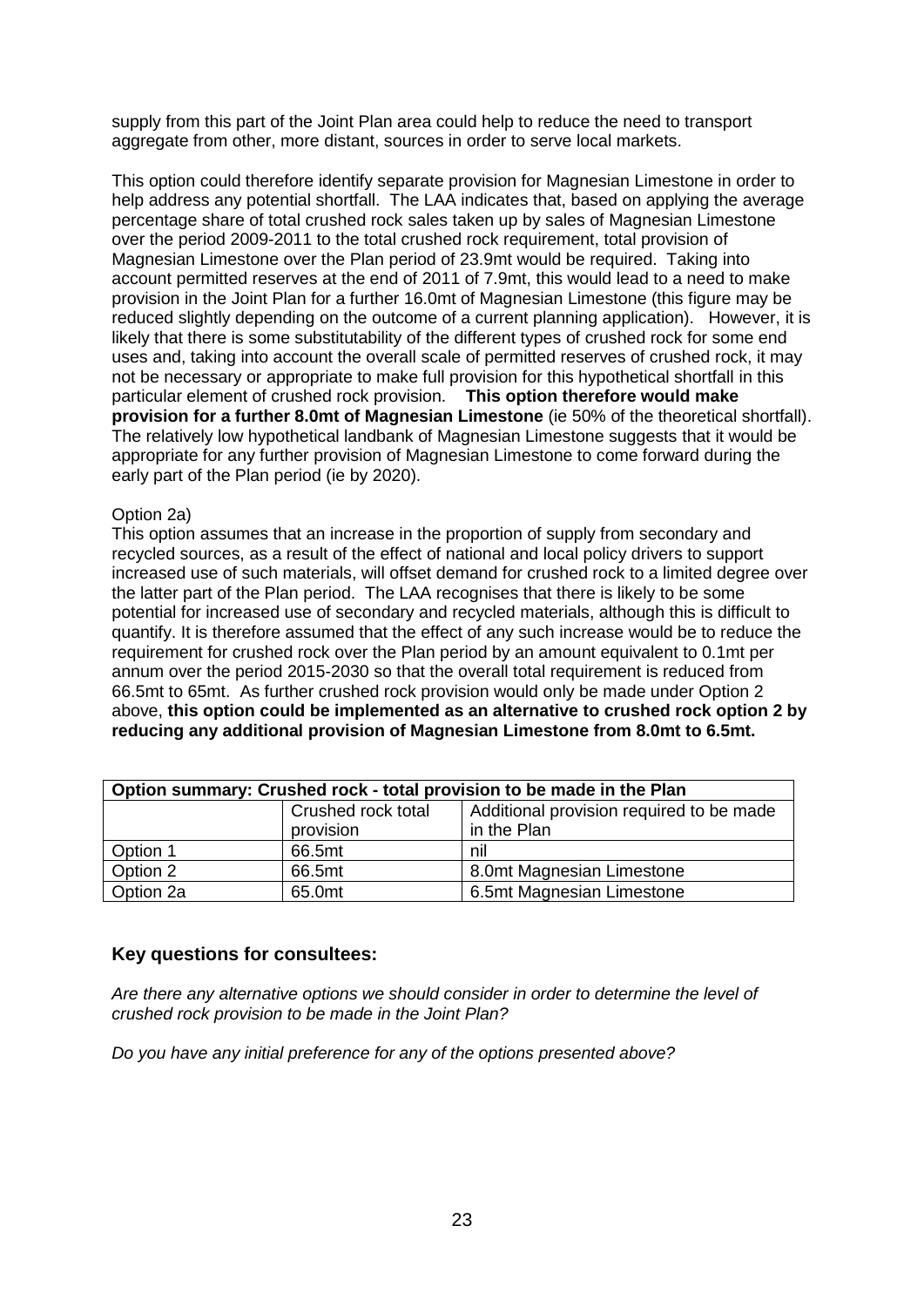# **Strategic Planning Question 11: What could our approach be to maintenance of landbanks for crushed rock?**

# Option 1)

Taking into account the distribution of crushed rock resources within the Joint Plan area and the existence of a significant number of production sites at a range of scales, as well as their relatively broad geographical distribution, it is not considered that there is likely to be a case for setting a minimum landbank period for crushed rock of more than 10 years. On the other hand, it is also not considered that the current size of the crushed rock landbank is such that specific steps should be taken to reduce it. Unlike sand and gravel, there has not been any previous history (eg in work undertaken by the YHRAWP or in the North Yorkshire Minerals Local Plan 1997) of subdividing crushed rock provision or the landbank either by distribution area or material type/end use. Evidence gathered during preparation of the LAA does not provide any strong indication that such an approach would be beneficial (with the potential exception of Magnesian Limestone taking into account the current position with reserves of this material relative to sales). Option 1 could therefore operate in conjunction with Strategic Planning Question 10 *Crushed rock – Level of overall provision* (Option 1) to provide for the maintenance of a single landbank of at least 10 years for crushed rock over the Joint Plan period.

Available evidence indicates that there are a number of crushed rock sites in the Joint Plan area, subject of time limited permissions, where current permissions are likely to become time-expired during the Plan period and prior to the exhaustion of current permitted reserves. This option could also provide support in principle for the continuation of working at such sites in order to help maintain landbanks and productive capacity for crushed rock.

## Option 2)

This option could operate in conjunction with Strategic Planning Question 10 *Crushed rock – Level of overall provision* (Option 2) and identify separate landbanks for Magnesian Limestone and the remainder of crushed rock resources, in order to maintain a landbank of at least 10 years for each of these subdivisions over the Joint Plan period

As with Option 1, available evidence indicates that there are a number of crushed rock sites in the Joint Plan area, subject of time limited permissions, where current permissions are likely to become time-expired during the Plan period and prior to the exhaustion of current permitted reserves. This option could also provide support in principle for the continuation of working at such sites in order to help maintain landbanks and productive capacity for crushed rock.

|          | Option summary: Crushed rock - maintenance of landbanks                                                                                                                                                                                                     |  |  |
|----------|-------------------------------------------------------------------------------------------------------------------------------------------------------------------------------------------------------------------------------------------------------------|--|--|
| Option 1 | Provide for maintenance of a single 10 year landbank of crushed rock<br>over the Plan period and support the principle of time extensions where<br>necessary to allow full extraction of permitted reserves                                                 |  |  |
| Option 2 | Provide for the maintenance of separate 10 year landbanks for<br>Magnesian Limestone and other crushed rock reserves over the Plan<br>period and support the principle of time extensions where necessary to<br>allow full extraction of permitted reserves |  |  |

The supply options presented above indicate a total level of provision over the Plan period of between 65 and 66.5mt would be required. However, in order to maintain a landbank of 10 years at 2030 a further 35mt of crushed rock reserves would be required (3.5mt annual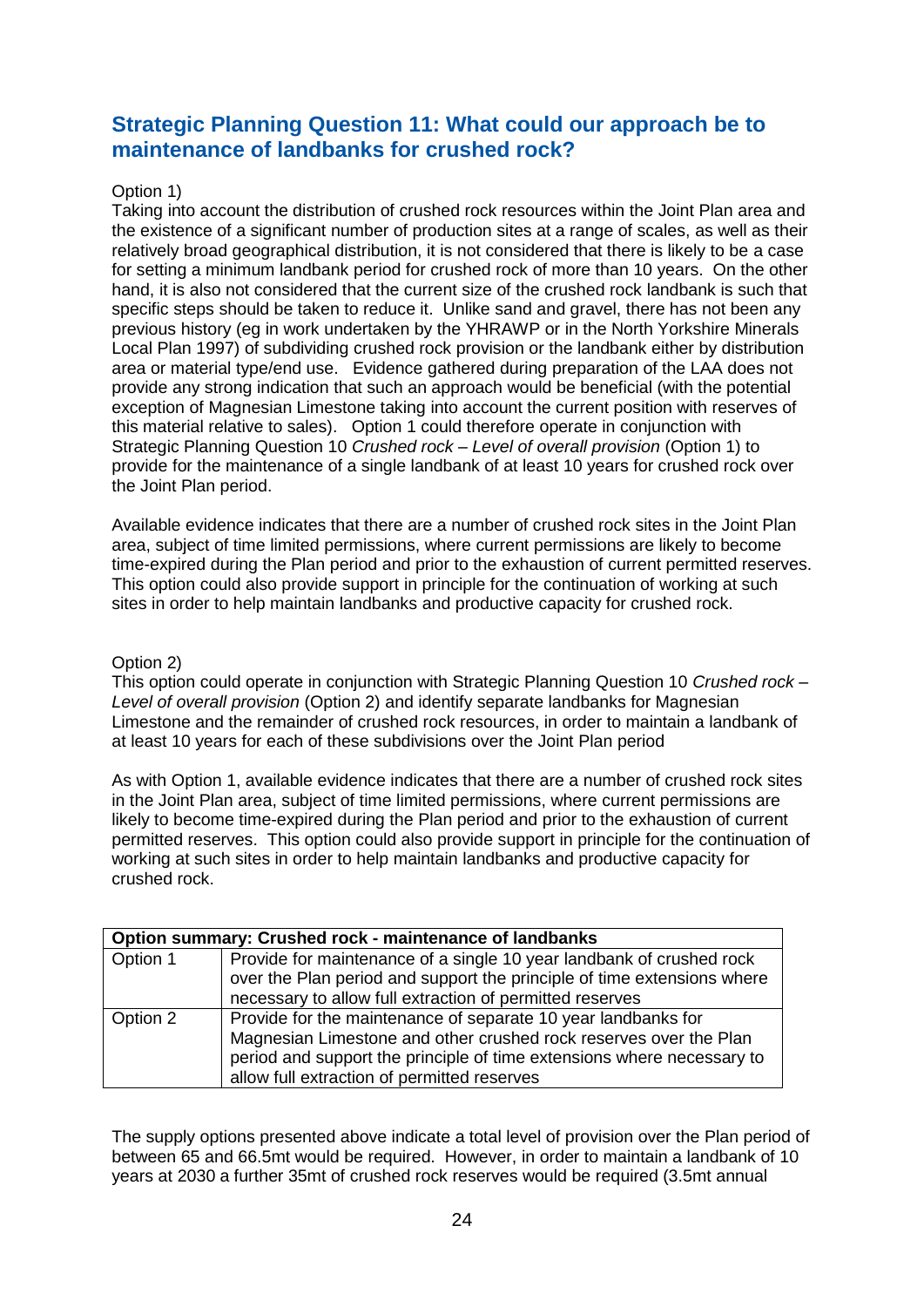average sales multiplied by 10). As baseline permitted reserves are 97.7mt this suggests that any requirement for further reserves in order to maintain a 10 year landbank at 2030 is likely to be very small. In practice it is likely that "windfall" permissions for extensions to existing sites, together with the coming forward of schemes to work reserves in dormant sites (which do not currently contribute to the landbank) would ensure that any additional requirements needed to maintain the landbank is met. In addition, if either of options 2 or 2a above relating to overall crushed rock provision are followed, this would help ensure the release of further crushed rock reserves (Magnesian Limestone) which would help maintain the overall landbank at 2030 above the necessary level.

# **Key questions for consultees:**

*Are there any other options that the Authorities should consider relating to maintenance of landbanks for crushed rock?*

*Do you have any initial preference for any of the options presented above?*

# **Crushed rock – Phasing of Provision**

Only Option 2 under Strategic Planning Question 10 *Crushed rock – Level of overall provision* would result in the making of further specific provision for crushed rock. That option includes reference to the need for any such provision to be brought forward early in the Plan period (ie by 2020). Further potential options relating to phasing of crushed rock provision are therefore not included in this paper.

# **Strategic Planning Question 12: What could our approach to delivery of primary aggregates supply locations be?**

Delivery of identified needs for aggregate may require the identification of one or more sites or locations for future development, which are of sufficient significance (in terms of the contribution they would make to overall delivery of the Joint Plan), that they should be considered to be "strategic" sites or locations, with the delivery of development at such sites or locations being given a degree of priority in the Joint Plan. It will therefore be necessary to consider in more detail the criteria which could be used to define "strategic" sites or locations. Possible options for this are set out below.

# **a) Concreting sand and gravel**

#### Option 1)

In view of the wider strategic significance of concreting sand and gravel resources in the Joint Plan area in particular (eg in terms of the role they play in meeting wider demand for sand and gravel), it could be argued that all sites needed for the purposes of delivering the overall scale of concreting sand and gravel provision identified in the Joint Plan are of strategic importance.

This option could therefore seek to deliver all requirements for concreting sand and gravel over the plan period in the form of specific site allocations, subject to the ability to identify sufficient suitable sites. Any remaining requirements for concreting sand and gravel which cannot be met through specific site allocations would be met through Areas of Search. This option may also involve the identification of Areas of Search in order to demonstrate how a 7 year landbank could be maintained at the end of the Plan period.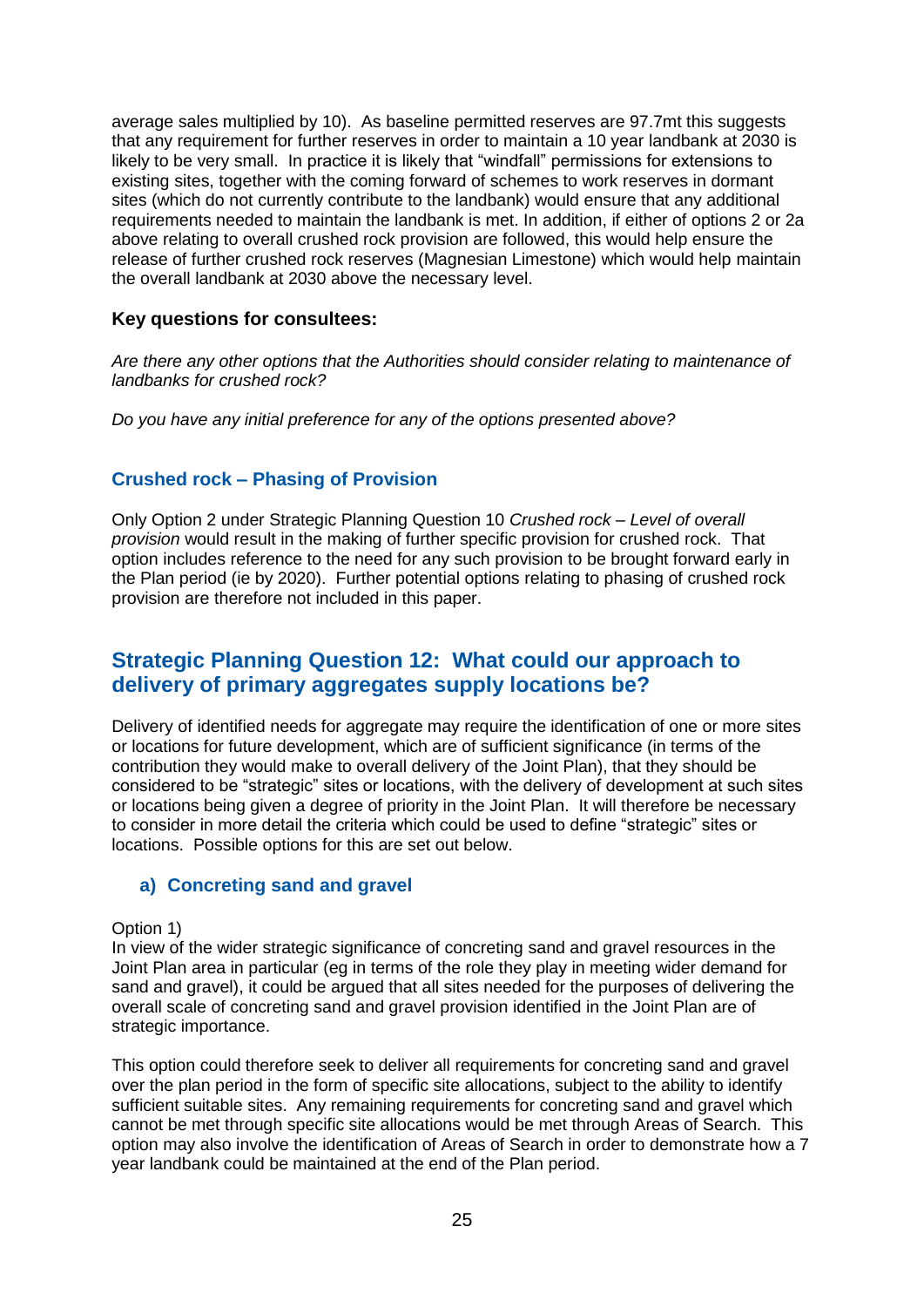#### Option 2)

An alternative approach would be to only consider concreting sand and gravel sites over a certain scale threshold to be of sufficient strategic significance to justify identification as specific site allocations, because of the greater significance that such sites would have in delivering overall plan requirements for concreting sand and gravel.

This option could therefore seek to deliver requirements for concreting sand and gravel, in the form of specific site allocations, only for those sites which would deliver an expected reserve of 4mt or more at an expected output of 0.25mtpa (ie an amount representing approximately 10% of total Joint Plan requirements for sand and gravel and 10% of the 10 year average annual sales figure respectively). Any remaining requirements would be delivered through the identification of Areas of Search. This option may also involve the identification of Areas of Search in order to demonstrate how a 7 year landbank could be maintained at the end of the Plan period.

#### Option 3)

Greater flexibility for industry to come forward with a range of sites for delivery of sand and gravel requirements could potentially be provided through the identification only of Areas of Search. This option would therefore not result in the identification of specific site allocations for concreting sand and gravel but would rely on the identification of broader Areas of Search, based on sand and gravel resource blocks identified in the BGS sand and gravel assessment report 2011, within which industry would be expected to bring forward suitable sites in order to meet Joint Plan requirements and to maintain a 7 year landbank at 2030.

|          | <b>Options summary: Concreting sand and gravel delivery</b>                                                                                                                                                                                                                                                       |  |  |  |  |
|----------|-------------------------------------------------------------------------------------------------------------------------------------------------------------------------------------------------------------------------------------------------------------------------------------------------------------------|--|--|--|--|
| Option 1 | This option could seek to deliver Joint Plan requirements for concreting                                                                                                                                                                                                                                          |  |  |  |  |
|          | sand and gravel through the identification of specific site allocations, with                                                                                                                                                                                                                                     |  |  |  |  |
|          | Areas of Search identified as an alternative if necessary                                                                                                                                                                                                                                                         |  |  |  |  |
| Option 2 | This option could seek to deliver Joint Plan requirements for concreting<br>sand and gravel through the identification of specific site allocations only for<br>large scale sites (sites with greater than 4mt total reserve and output<br>0.25mtpa or greater), with remaining provision through Areas of Search |  |  |  |  |
| Option 3 | This option could rely on identification of Areas of Search to meet Joint<br>Plan requirements                                                                                                                                                                                                                    |  |  |  |  |

# **Key questions for consultees:**

*Are there any other options that the Authorities should consider relating to delivery of concreting sand and gravel requirements?*

*Do you have any initial preference for any of the options presented above?*

# **b) Building sand**

Evidence suggests that the scale of additional provision for building sand required over the Joint Plan period is small (amounting to 0.8mt over the period to 2030). The strategic significance of building sand in the context of the Joint plan is not considered to be such that identification of specific site allocations should be a priority for the Joint Plan. There is only very limited evidence available on the distribution of potentially suitable building sand resources and this may limit the potential to identify viable areas of search for building sand.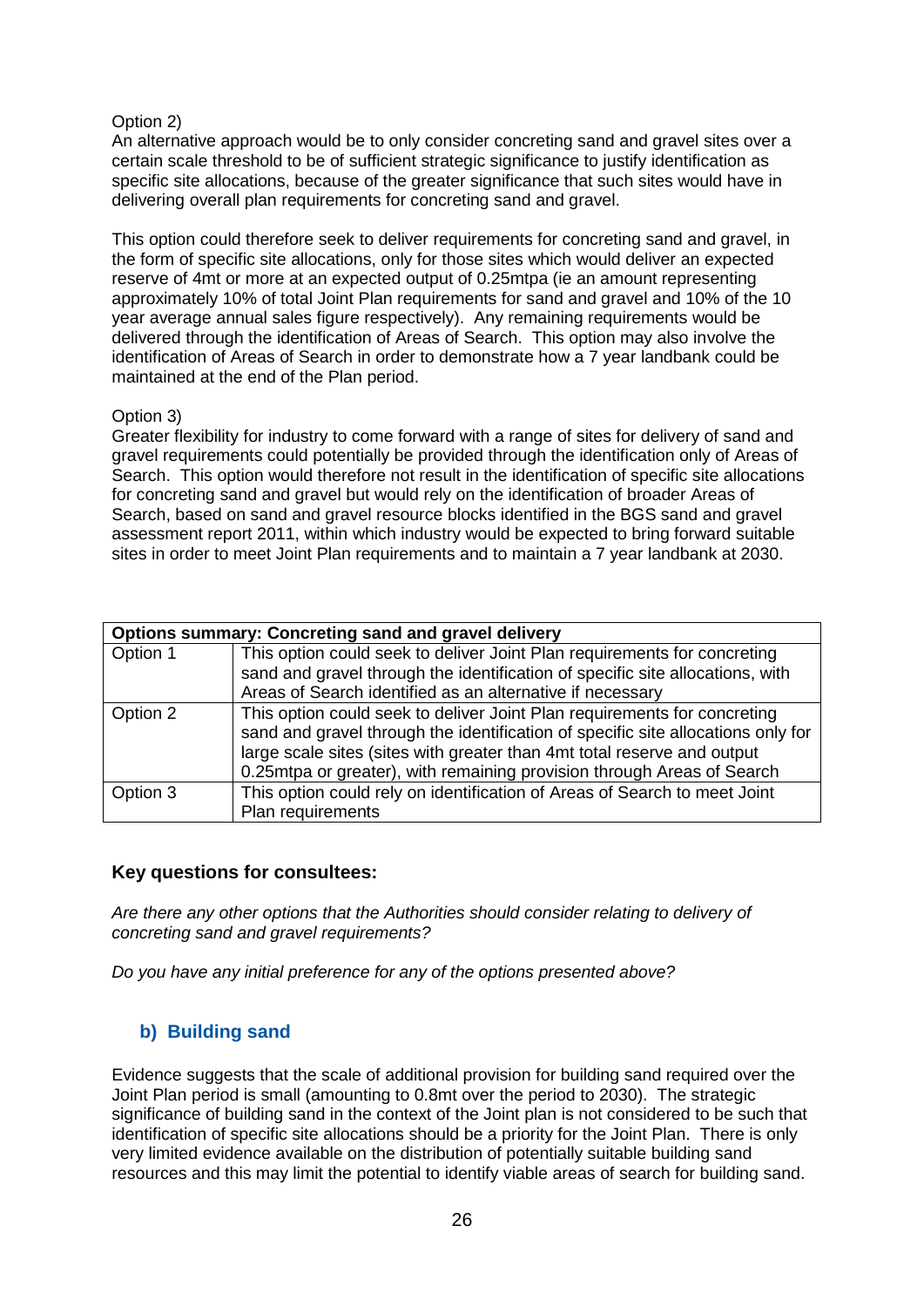It is therefore considered that requirements could be met through the identification of specific allocations if suitable such allocations are put forward, and/or through a criteria-based policy supporting the principle of the development of new sites and extensions to existing sites, where these are needed to meet Plan requirements for building sand.

# Option 1)

Provision of building sand could be met through a combination of one or more of; the identification of specific allocations if suitable such allocations are put forward and, through policy support for the principle of new sites and extensions to existing sites where necessary to meet plan requirements and where consistent with environmental and amenity objectives of the Joint Plan.

# Option 2)

This option could seek to provide greater flexibility in the provision of building sand through the identification of one or more Areas of Search, subject to industry being able to identify potential resource areas with sufficient clarity.

|          | <b>Options summary: Building sand delivery</b>                                                                                                                                                                                                                                                      |  |  |  |  |
|----------|-----------------------------------------------------------------------------------------------------------------------------------------------------------------------------------------------------------------------------------------------------------------------------------------------------|--|--|--|--|
| Option 1 | This option could seek to deliver Joint Plan requirements for building sand<br>through the identification of specific site allocations, and via criteria<br>supporting new sites and extensions to existing sites where necessary, in<br>line with environmental and amenity objectives of the Plan |  |  |  |  |
| Option 2 | This option could seek to deliver Joint Plan requirements for building sand<br>through the identification of Areas of Search                                                                                                                                                                        |  |  |  |  |

# **Key questions for consultees:**

*Are there any other options that the Authorities should consider relating to delivery of building sand requirements?*

*Do you have any initial preference for any of the options presented above?*

# **c) Magnesian Limestone**

One option for future provision of crushed rock (see Strategic Planning Question 10 *Crushed rock – Level of overall provision* (Option 2)) could involve making additional provision for Magnesian Limestone in order to help maintain supply of this particular type of crushed rock. In view of the scale of overall reserves of crushed rock, it is not considered that there is a need to identify site specific allocations for crushed rock as a matter of priority in the Joint Plan. However, potential allocations of Magnesian Limestone have been submitted during previous calls for sites for aggregate working, suggesting that there may be potential to identify specific sites.

Option 1)

This option could meet requirements for Magnesian Limestone (if required via the minerals supply policies in the Joint Plan) through a combination of one or more of; the identification of specific allocations if suitable such allocations are put forward and, through policy support for the principle of new sites and extensions to existing sites where necessary and where consistent with environmental and amenity objectives of the Joint Plan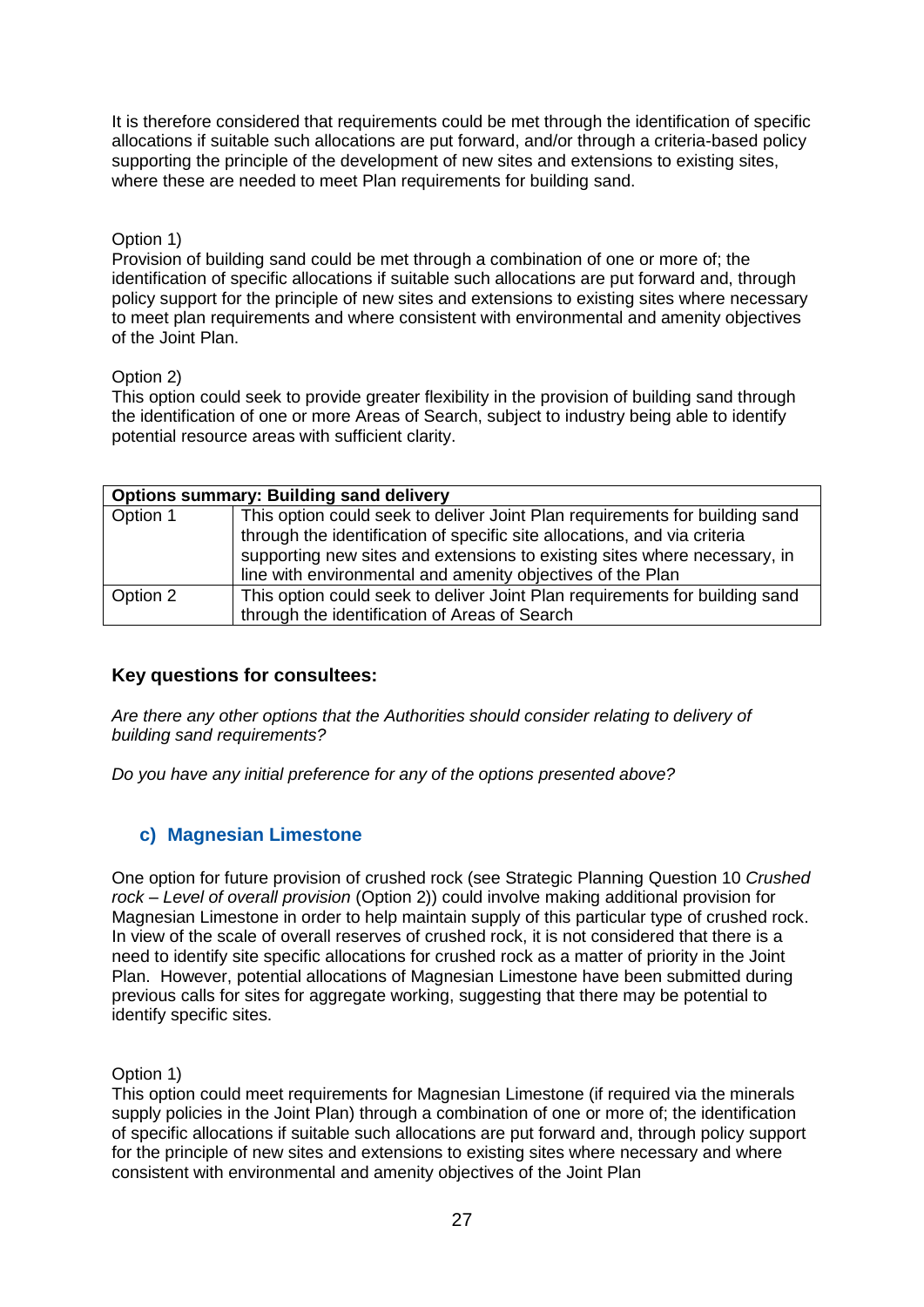Option 2)

This option could seek to provide greater flexibility in the provision of Magnesian Limestone (if required via the minerals supply policies in the Joint Plan) through the identification of one or more Areas of Search, subject to industry being able to identify potential resource areas with sufficient clarity.

|          | <b>Options summary: Magnesian Limestone delivery</b>                       |  |  |  |
|----------|----------------------------------------------------------------------------|--|--|--|
| Option 1 | This option could seek to deliver Joint Plan requirements for Magnesian    |  |  |  |
|          | Limestone through the identification of specific site allocations, and via |  |  |  |
|          | criteria supporting new sites and extensions to existing sites where       |  |  |  |
|          | necessary, in line with environmental and amenity objectives of the Plan   |  |  |  |
| Option 2 | This option could seek to deliver Joint Plan requirements for Magnesian    |  |  |  |
|          | Limestone through the identification of Areas of Search                    |  |  |  |

# **Key questions for consultees:**

*Are there any other options that the Authorities should consider relating to delivery of Magnesian Limestone requirements?*

*Do you have any initial preference for any of the options presented above?*

# **d) Extensions to existing aggregates quarries on unallocated sites**

The policy approach in the North Yorkshire Minerals Local Plan (1997) has been to support the principle of small scale extensions to aggregate quarries on sites not allocated in the Plan, subject to a number of criteria being met, which generally seek to ensure that the scale and duration of working remain in context with the existing site. Any reserves coming forward in such sites have been treated as "windfalls" adding to the overall landbank of the relevant mineral.

It is recognised that proposals for extensions to existing aggregate quarries are likely to continue to come forward as planning applications during the life of the new Joint Plan and that, in some cases, such applications may not be on land allocated specifically in the Plan as being suitable in principle for further working. Such applications are most likely to come forward in order to maintain continuity of production at an established site where current permitted reserves are near to exhaustion but further suitable resources have been identified on immediately adjacent land. It may therefore be appropriate to consider the development of a suitable policy against which to consider any such proposals that come forward over the period to 2030.

## Option 1)

This option could support the principle of limited unallocated extensions to working at existing aggregates quarries subject to it being demonstrated that the development would be consistent with the overall aggregates supply strategy in the Joint Plan, or meet another demonstrable need for aggregate consistent with Joint Plan objectives and would not significantly undermine the potential for a greater total proportion of supply to come from alternatives to primary aggregate

# Option 2)

This option would only support the principle of unallocated extensions to working at existing aggregates quarries where the additional reserve would be needed to maintain the landbank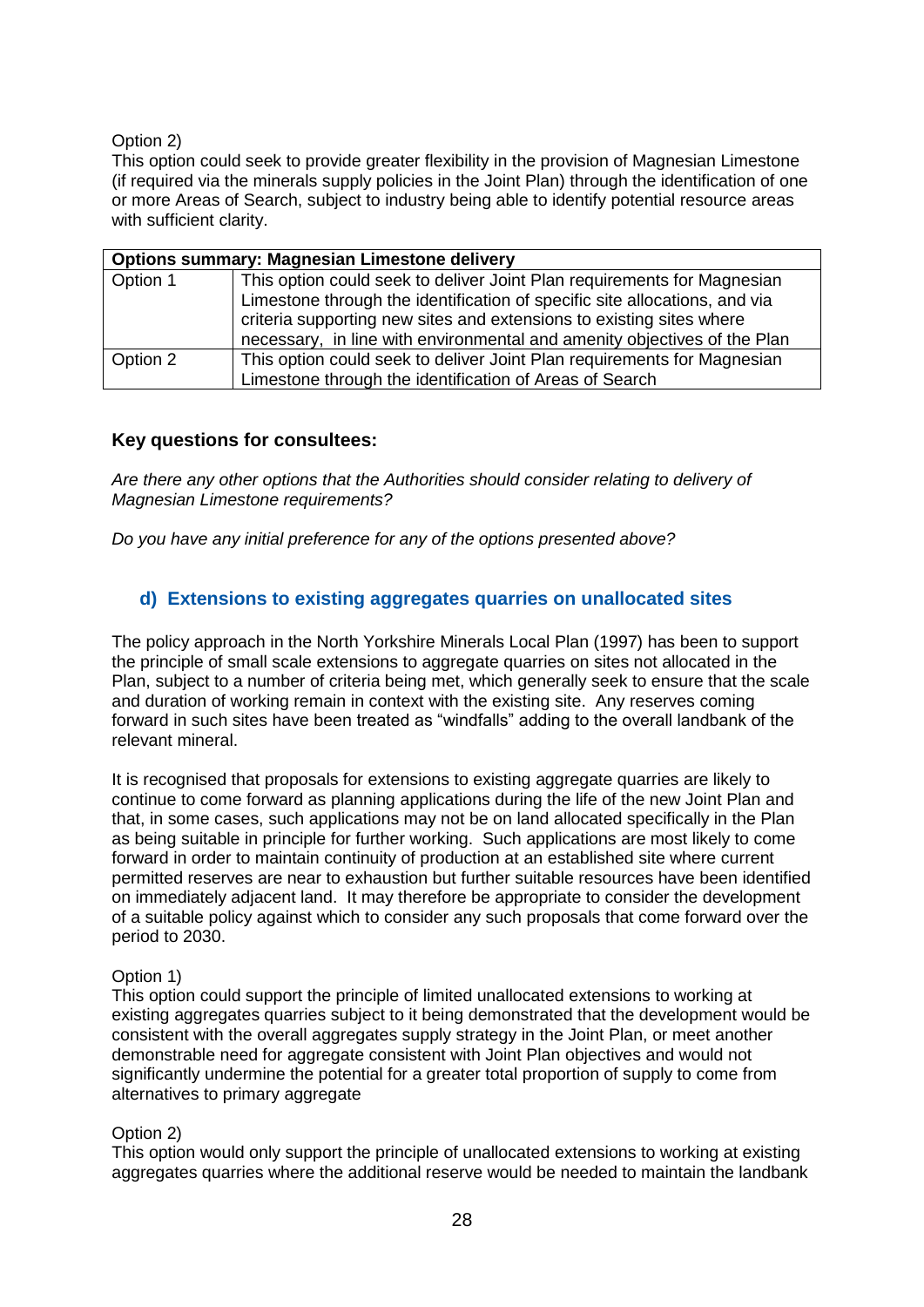above the minimum 7 year period (sand and gravel) and 10 year period (crushed rock), for example as a result of unforeseen demand or development not coming forward or being permitted on allocated sites

Option 3)

This option would not support the principle of unallocated extensions to working at existing aggregates quarries

In all cases any reserves granted on unallocated sites would be counted as contributing towards the landbank of the relevant mineral.

|          | <b>Options summary: Extensions on unallocated sites</b>                                                                                               |  |  |  |  |
|----------|-------------------------------------------------------------------------------------------------------------------------------------------------------|--|--|--|--|
| Option 1 | This option could support the principle of extensions on unallocated sites<br>subject to criteria identified above                                    |  |  |  |  |
| Option 2 | This option would only support the principle of extensions on unallocated<br>sites where the reserves are necessary in order to maintain the landbank |  |  |  |  |
| Option 3 | This option would not support the principle of development on unallocated<br>sites                                                                    |  |  |  |  |

# **Key questions for consultees:**

*Do you consider that there is a need for the Joint Plan to contain a policy relating to applications for aggregates working on unallocated sites?*

*Are there any other options that the Authorities should consider relating to consideration of applications on unallocated sites?*

*Do you have any initial preference for any of the options presented above?*

# **Strategic Planning Question 13: What could our approach to delivery of new ancillary aggregates supply infrastructure be?**

A further consideration relevant to aggregates supply is how support may be provided for the delivery of any new ancillary aggregates supply and transport infrastructure that may be needed.

With regard to ancillary aggregates supply infrastructure (such as concrete and coating plants) it is considered that these could be acceptable in a range of sites and locations outside the North York Moors National Park area. Siting of facilities at existing aggregates extraction sites can be beneficial in terms of minimising the need for road transport, as more aggregate will leave the site in a "value added" form such as concrete or coated roadstone. However, other suitable locations may include industrial estates, employment sites and previously developed land, particularly where these are well located to the main highway network and major market areas, in order to help minimise the overall impact from movement of aggregates from production sites to the point of final use.

## Potential options for the delivery of new ancilliary aggregates supply infrastructure

#### Option 1)

Aggregates supply infrastructure option 1 could therefore support the development of ancilliary aggregates supply infrastructure by giving preference to locations within extant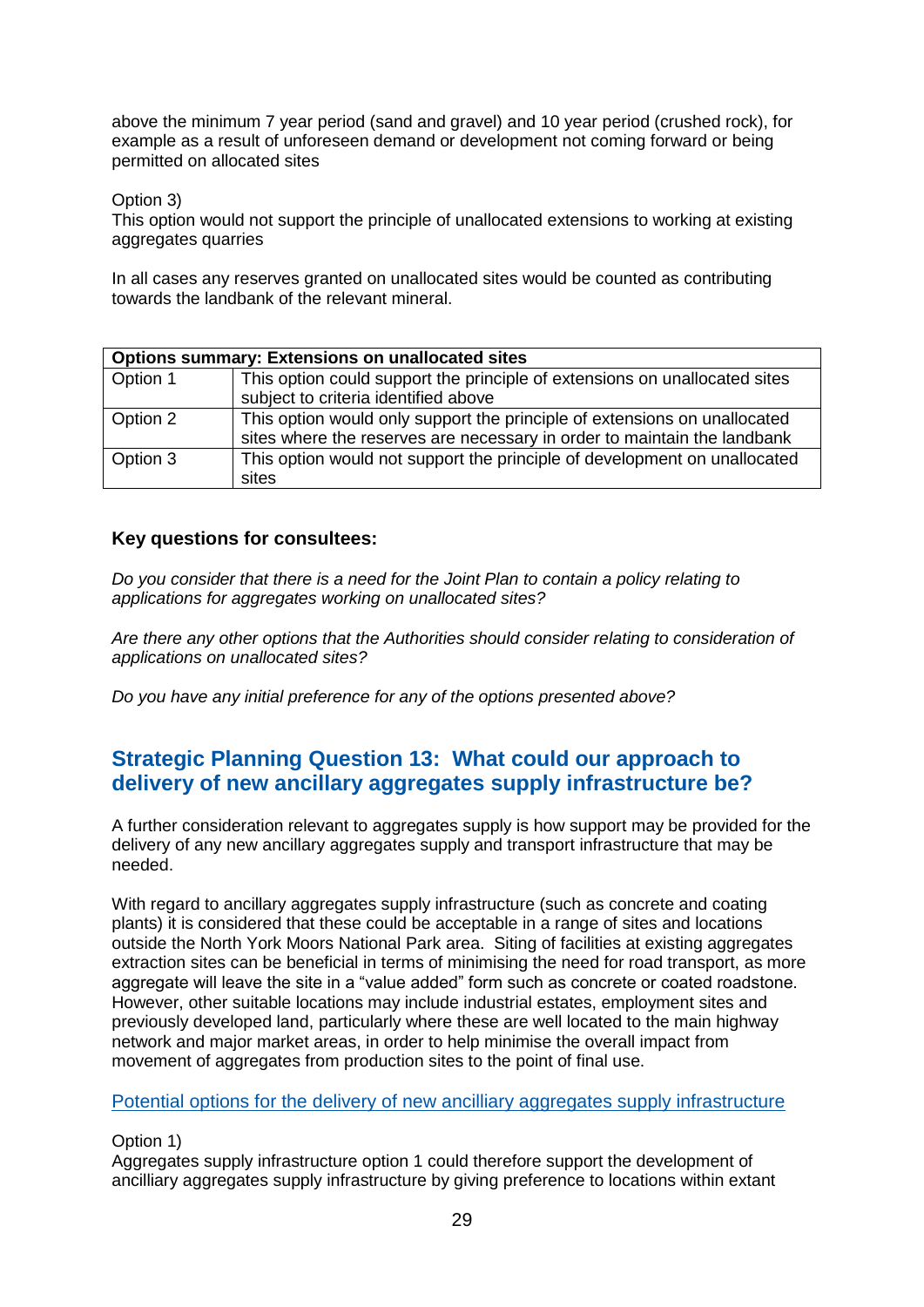quarry permission areas (for the duration of the minerals permission), as well as industrial estates, employment land and previously developed land, where it can be demonstrated that the site is well located to the main highway network (if the facility is to be reliant on road transport), and well located in relation to likely markets for the product and sources of the main raw materials used at the facility. Development of aggregates supply infrastructure within the North York Moors National Park would not be supported under this option. Option 2)

Aggregates supply infrastructure option 2 could give priority to the development of aggregates supply infrastructure at extant minerals sites where they would mainly utilise raw materials worked in the associated quarry area, with support being given to the development of aggregates supply infrastructure in other locations such as industrial estates, employment land and previously developed land, only where it can be demonstrated that the facility cannot be located at, and utilise materials from, an extant mineral site. Development of aggregates supply infrastructure within the North York Moors National park would not be supported under this option.

| Option summary: Other aggregates supply infrastructure |                                                                            |  |  |
|--------------------------------------------------------|----------------------------------------------------------------------------|--|--|
| Option 1                                               | This option could prioritise the development of new aggregates supply      |  |  |
|                                                        | infrastructure at a range of locations based on the criteria set out above |  |  |
| Option 2                                               | This option could prioritise the development of aggregates supply          |  |  |
|                                                        | infrastructure at extant minerals sites                                    |  |  |

# **Key questions for consultees:**

*Do you have any views on the criteria that could be used to identify suitable locations for ancillary aggregates supply infrastructure?*

*Are there any other options that the Authorities should consider relating to aggregates supply infrastructure?*

*Do you have any initial preference for any of the options presented above?*

# **Strategic Planning Question 14: What should our approach to delivery of aggregates transport infrastructure be?**

Evidence gathering during preparation of the Joint Plan has not suggested there is likely to be potential for the delivery of significant new aggregates transport infrastructure locations in the Plan area, taking into account the dispersed nature of minerals resources and markets and the relatively limited distribution of rail and waterway networks in the Plan area. It is therefore considered that any shift towards increased transport of aggregate by rail or water in the Plan area is most likely to arise through the bringing in to use of existing infrastructure which is currently inactive, or through the increased development or more intensive use of facilities which are currently operational. Delivery of this may involve the need for the development of additional or enhanced facilities at existing aggregates transport infrastructure locations.

#### Potential approaches to delivery of aggregates transport infrastructure

## Approach 1)

Aggregates transport infrastructure Approach 1 could therefore support the development of additional or enhanced aggregates transport infrastructure at existing wharfs and rail heads,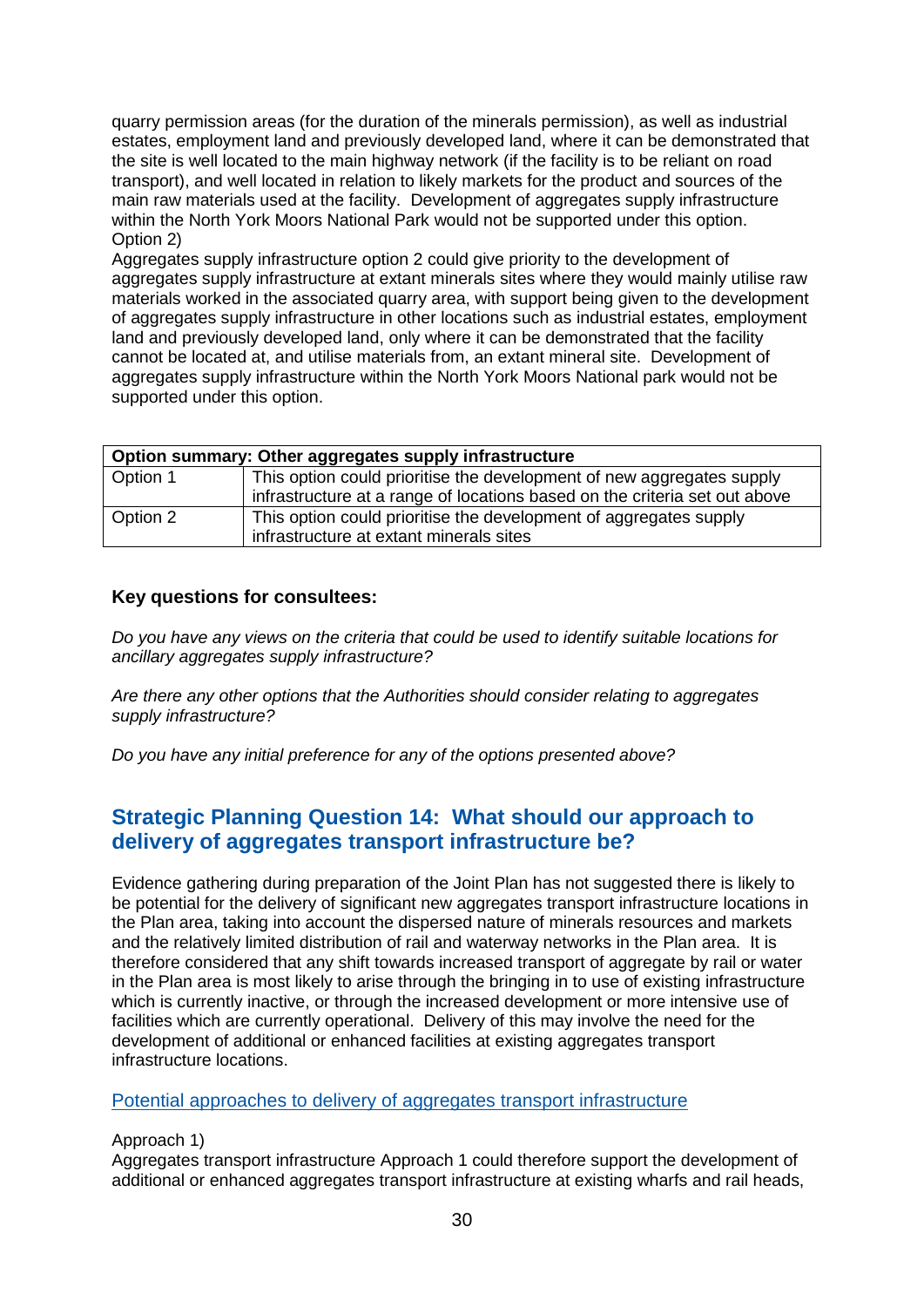where these are needed to support an increased volume of aggregates freight movements and where consistent with environmental and amenity objectives of the Joint Plan.

# Approach 2)

Notwithstanding the expectation that proposals for new rail or wharf capacity (away from established sites) is unlikely, and in order to ensure that there is a policy basis for consideration of any proposed new aggregates transport infrastructure sites that may come forward, Aggregates transport infrastructure Approach 2 could extend the support provided in Approach 1 by setting out generic locational criteria which would be used to assess proposals for new transport infrastructure sites. Development of new aggregates transport infrastructure within the North York Moors National Park would not be supported under this approach.

Approaches 1 and 2 are not mutually exclusive.

|            | Option summary: Delivery of aggregates transport infrastructure         |  |  |  |  |
|------------|-------------------------------------------------------------------------|--|--|--|--|
| Approach 1 | This approach could prioritise the development of new or enhanced       |  |  |  |  |
|            | aggregates transport infrastructure at existing wharfs and railheads    |  |  |  |  |
| Approach 2 | This approach could extend that identified in approach 1 by setting out |  |  |  |  |
|            | locational criteria for the development of aggregates transport         |  |  |  |  |
|            | infrastructure at new sites (ie sites where aggregates transport        |  |  |  |  |
|            | infrastructure is not currently located)                                |  |  |  |  |

# **Key questions for consultees:**

*Do you have any views on the criteria that could be used to identify suitable locations for aggregates transport infrastructure?*

*Are there any other approaches that the Authorities should consider relating to aggregates transport infrastructure?*

*Do you have any initial preference for any of the approaches presented above?*

# **Strategic Planning Question 15: What could the overall spatial approach to the supply of aggregate be?**

Strategic Planning Question 7 relating to distribution of sand and gravel provision has already made reference to one issue of relevance to determining the overall spatial approach to the supply of aggregate minerals. This is the choice of whether to subdivide concreting sand and gravel provision into northwards and southwards distribution areas or a single supply area. However, there are a number of other potential policy considerations that may lead to a need to make choices on spatial matters. These are considered below;

# a) The role of the North York Moors National Park Authority area and North Yorkshire AONBs in the supply of aggregate

As mentioned earlier in this Paper, resources of crushed rock (Jurassic Limestone) are present in the NYMNPA area, although extraction of these ceased in 2007. Resources and permitted reserves of both Jurassic and Carboniferous Limestone also exist within areas designated as Area of Outstanding Natural Beauty in the Joint Plan area (Howardian Hills and Nidderdale AONBs respectively). However, national policy seeks to prevent major new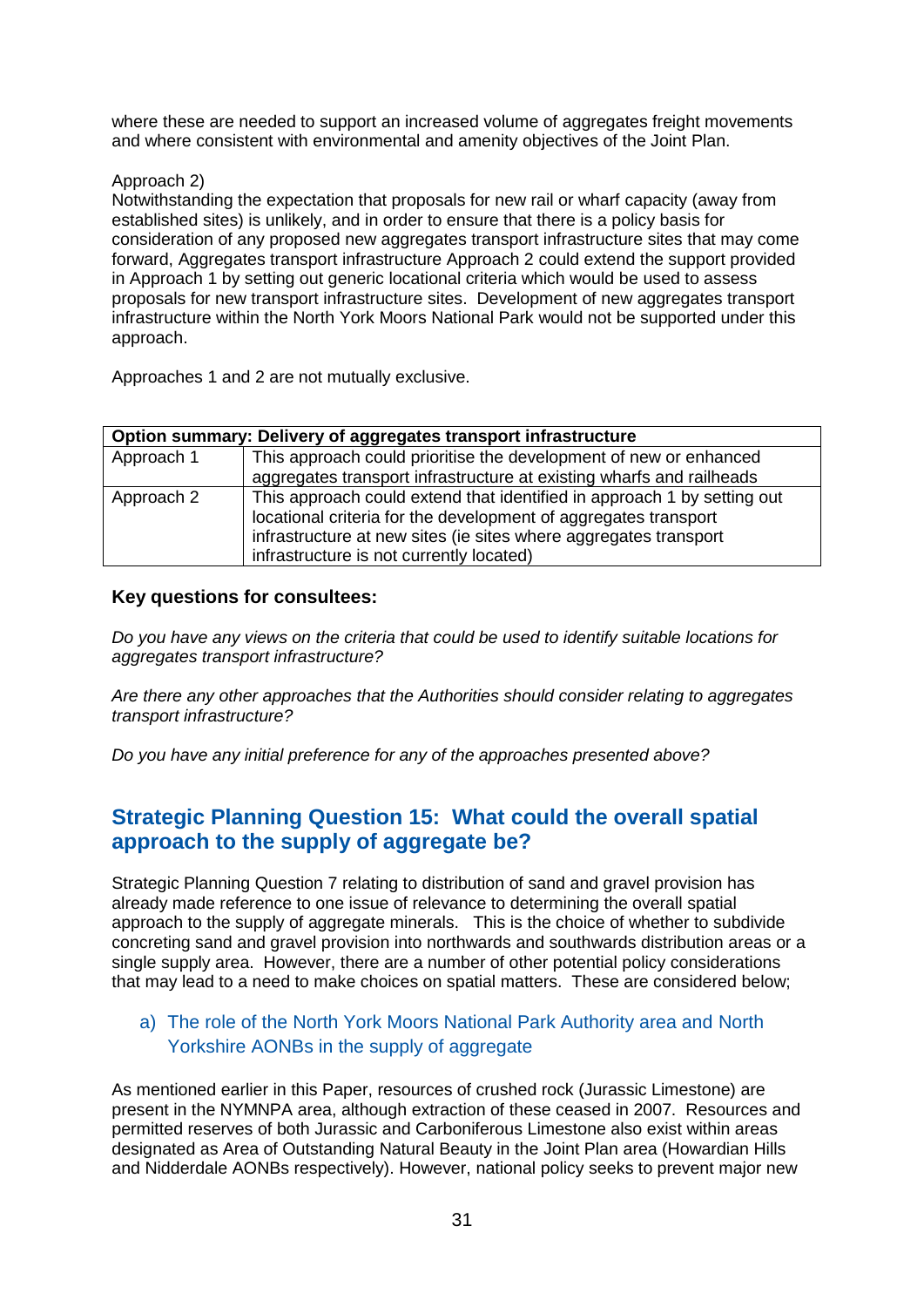development (which would be likely to include any significant aggregate mineral workings) in National Parks unless there are exceptional circumstances. National policy also encourages the maintenance of aggregate landbanks from outside National Parks and AONBs, as far as practicable. As there is no evidence to suggest that there is significant constraint on overall availability of crushed rock resources outside the National Park and AONB areas, it is considered unlikely that there would be policy justification for new aggregate mineral working in the NYMNP or within the Howardian Hills and Nidderdale AONBs during the plan period.

# Aggregates Spatial approach 1)

This approach could therefore seek to deliver the Joint plan area's additional requirement for aggregate from those parts of the Joint Plan area outside the North York Moors National Park and Howardian Hills and Nidderdale AONBs. The constraints of national policy suggest that an alternative approach of providing for a proportion of supply to be sourced from these areas would not be realistic or appropriate. However, it is recognised that permitted reserves of aggregate remain in AONBs in the Joint Plan area and that these reserves will play an on-going role in maintaining supply during the Plan period.

# b) The role of the City of York area in the supply of sand and gravel

Available information suggests that there are some sand and gravel resources within the City of York area. However, until further evidence is available through work to be undertaken by BGS on behalf of City of York Council to update the sand and gravel resource mapping, it is not yet known if, and to what extent, the City of York area may be able to make a contribution to the overall supply of sand and gravel from the Sub-region. As the major population centre in the Joint Plan area, with expected further growth, it is likely that the York area will represent a significant source of demand for aggregate minerals over the Plan period. In principle therefore, and in the interests of seeking to ensure that sources of minerals supply are well located to likely areas of demand, it may be reasonable to assume that the City of York area should make some contribution to supply of sand and gravel provided resources of adequate quality can be identified in suitable locations, given the relatively highly constrained nature of the City of York Authority area (in terms of environmental, policy and surface infrastructure constraints). Such an approach would be consistent with Government guidance on the Managed Aggregates Supply System, which indicates that every mineral planning authority with mineral resources has a role to play in meeting national and local demand. It is recognised that the likely scale of any supply from the York area would be small and therefore only contribute a relatively small proportion of total supply from the Sub-region.

## Aggregates spatial approach 2)

This approach could therefore seek to deliver a small contribution to overall sand and gravel supply from within the City of York area, subject to evidence confirming the existence of potentially viable resources in appropriate locations.

| Options summary: Spatial approach to the supply of aggregate |                                                                                                                                                                                                                                                 |  |  |
|--------------------------------------------------------------|-------------------------------------------------------------------------------------------------------------------------------------------------------------------------------------------------------------------------------------------------|--|--|
| Approach 1                                                   | This approach could seek to ensure that requirements for aggregate<br>supply from the Joint Plan area would be met from those parts of the<br>area outside the North York Moors National Park                                                   |  |  |
| Approach 2                                                   | This approach could seek to ensure that, dependent on further<br>evidence on the availability of aggregates resources in the City of<br>York area, an element of total supply of sand and gravel would be<br>sourced from the City of York area |  |  |

Aggregates spatial approaches 1 and 2 are not mutually exclusive.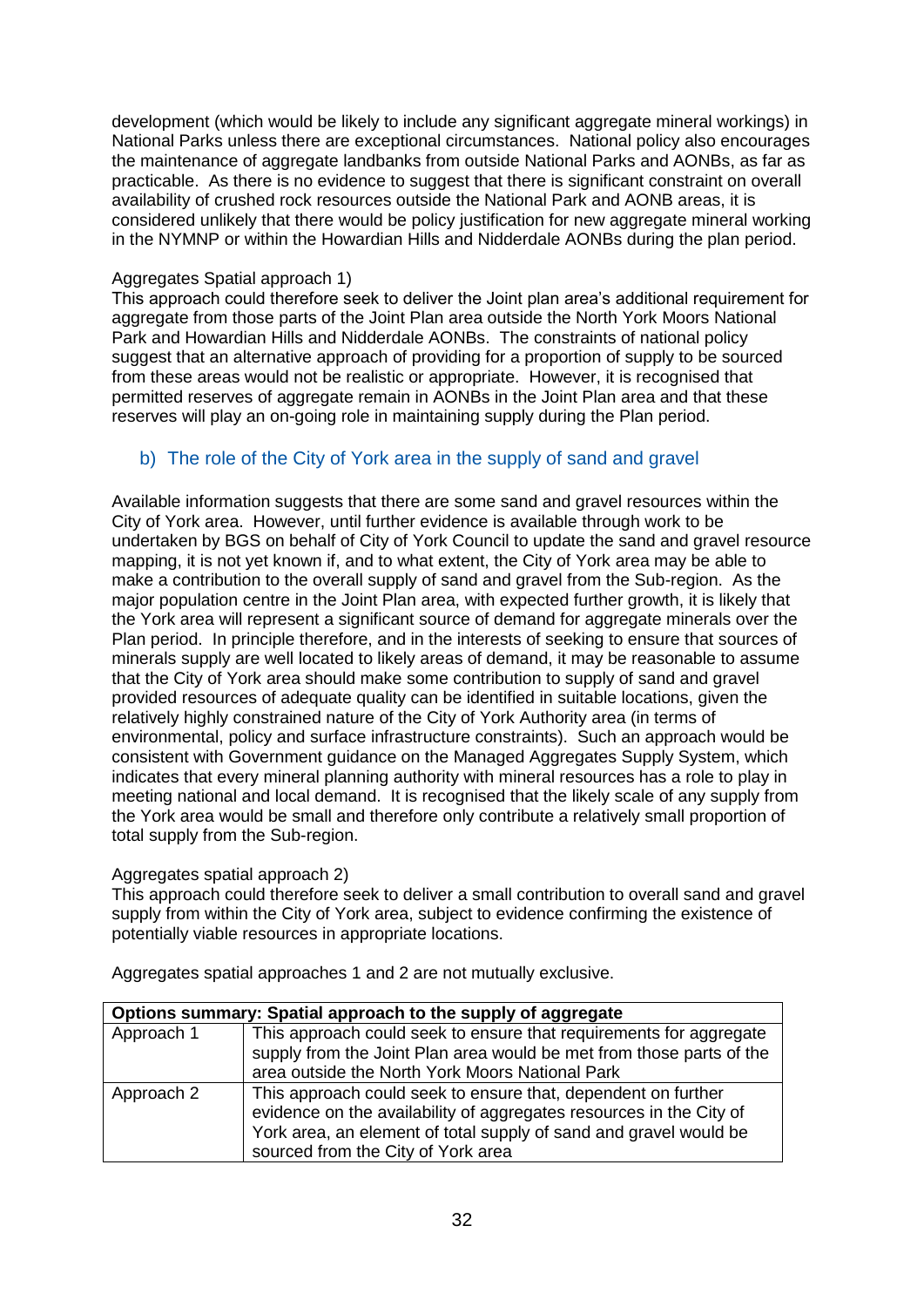# **Key questions for consultees:**

*Do you have any views on the principles contained in Approaches 1 and 2 above?*

c) Delivering a good fit between locations of aggregates supply and demand

Essentially all the potential concreting sand and gravel resources in the Joint Plan area lie in those parts of the Plan area located to the North of Selby District, with the very large majority of the resource located in a belt running north-south through the central part of the area, either side of the A1 and mainly to the north of the A59(T). The only significant exceptions to this are a substantial area of potential resource within the Vale of Pickering in the east of the Joint Plan area, together with smaller areas of potential resource in the Stokesley area in the north, in lower Wharfedale adjacent to the boundary with Leeds City Council and in the Aire valley around Skipton and Settle in the west of the Plan area (see North Yorkshire Sand and Gravel Assessment (BGS 2011). The limited geographical distribution of resources will always be a fundamental controlling factor on the options available for the distribution of locations of aggregates supply. However, within this constraint, it may be appropriate to consider the potential to identify locations for future working which relate well to expected major markets, in order to help reduce overall impacts from transportation of minerals. To some extent this approach is already reflected in Strategic Planning Question 7 *Sand and Gravel Distribution of provision Options 1 and 2*, through the potential subdivision of sand and gravel supply into north and south distribution areas, reflecting key sales destinations in the North East Region and the NYCC internal market and exports to West and South Yorkshire respectively.

#### Aggregates spatial option 1)

This option could seek to encourage future working as close as practicable to key market areas. For the purposes of this consultation this is assumed to mean giving preference to those supply options (eg as expressed through Areas of Search/Preferred Areas/Site Allocations) which would deliver new locations for sand and gravel working with good links to suitable access routes and which are as close as practicable to the Tees Valley and County Durham areas, the West and South Yorkshire Sub-regional boundaries, the City of York area and Harrogate and Scarborough, as representing the principle population centres in and around the Joint Plan area.

The County Council has recently resolved to grant planning permission for an extension to a sand and gravel site in the Vale of Pickering area, containing an estimated 4.45mt of reserves. This permission would deliver the objective of this option in ensuring availability of supply in proximity to the Scarborough area over the Plan period.

As it is not expected that the Joint Plan will need to make large scale new provision for crushed rock it may not be practicable to apply a directly equivalent option to supply of crushed rock.

## Aggregates spatial option 2)

This option could seek to concentrate future sand and gravel supply locations (and any further crushed rock provision if relevant) within those areas of resource with good access to the A1, as representing the main north-south access corridor through the Plan area. This option could help provide greater flexibility in aggregates supply options, including the potential for sites to supply to both northwards and southwards markets for concreting sand and gravel in response to changing market circumstances. In practice this would be likely to mean concentrating future concreting sand and gravel supply in the Swale and Ure valleys and areas of glacio-fluvial resources to the east and west of the A1.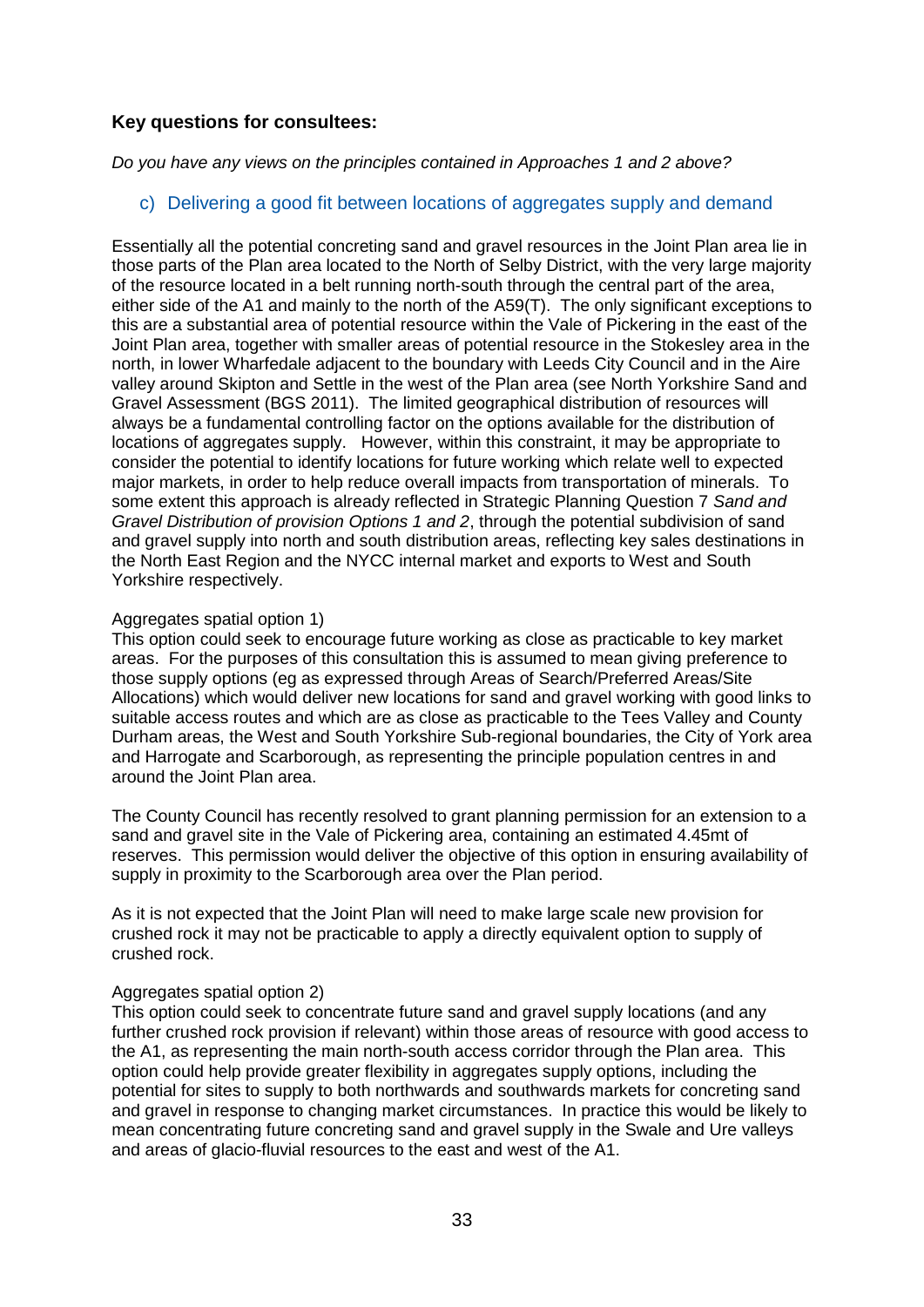#### Aggregates spatial option 3)

This option would not seek to direct new areas or sites for future working to specific parts of the Joint Plan area in proximity to key markets, but would consider the whole area of potential resources as being suitable in principle for the identification of new sites or areas, subject to testing against other relevant criteria and constraints.

|          | Options summary: Spatial approach to the supply of aggregate                                                                                                                                                                                                                                                                                                             |
|----------|--------------------------------------------------------------------------------------------------------------------------------------------------------------------------------------------------------------------------------------------------------------------------------------------------------------------------------------------------------------------------|
| Option 1 | This option could seek to ensure that sources of supply of sand and<br>gravel are provided as close as practicable to the Tees Valley and<br>County Durham areas, the West and South Yorkshire Sub-regional<br>boundaries, the City of York area and Harrogate and Scarborough as<br>representing the principle population centres in and around the Joint<br>Plan area. |
| Option 2 | This option could seek to ensure that sources of supply of aggregate<br>are provided in proximity to the A1 to help provide flexibility in supply                                                                                                                                                                                                                        |
| Option 3 | This option would not seek to direct production to specific areas in<br>proximity to markets but would consider the whole area of potential<br>resources as being suitable in principle for the identification of new<br>sites or areas, subject to testing against other relevant criteria and<br>constraints.                                                          |

# **Key questions for consultees:**

*What other spatial options relevant to supply of aggregates should the Authorities consider?*

*Do you have any initial preference for any of the options or approaches presented above?*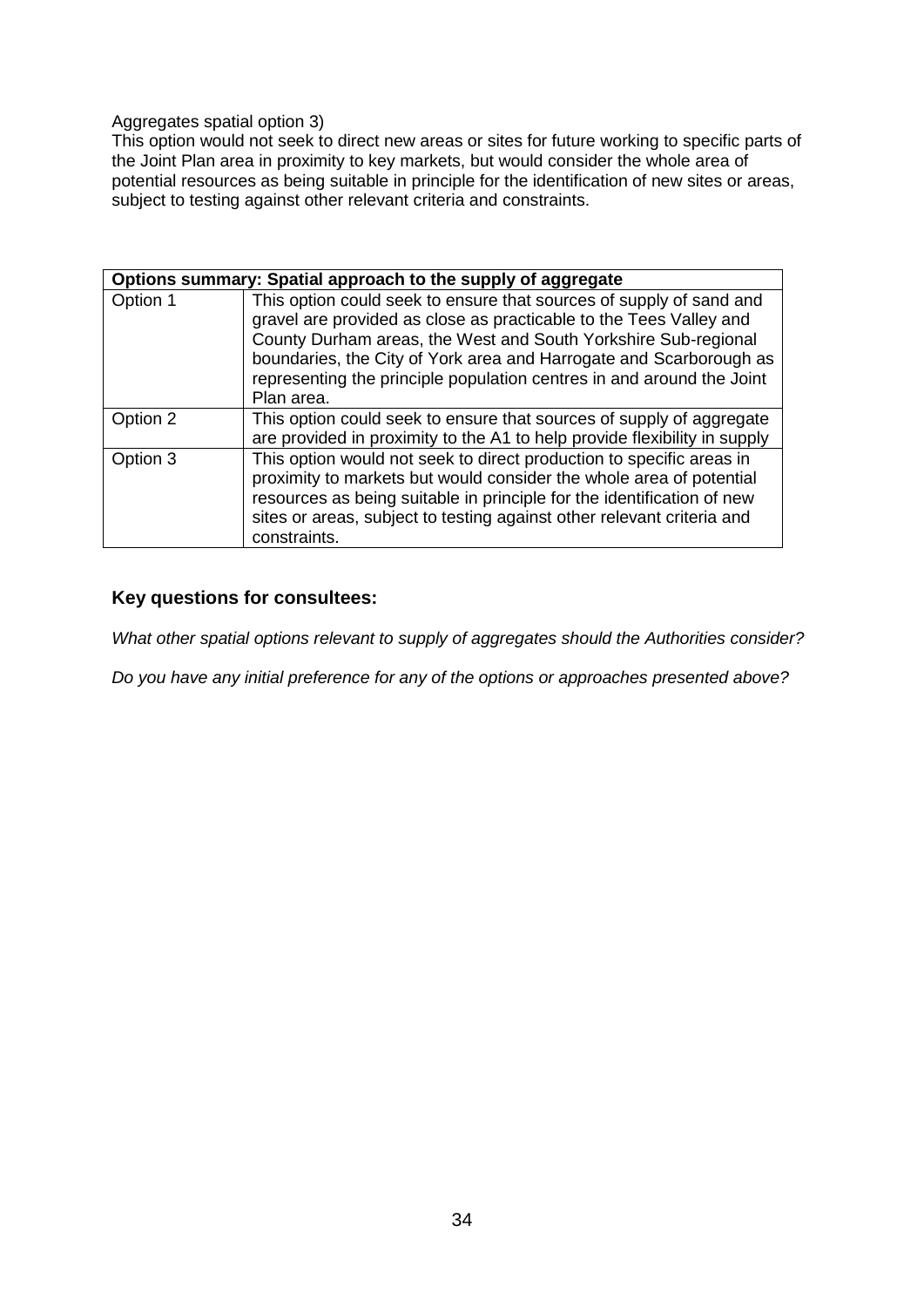# **Appendix 1**

Comparison tables showing the implications of differing options for assumed total sand and gravel provision (based on "sand and gravel level of overall provision" options 1, 2a, 2b, 2c and 3) on options 1 to 4 relating to distribution of provision.

The table reflects the position as at 1 January 2013 and therefore the additional revision figures do not take into account any additional reserves permitted after that date.

Note - totals in the tables may not sum due to rounding

| Options summary: Sand and gravel Distribution of provision (with total provision |  |
|----------------------------------------------------------------------------------|--|
| (column 2) based on level of overall provision option 1)                         |  |

|          | Total<br>provision | Sand and gravel<br>southwards                             |                                                                     | Sand and gravel<br>northwards |                                                                     | Building sand      |                                                                     |
|----------|--------------------|-----------------------------------------------------------|---------------------------------------------------------------------|-------------------------------|---------------------------------------------------------------------|--------------------|---------------------------------------------------------------------|
|          |                    | Total<br>provision                                        | Additional<br>provision<br>required<br>to be<br>made in<br>the Plan | Total<br>provision            | Additional<br>provision<br>required<br>to be<br>made in<br>the Plan | Total<br>provision | Additional<br>provision<br>required<br>to be<br>made in<br>the Plan |
| Option 1 | 43.7mt             | 21.9mt                                                    | 14.9mt                                                              | 19.6mt                        | 11.8mt                                                              | 2.3 <sub>mt</sub>  | 0.8 <sub>mt</sub>                                                   |
| Option 2 | 43.7mt             | 24.0mt                                                    | 17.0mt                                                              | 17.5mt                        | 9.7mt                                                               | 2.3 <sub>mt</sub>  | 0.8 <sub>mt</sub>                                                   |
| Option 3 | 43.7mt             | 19.7mt                                                    | 12.7mt                                                              | 21.9mt                        | 14.1mt                                                              | 2.3 <sub>mt</sub>  | 0.8 <sub>mt</sub>                                                   |
| Option 4 | 43.7mt             | 41.5mt (total plan area) 26.7mt (additional<br>provision) |                                                                     |                               | 2.3 <sub>mt</sub>                                                   | 0.8 <sub>mt</sub>  |                                                                     |

**Options summary: Sand and gravel Distribution of provision (with total provision (column 2) based on level of overall provision option 2a)**

|          | Total     | Sand and gravel                             |            | Sand and gravel |                    | Building sand     |                   |  |
|----------|-----------|---------------------------------------------|------------|-----------------|--------------------|-------------------|-------------------|--|
|          | provision |                                             | southwards |                 | northwards         |                   |                   |  |
|          |           | Total                                       | Additional | Total           | Additional         | Total             | Additional        |  |
|          |           | provision                                   | provision  | provision       | provision          | provision         | provision         |  |
|          |           |                                             | required   |                 | required           |                   | required          |  |
|          |           |                                             | to be      |                 | to be              |                   | to be             |  |
|          |           |                                             | made in    |                 | made in            |                   | made in           |  |
|          |           |                                             | the Plan   |                 | the Plan           |                   | the Plan          |  |
| Option 1 | 50.7mt    | 25.4mt                                      | 18.4mt     | 22.8mt          | 15.0mt             | 2.5 <sub>mt</sub> | 1.0 <sub>mt</sub> |  |
| Option 2 | 50.7mt    | 27.9mt                                      | 20.9mt     | 20.3mt          | 12.5 <sub>mt</sub> | 2.5 <sub>mt</sub> | 1.0 <sub>mt</sub> |  |
| Option 3 | 50.7mt    | 22.8mt                                      | 15.8mt     | 25.4mt          | 17.6mt             | 2.5 <sub>mt</sub> | 1.0 <sub>mt</sub> |  |
| Option 4 | 50.7mt    | 48.2mt (total plan area) 33.4mt (additional |            |                 | 2.5 <sub>mt</sub>  | 1.0 <sub>mt</sub> |                   |  |
|          |           | provision)                                  |            |                 |                    |                   |                   |  |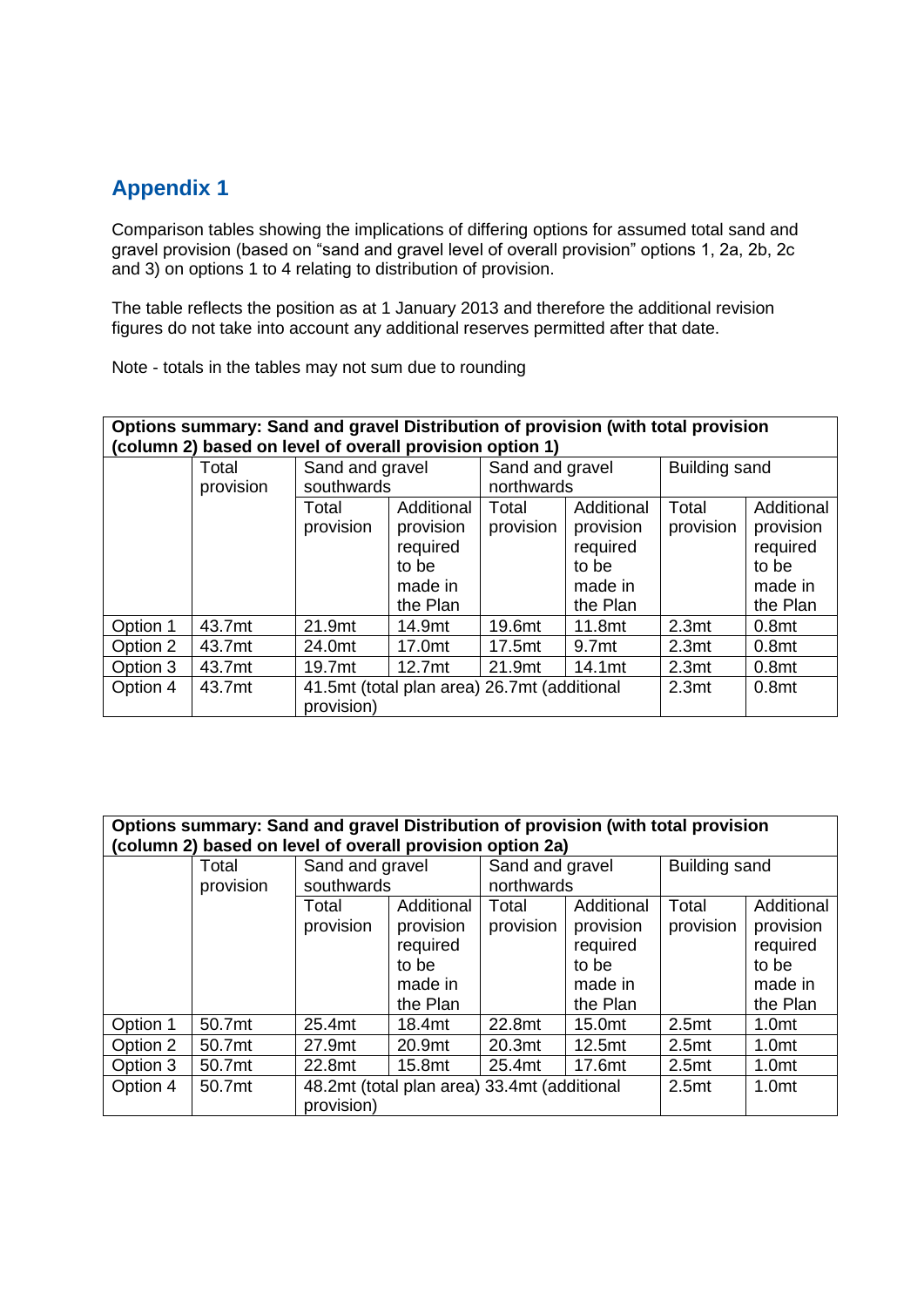| Options summary: Sand and gravel Distribution of provision (with total provision |  |
|----------------------------------------------------------------------------------|--|
| (column 2) based on level of overall provision option 2b)                        |  |

| (COMMINI Z) DASCU UN ICYCI UN OYCIAN DIOYISIUN OPHUN ZD) |           |                                                                                       |                    |                 |            |                   |                   |
|----------------------------------------------------------|-----------|---------------------------------------------------------------------------------------|--------------------|-----------------|------------|-------------------|-------------------|
|                                                          | Total     | Sand and gravel                                                                       |                    | Sand and gravel |            | Building sand     |                   |
|                                                          | provision | southwards                                                                            |                    | northwards      |            |                   |                   |
|                                                          |           | Total                                                                                 | Additional         | Total           | Additional | Total             | Additional        |
|                                                          |           | provision                                                                             | provision          | provision       | provision  | provision         | provision         |
|                                                          |           |                                                                                       | required           |                 | required   |                   | required          |
|                                                          |           |                                                                                       | to be              |                 | to be      |                   | to be             |
|                                                          |           |                                                                                       | made in            |                 | made in    |                   | made in           |
|                                                          |           |                                                                                       | the Plan           |                 | the Plan   |                   | the Plan          |
| Option 1                                                 | 48.1mt    | 24.1mt                                                                                | 17.1 <sub>mt</sub> | 21.6mt          | 13.8mt     | 2.4 <sub>mt</sub> | 0.9 <sub>mt</sub> |
| Option 2                                                 | 48.1mt    | 26.4mt                                                                                | 19.4mt             | 19.2mt          | 11.6mt     | 2.4 <sub>mt</sub> | 0.9 <sub>mt</sub> |
| Option 3                                                 | 48.1mt    | 21.6mt                                                                                | 14.6mt             | 24.1mt          | 16.5mt     | 2.4 <sub>mt</sub> | 0.9 <sub>mt</sub> |
| Option 4                                                 | 48.1mt    | 45.7mt (total plan area) 30.9mt (additional<br>0.9 <sub>mt</sub><br>2.4 <sub>mt</sub> |                    |                 |            |                   |                   |
|                                                          |           | provision)                                                                            |                    |                 |            |                   |                   |

# **Options summary: Sand and gravel Distribution of provision (with total provision (column 2) based on level of overall provision option 2c)**

| (CORTINI Z) DASCU UN IGVCI UN OVCI AN DI OVISION OPHON ZU) |           |                                                                                       |            |                 |            |                      |                   |
|------------------------------------------------------------|-----------|---------------------------------------------------------------------------------------|------------|-----------------|------------|----------------------|-------------------|
|                                                            | Total     | Sand and gravel                                                                       |            | Sand and gravel |            | <b>Building sand</b> |                   |
|                                                            | provision | southwards                                                                            |            | northwards      |            |                      |                   |
|                                                            |           | Total                                                                                 | Additional | Total           | Additional | Total                | Additional        |
|                                                            |           | provision                                                                             | provision  | provision       | provision  | provision            | provision         |
|                                                            |           |                                                                                       | required   |                 | required   |                      | required          |
|                                                            |           |                                                                                       | to be      |                 | to be      |                      | to be             |
|                                                            |           |                                                                                       | made in    |                 | made in    |                      | made in           |
|                                                            |           |                                                                                       | the Plan   |                 | the Plan   |                      | the Plan          |
| Option 1                                                   | 48.1mt*   | 24.1mt                                                                                | 17.1mt     | 21.6mt          | 13.8mt     | 2.4 <sub>mt</sub>    | 0.9 <sub>mt</sub> |
| Option 2                                                   | 48.1mt*   | 26.4mt                                                                                | 19.4mt     | 19.2mt          | 11.6mt     | 2.4 <sub>mt</sub>    | 0.9 <sub>mt</sub> |
| Option 3                                                   | 48.1mt*   | 21.6mt                                                                                | 14.6mt     | 24.1mt          | 16.5mt     | 2.4 <sub>mt</sub>    | 0.9 <sub>mt</sub> |
| Option 4                                                   | 48.1mt*   | 45.7mt (total plan area) 30.9mt (additional<br>0.9 <sub>mt</sub><br>2.4 <sub>mt</sub> |            |                 |            |                      |                   |
|                                                            |           | provision)                                                                            |            |                 |            |                      |                   |

\*if trigger threshold reached - see main paper

#### **Options summary: Sand and gravel Distribution of provision (with total provision (column 2) based on level of overall provision option 3)**

| (COMMINI Z) DASCU UN ICYCI UN OVCIAN DIOVISION OPHON S) |           |                                             |            |                 |                   |                   |                   |
|---------------------------------------------------------|-----------|---------------------------------------------|------------|-----------------|-------------------|-------------------|-------------------|
|                                                         | Total     | Sand and gravel                             |            | Sand and gravel |                   | Building sand     |                   |
|                                                         | provision | southwards                                  |            | northwards      |                   |                   |                   |
|                                                         |           | Total                                       | Additional | Total           | Additional        | Total             | Additional        |
|                                                         |           | provision                                   | provision  | provision       | provision         | provision         | provision         |
|                                                         |           |                                             | required   |                 | required          |                   | required          |
|                                                         |           |                                             | to be      |                 | to be             |                   | to be             |
|                                                         |           |                                             | made in    |                 | made in           |                   | made in           |
|                                                         |           |                                             | the Plan   |                 | the Plan          |                   | the Plan          |
| Option 1                                                | 42.7mt    | 21.4mt                                      | 14.4mt     | 19.2mt          | 11.4mt            | 2.2 <sub>mt</sub> | 0.7 <sub>mt</sub> |
| Option 2                                                | 42.7mt    | 23.5mt                                      | 16.5mt     | 17.1mt          | 9.3 <sub>mt</sub> | 2.2 <sub>mt</sub> | 0.7 <sub>mt</sub> |
| Option 3                                                | 42.7mt    | 19.2mt                                      | 12.2mt     | 21.4mt          | 13.6mt            | 2.2 <sub>mt</sub> | 0.7 <sub>mt</sub> |
| Option 4                                                | 42.7mt    | 40.6mt (total plan area) 25.8mt (additional |            |                 | 2.2 <sub>mt</sub> | 0.7 <sub>mt</sub> |                   |
|                                                         |           | provision)                                  |            |                 |                   |                   |                   |